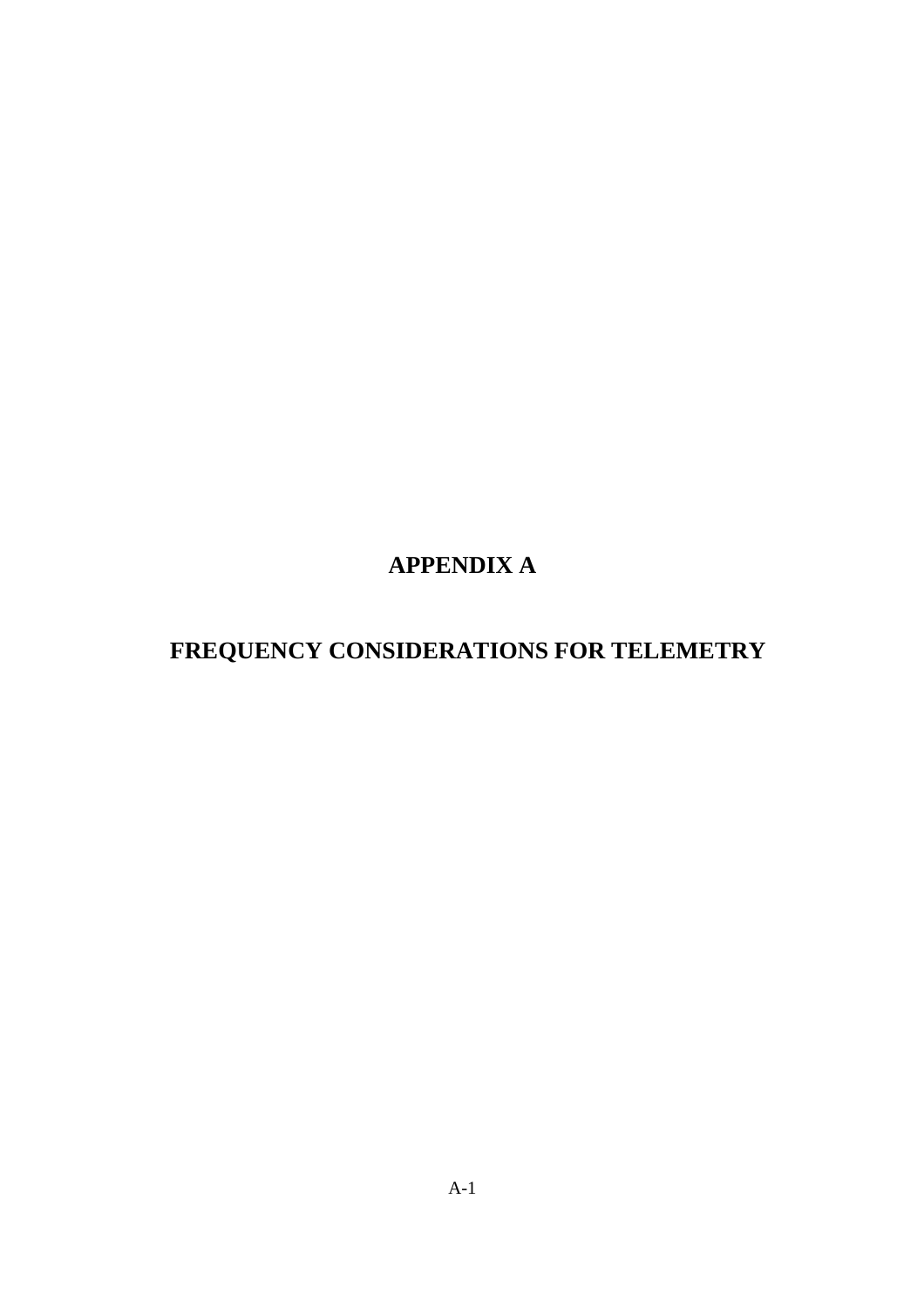# **APPENDIX A**

#### **FREQUENCY CONSIDERATIONS FOR TELEMETRY**

#### **1.0 Purpose**

 This appendix was prepared with the cooperation and assistance of the Range Commanders Council (RCC) Frequency Management Group (FMG). This appendix provides guidance to telemetry users for the most effective use of the ultra high frequency (UHF) telemetry bands, 1435 to 1535 MHz, 2200 to 2290 MHz, and 2310 to 2390 MHz. Coordination with the frequency managers of the applicable test ranges and operating areas is recommended before a specific frequency band is selected for a given application. Government users should coordinate with the appropriate Area Frequency Coordinator and commercial users should coordinate with the Aerospace and Flight Test Radio Coordinating Council (AFTRCC). A list of the points of contact can be found in the National Telecommunications and Information Administration's (NTIA) Manual of Regulations and Procedures for Federal Radio Frequency Management.

#### **2.0 Scope**

-

This appendix is to be used as a guide by users of telemetry frequencies at Department of Defense (DOD)-related test ranges and contractor facilities. The goal of frequency management is to encourage maximal use and minimal interference among telemetry users and between telemetry users and other users of the electromagnetic spectrum.

2.1 Definitions. The following terminology is used in this appendix.

 Allocation (of a Frequency Band). Entry of a frequency band into the Table of Frequency Allocations<sup>1</sup> for use by one or more radio communication services or the radio astronomy service under specified conditions.

 Assignment (of a Radio Frequency or Radio Frequency Channel). Authorization given by an administration for a radio station to use a radio frequency or radio frequency channel under specified conditions.

 Authorization. Permission to use a radio frequency or radio frequency channel under specified conditions.

<sup>&</sup>lt;sup>1</sup> The definitions of the radio services that can be operated within certain frequency bands contained in the radio regulations as agreed to by the member nations of the International Telecommunications Union. This table is maintained in the United States by the Federal Communications Commission and the NTIA.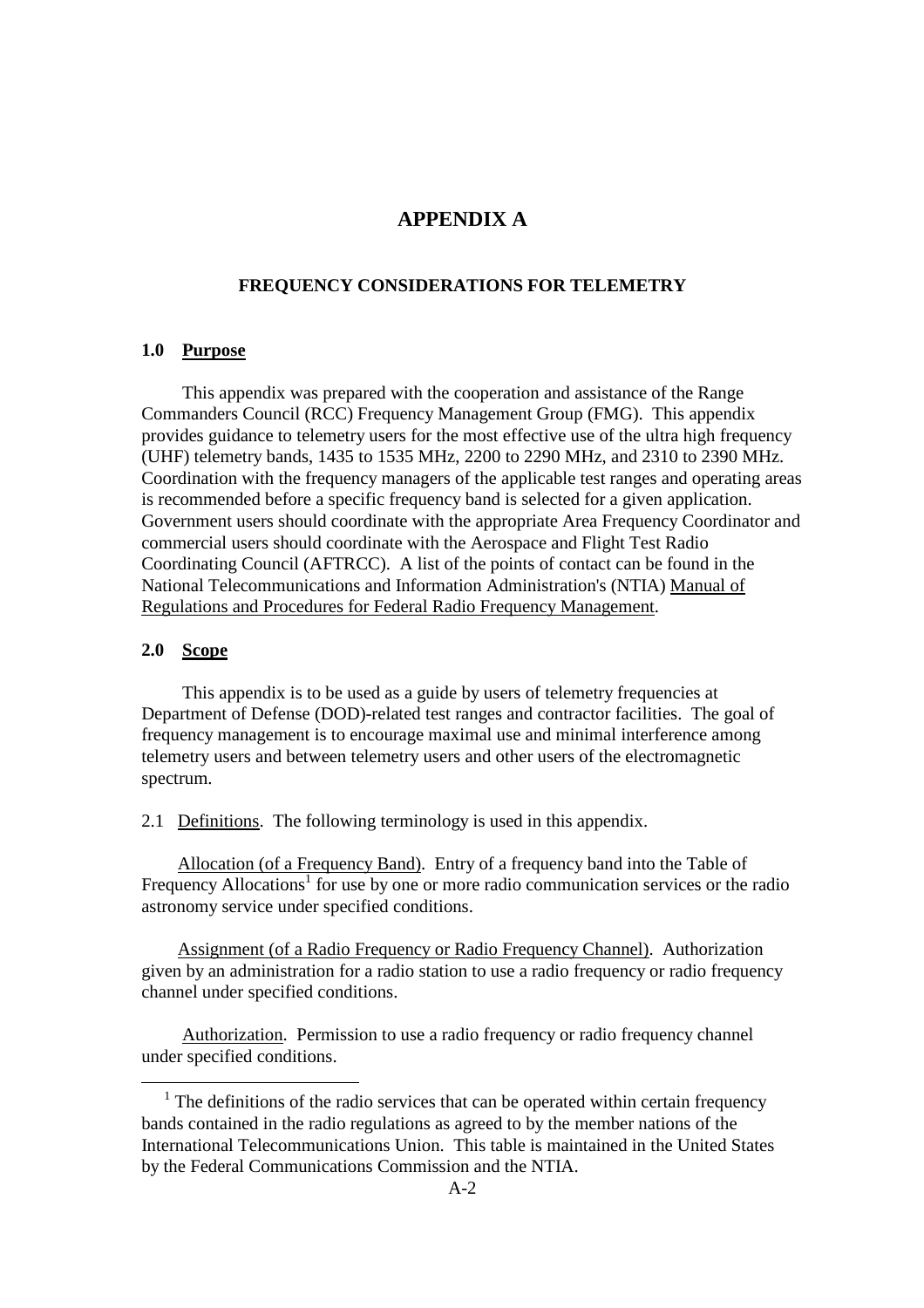Certification. The Military Communications-Electronics Board's (MCEB) process of verifying that a proposed system complies with the appropriate rules, regulations, and technical standards.

 J/F 12 Number. The identification number assigned to a system by the MCEB after the Application for Equipment Frequency Allocation (DD Form 1494) is approved; for example, J/F 12/6309 (sometimes called the J-12 number).

Resolution Bandwidth. The -3 dB bandwidth of the measurement device.

2.2 Other Notations. The following notations are used in this appendix. Other references may define these terms slightly differently.

| $B_{99\%}$          | Bandwidth containing 99 percent of the total power              |
|---------------------|-----------------------------------------------------------------|
| $B_{-25dBm}$        | Bandwidth containing all components larger than -25 dBm         |
| $B_{-60\text{d}Bc}$ | Bandwidth containing all components larger than the power       |
|                     | level that is 60 dB below the unmodulated carrier power         |
| dBc                 | Decibels relative to the power level of the unmodulated carrier |
| $f_c$               | Assigned center frequency                                       |
|                     |                                                                 |

#### **3.0 Authorization to Use a Telemetry System**

 All RF emitting devices must have approval to operate in the United States and Possessions (US&P) via a frequency assignment unless granted an exemption by the national authority. The NTIA is the President's designated national authority and spectrum manager. The NTIA manages and controls the use of radio frequency (RF) spectrum by federal agencies in US&P territory. Obtaining a frequency assignment involves a two step process: RF spectrum support certification of major RF systems design, and operational frequency assignment to the RF system user.

3.1 RF Spectrum Support Certification. All major RF systems used by federal agencies must be submitted to NTIA, via the Interdepartmental Radio Advisory Committee, for system review and spectrum support certification prior to committing funds for acquisition/procurement. During the system review process, compliance with applicable RF standards, and RF allocation tables, rules, and regulations is checked. For Department of Defense (DOD) agencies, and in support of DOD contracts, this is accomplished via the submission of a DD Form 1494 to the Military Communications and Electronics Board. Noncompliance with standards, the tables, rules, or regulations can result in denial of support, limited support, or support on an unprotected nonpriority basis. All RF users must obtain frequency assignments for any RF system (even if not considered major). This is accomplished by submission of frequency use proposals through the appropriate frequency management offices. Frequency assignments may not be granted for major systems that have not obtained spectrum support certification.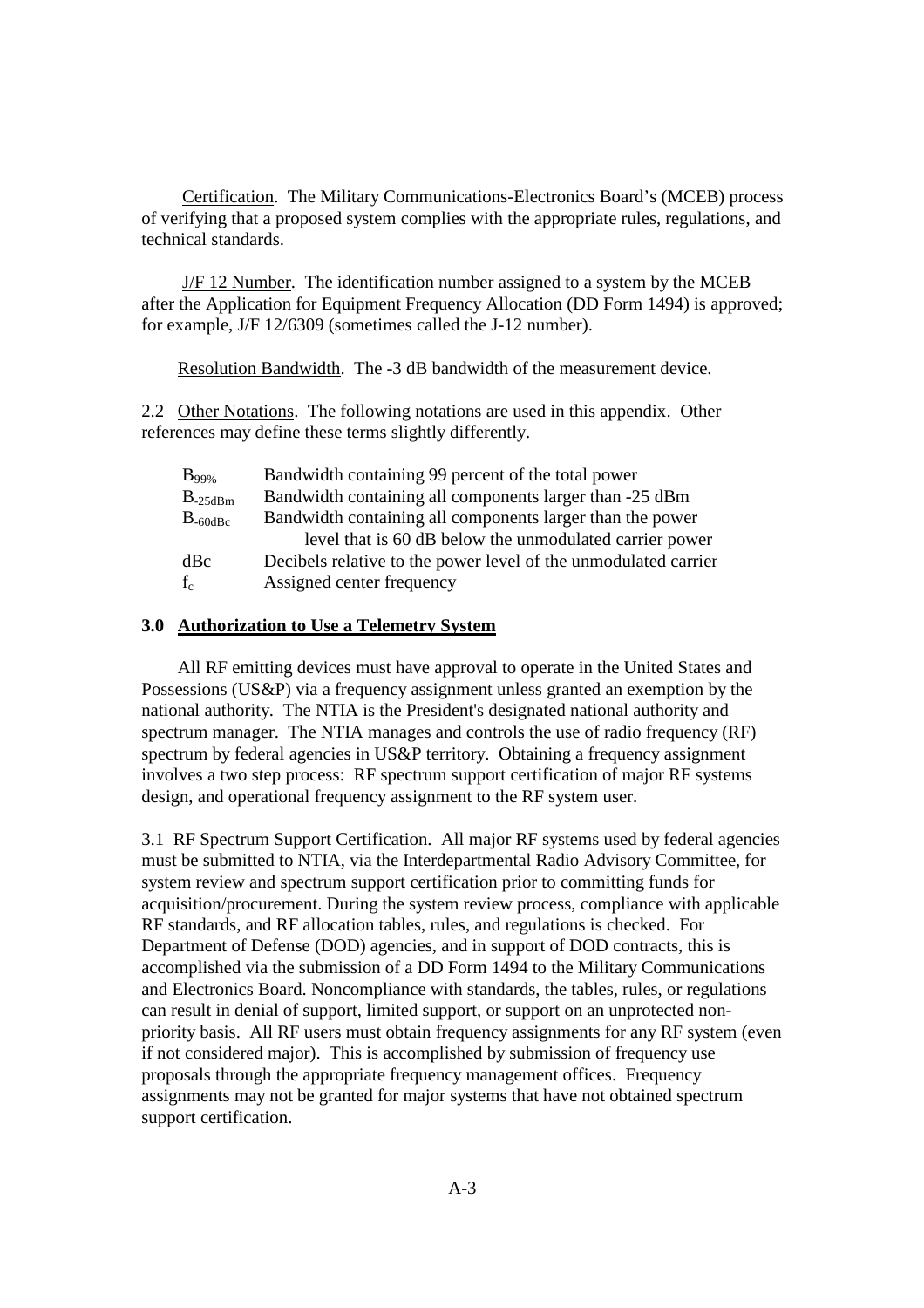3.1.1 Frequency Allocation. As stated before, telemetry systems must normally operate within the frequency bands designated for their use in the National Table of Frequency Allocations. With sufficient justification, use of other bands may at times be permitted, but the certification process is much more difficult, and the outcome is uncertain. Even if certification is granted (on a noninterference basis to other users), the frequency manager is often unable to grant assignments because of local users who will receive interference.

3.1.1.1 Telemetry Bands. Air- and space-to-ground telemetering is allocated in the UHF bands 1435 to 1535, 2200 to 2290, and 2310 to 2390 MHz, commonly known as the L band, the S band, and the upper S band.

3.1.1.2 VHF Telemetry. The very high frequency (VHF) band, 216-265 MHz, was used for telemetry operations in the past. Telemetry was moved to the UHF bands as of 1 January 1970 to prevent interference to critical government land mobile and military tactical communications. Telemetry operation in this band is strongly discouraged and is considered only on an exceptional case-by-case basis.

3.1.2 Technical Standards. The MCEB and the NTIA review proposed telemetry systems for compliance with applicable technical standards. For the UHF telemetry bands, the current revisions of the following standards are considered applicable:

#### RCC Document IRIG 106, Telemetry Standards

 MIL-STD-461, Requirements for the Control of Electromagnetic Interference Emissions and Susceptibility

 Manual of Regulations and Procedures for Federal Radio Frequency Management (NTIA).

 Applications for certification are also thoroughly checked in many other ways including necessary and occupied bandwidths, modulation characteristics, reasonableness of output power, correlation between output power and amplifier type, and antenna type and characteristics. The associated receiver normally must be specified or referenced. The characteristics of the receiver are also verified.

3.2 Frequency Authorization. Spectrum certification of a telemetry system verifies that the system meets the technical requirements for successful operation in the electromagnetic environment. However, a user is not permitted to radiate with the telemetry system before requesting and receiving a specific frequency assignment. The assignment process takes into consideration when, where, and how the user plans to radiate. Use of the assignments is tightly scheduled by and among the individual ranges to make the most efficient use of the limited telemetry radio frequency (RF) spectrum and to ensure that one user does not interfere with other users.

#### **4.0 Frequency Usage Guidance**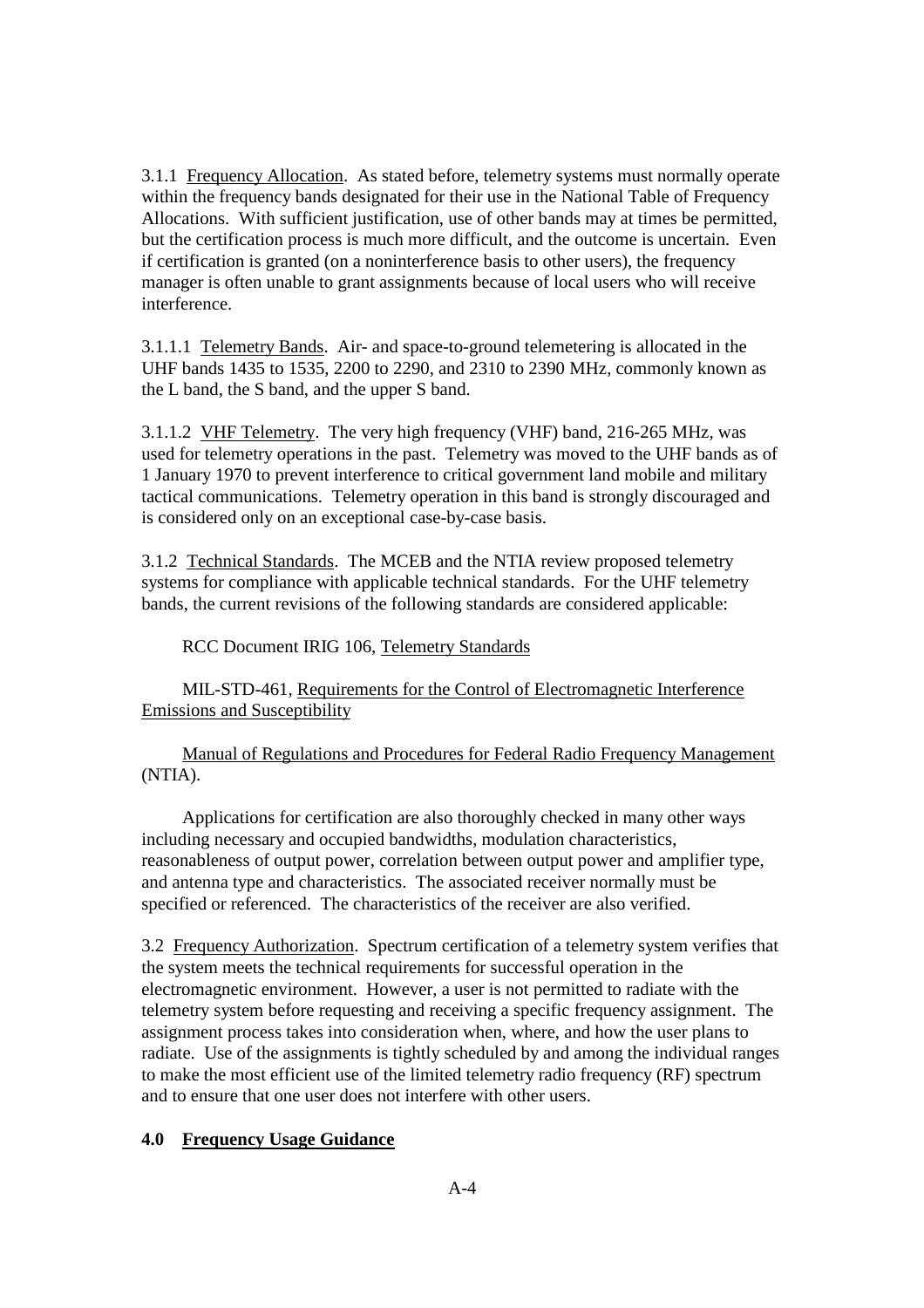Frequency uses are controlled by scheduling in the areas in which the tests will be conducted. The following recommendations are based on good engineering practice for such usage.

4.1 Frequency Assignments. Frequency scheduling for simultaneous use at the same location typically will not be made for systems whose closest 99-percent power band edges are separated by less than the 99-percent bandwidth of the wider of the two. (The signals must also comply with the spectral mask presented in paragraph 6.1 of this appendix). Figure A-1 shows the radio frequency spectrum of two signals being transmitted simultaneously. The left signal

<u>.</u>



Figure A-1. 800-kb/s and 5-Mb/s RNRZ PCM/FM signals.

center frequency is 1455.5 MHz with 800-kb/s modulation. The right signal center frequency is 1465.5 MHz with 5-Mb/s modulation. The 99-percent power bandwidths of these two signals are approximately 930 kHz and 5800 kHz. (See first line of table A-1). Therefore, the minimum center frequency separation is  $(930+5800)/2 + 5800 =$ 9165 kHz. Because all telemetry signals are centered on xxxx.5 MHz, the separation must be an integer number of MHz. The smallest integer number of MHz larger than 9165 kHz is 10 MHz. Scheduling as stated here should ensure a desired signal-tointerfering-signal ratio of at least 40 dB for two signals of equal bandwidth and effective radiated power at the same distance from the receiving antenna when the receiver bandwidth includes less than 99 percent of the desired signal's energy. In instances when this ratio is insufficient to ensure desired data quality, the frequency separation must be increased.

4.2 Geographical Separation. Two or more telemetry systems operating in a given geographical area<sup>2</sup> should be separated in frequency such that overlap between spectra for each pair of signals is less than 0.5 percent of the power of either in the -20 dB receiver passband of the other. Overlap separation can be provided by a combination of frequency selection, power levels, antenna positioning and aiming, and geographical separation.

4.3 Simultaneous Operation. Standard practice for multiple emitters at the same location, power level, and transmitting antenna direction (if applicable) is to separate signals from one another by a "guard band" greater than or equal to the occupied bandwidth of the widest bandwidth signal in each pair of adjacent frequency transmitters. When more than one transmitter is used on the same host vehicle, frequency selection should be made to minimize spectrum overlap and RF interactions.

<sup>&</sup>lt;sup>2</sup>The extent of a geographical area over which the frequency use must be protected varies with the nature of the usage. For airborne systems, such an area is specified by the actual vehicle flight path and its maximum altitude.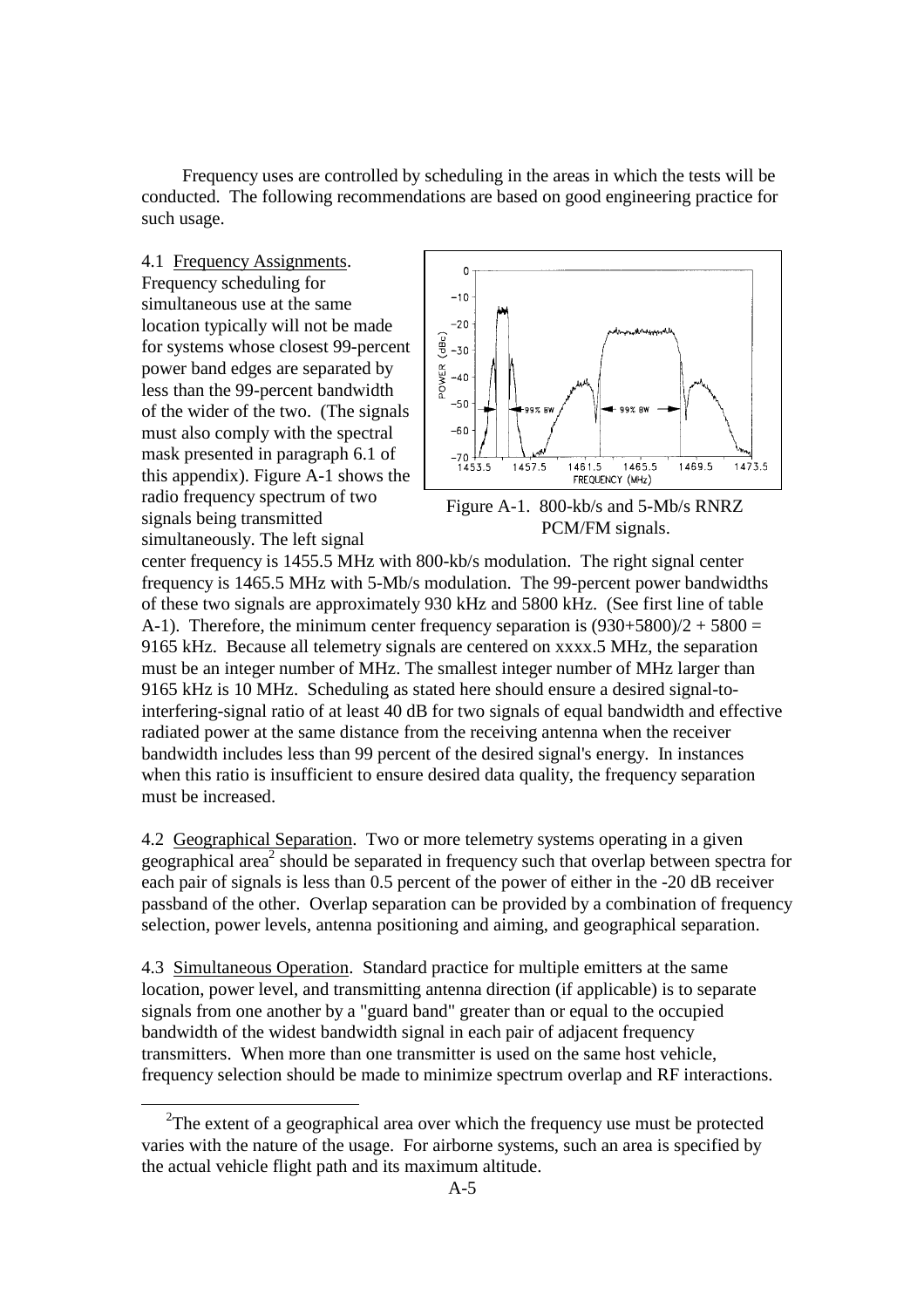Multichannel operations should avoid channels separated by the IF frequencies of the receivers used, if possible. $3$ 

4.4 Multicarrier Operation. If two transmitters are operated simultaneously and send or receive through the same antenna system, interference due to intermodulation is likely at  $(2f_1 - f_2)$  and  $(2f_2 - f_1)$ . Between three transmitters, the two-frequency possibilities exist, but intermodulation products may exist as well at  $(f_1 + f_2 - f_3)$ ,  $(f_1 + f_3 - f_2)$ , and  $(f_2 + f_3 - f_1)$ , where  $f_1$ ,  $f_2$ , and  $f_3$  represent the output frequencies of the transmitters. Intermodulation products can arise from nonlinearities in the transmitter output circuitry that cause mixing products between a transmitter output signal and the fundamental signal coming from nearby transmitters. Intermodulation products also can arise from nonlinearities in the antenna systems. The generation of intermodulation products is inevitable, but the effects are generally of concern only when such products exceed -25 dBm. The general rule for avoiding third-order intermodulation interference is that in any group of transmitter frequencies, the separation between any pair of frequencies should not be equal to the separation between any other pair of frequencies. Because individual signals have sidebands, it should be noted that intermodulation products have sidebands spectrally wider than the sidebands of the individual signals that caused them.

4.5 Transmitter Antenna System Emission Testing. Radiated tests will be made in lieu of transmitter output tests only when the transmitter is inaccessible. Radiated tests may still be required if the antenna is intended to be part of the filtering of spurious products from the transmitter or is suspected of generating spurious products by itself or in interaction with the transmitter and feedlines. The tests should be made with normal modulation.

# **5.0 Bandwidth**

-

 The definitions of bandwidth in this section are universally applicable. The limits shown here are applicable for telemetry operations in the telemetry bands 1435 to 1535, 2200 to 2290, and 2310 to 2390 MHz. For the purposes of telemetry signal spectral occupancy, the bandwidths used are the 99-percent power bandwidth and the -25 dBm bandwidth. A power level of -25 dBm is exactly equivalent to an attenuation of the transmitter power by  $55 + 10 \times \log(P)$  dB where P is the transmitter power expressed in watts. How bandwidth is actually measured and what the limits are, expressed in terms of that measuring system, are detailed in the following paragraphs.

5.1 Concept. The term "bandwidth" has an exact meaning in situations where an amplitude modulation (AM), double sideband (DSB), or single sideband (SSB) signal is produced with a band-limited modulating signal. In systems employing frequency modulation (FM) or phase modulation (PM), or any modulation system where the modulating signal is not band limited, bandwidth is infinite with energy extending toward zero and infinite frequency falling off from the peak value in some exponential fashion. In this more general case, bandwidth is defined as the band of frequencies in

 $3$ In theory, at least, J/F 12 data exist on all receivers as well as transmitters.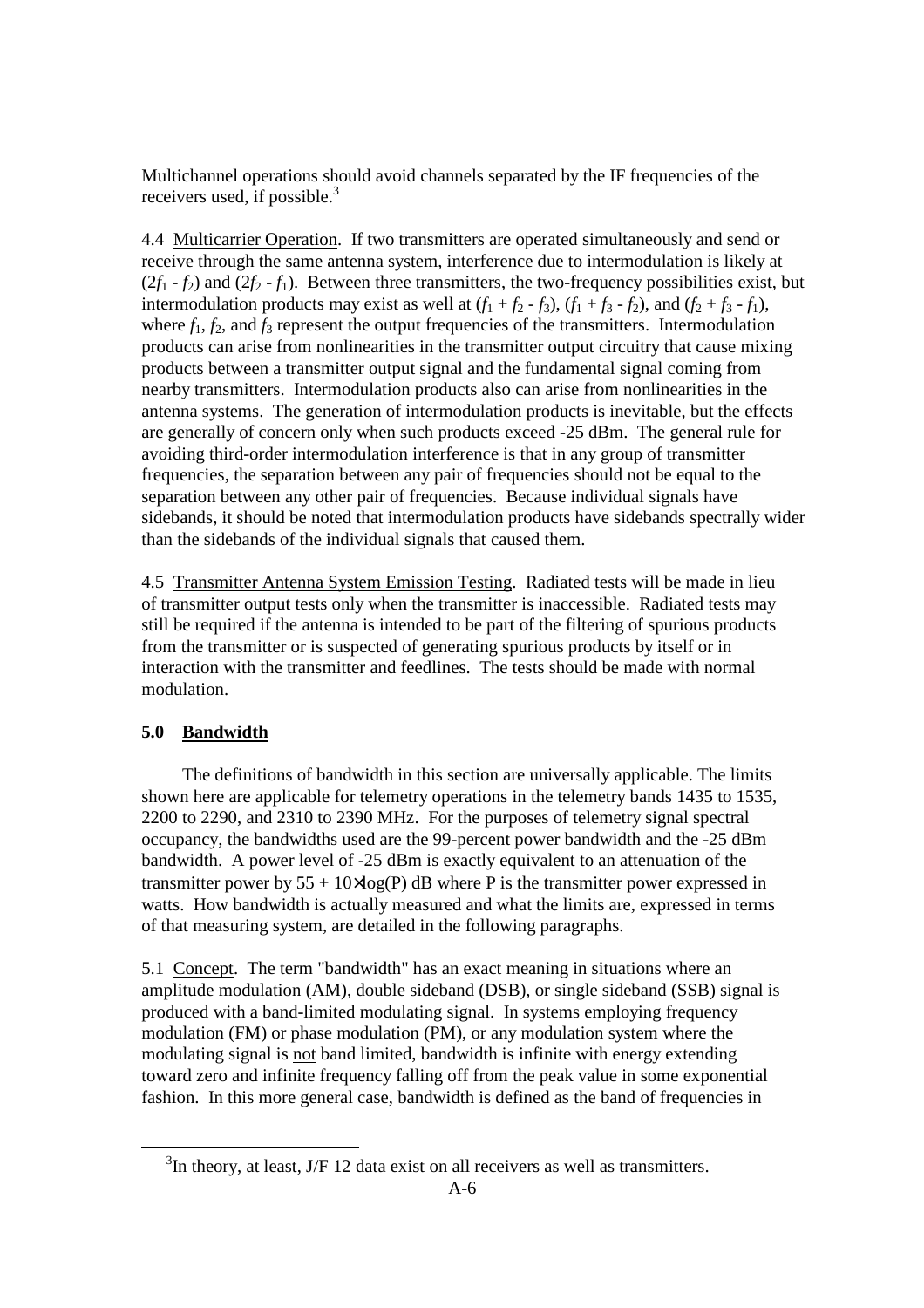which most of the signal's energy is contained. The definition of "most" is imprecise. The following terms are applied to bandwidth.

5.1.1 Authorized Bandwidth. Authorized bandwidth is, for purposes of this document, the necessary bandwidth (bandwidth required for transmission and reception of intelligence) and does not include allowance for transmitter drift or Doppler shift.

5.1.2 Occupied Bandwidth. The width of a frequency band such that below the lower and above the upper frequency limits, the mean powers emitted are each equal to a specified percentage of the total mean power of a given emission. Unless otherwise specified by the International Telecommunication Union (ITU) for the appropriate class of emission, the specified percentage shall be 0.5 percent. The occupied bandwidth is also called the 99 percent power bandwidth in this document.

5.1.3 Necessary Bandwidth. For a given class of emission, the width of the frequency band which is just sufficient to ensure the transmission of information at the rate and with the quality required under specified conditions.

5.1.3.1 The NTIA Manual of Regulations and Procedures for Federal Radio Frequency Management states that "All reasonable effort shall be made in equipment design and operation by Government agencies to maintain the occupied bandwidth of the emission of any authorized transmission as closely to the necessary bandwidth as is reasonably practicable."

5.1.3.2 The NTIA's equation for calculating the necessary bandwidth of binary nonreturn-to-zero (NRZ) continuous phase frequency shift keying (CPFSK) is

$$
B_n = 3.86\Delta f + 0.27R \qquad \text{for} \quad 0.03 < 2\Delta f/R < 1.0 \tag{A-1}
$$

where

 $B_n$  = necessary bandwidth

- $\Delta f$  = peak frequency deviation
- $R = bit$  rate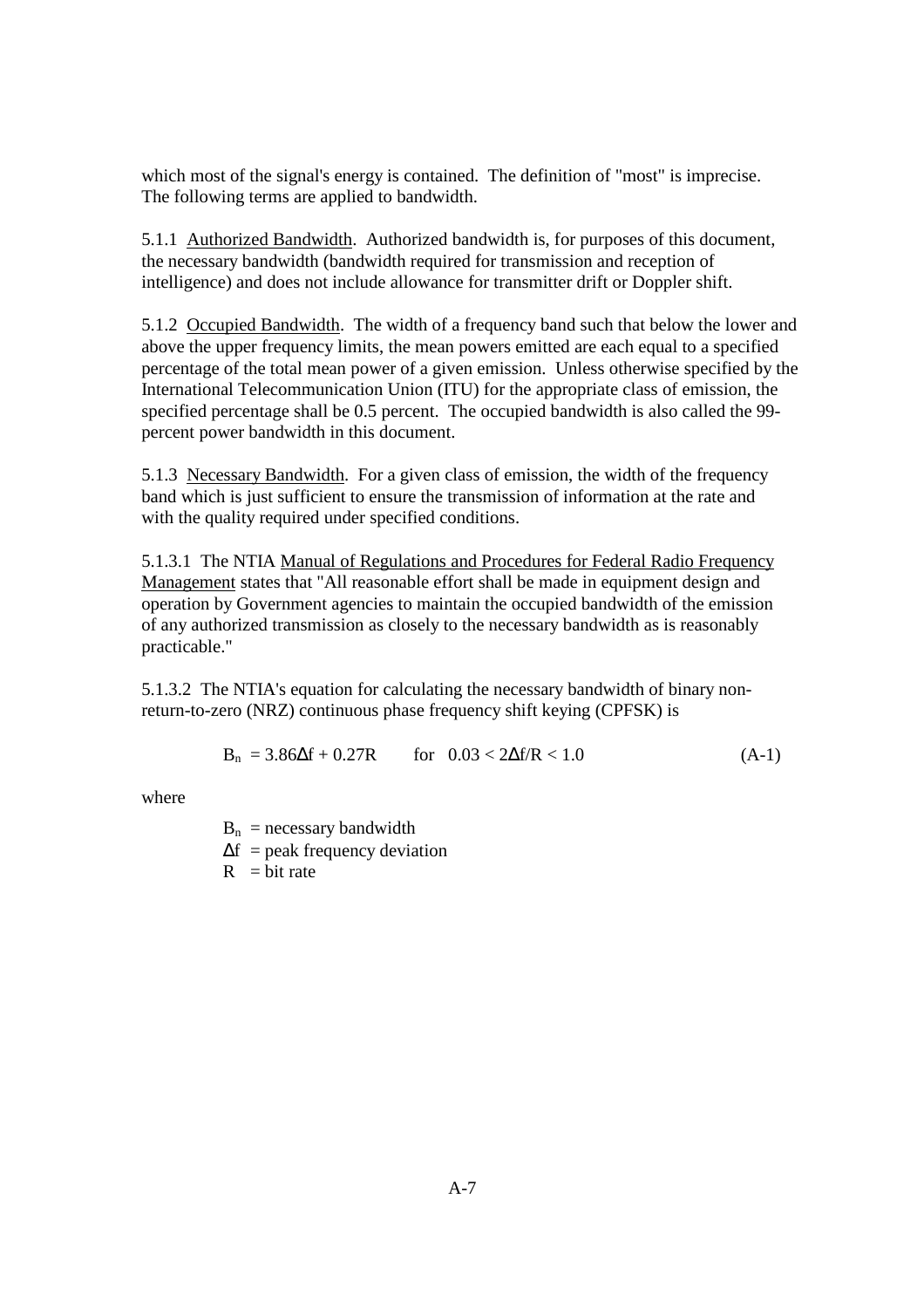This modulation method is commonly called NRZ pulse-code modulation (PCM)/FM by the telemetry community. For example, assume the bit rate is 1000 kb/s and the peak deviation is 350 kHz, the necessary bandwidth is calculated to be 1621 kHz (using equation (A-1)). With this bit rate and peak deviation, the 99-percent power bandwidth with no filtering would be 1780 kHz and the 99-percent power bandwidth with a premodulation filter bandwidth of 700 kHz would be approximately 1160 kHz. Equations for other modulation methods are contained in the NTIA Manual of Regulations and Procedures for Federal Radio Frequency Management.

5.1.4 Received (or Receiver) Bandwidth. The received bandwidth is usually the -3 dB bandwidth of the receiver intermediate frequency (IF) section.

5.2 Bandwidth Estimation and Measurement. Various methods are used to estimate or measure the bandwidth of a signal that is not band limited. The bandwidth measurements are performed using a spectrum analyzer (or equivalent device) with the following settings: 10-kHz resolution bandwidth, 1-kHz video bandwidth, and max hold detector. The IRIG Document 106-86 and earlier versions of the Telemetry Standards specified a measurement bandwidth of 3 kHz but did not specify a video bandwidth or a detector type. Spectra measured with the new standard settings will be essentially the same as spectra measured with a 3-kHz resolution bandwidth, 10-kHz video bandwidth, and a max hold detector. However, for signals with random characteristics, the average spectral density measured with a 3-kHz resolution bandwidth without the max hold detector enabled will be approximately 10 dB lower than the spectral density measured with the new settings. Theoretical expressions for power spectral density typically assume random signals and calculate the average spectral density. The average power spectral density in a 10-kHz bandwidth for random signals is approximately 5 dB lower than the spectral density measured with the standard settings (the measured values for large, continuous, discrete spectral components will be the same with an average or a max hold detector). The most common measurement and estimation methods are described in the following paragraphs.

5.2.1 99-Percent Power Bandwidth. This bandwidth contains 99 percent of the total power. The 99-percent power bandwidth is typically measured using a spectrum analyzer or estimated using equations for the modulation type and bit rate used. If the two points that define the edges of the band are not symmetrical about the assigned center frequency, their actual frequencies should be noted as well as their difference. The 99-percent power band edges of randomized NRZ (RNRZ) PCM/FM signals are illustrated in figures A-1 and A-2. Table A-1 presents the 99-percent power bandwidth for several digital modulation methods as a function of the bit rate (R).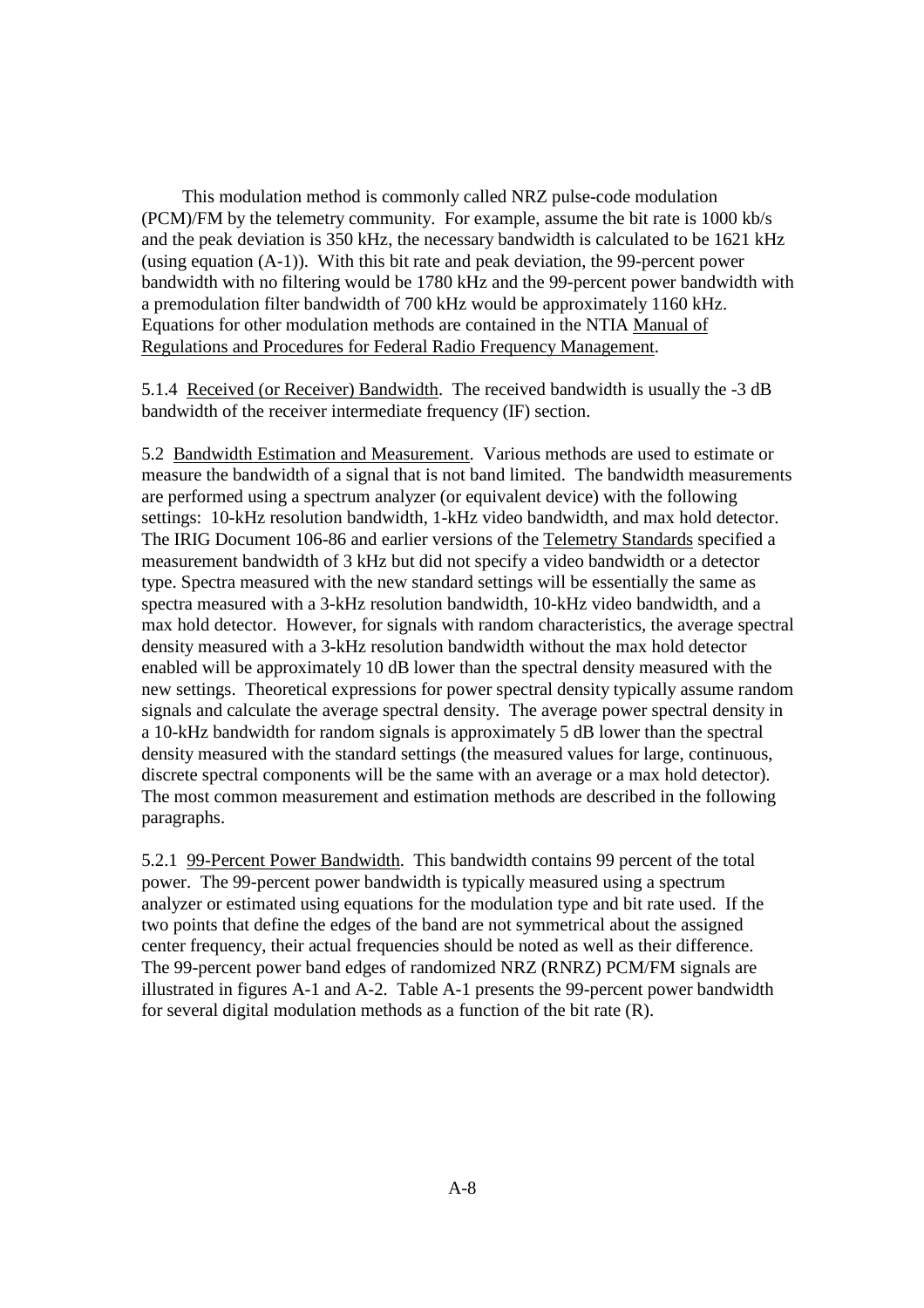# TABLE A-1. 99% POWER BANDWIDTHS FOR VARIOUS DIGITAL MODULATION METHODS $^4$

| <b>Description</b>                                          | 99% Power Bandwidth |
|-------------------------------------------------------------|---------------------|
| NRZ PCM/FM, premod filter BW=0.7R,<br>$\Delta f = 0.35R$    | 1.16R               |
| NRZ PCM/FM, no premod filter,<br>$\Delta f = 0.25R$         | 1.18R               |
| NRZ PCM/FM, no premod filter,<br>$\Delta f = 0.35R$         | 1.78R               |
| NRZ PCM/FM, no premod filter,<br>$\Delta f = 0.40R$         | 1.93R               |
| NRZ PCM/FM, premod filter BW=0.7R,<br>$\Delta f = 0.40R$    | 1.57R               |
| Minimum shift keying (MSK), no filter                       | 1.18R               |
| Feher's-patented quadrature phase shift<br>keying (FQPSK-B) | 0.78R               |
| Phase shift keying (PSK), no filter                         | 19.30 R             |
| Quadrature phase shift keying (QPSK),<br>no filter          | 9.65 R              |
| Offset QPSK (OQPSK), sinusoidal<br>weighting                | 1.18R               |

-

<sup>&</sup>lt;sup>4</sup>I. Korn, Digital Communications, New York, Van Nostrand, 1985.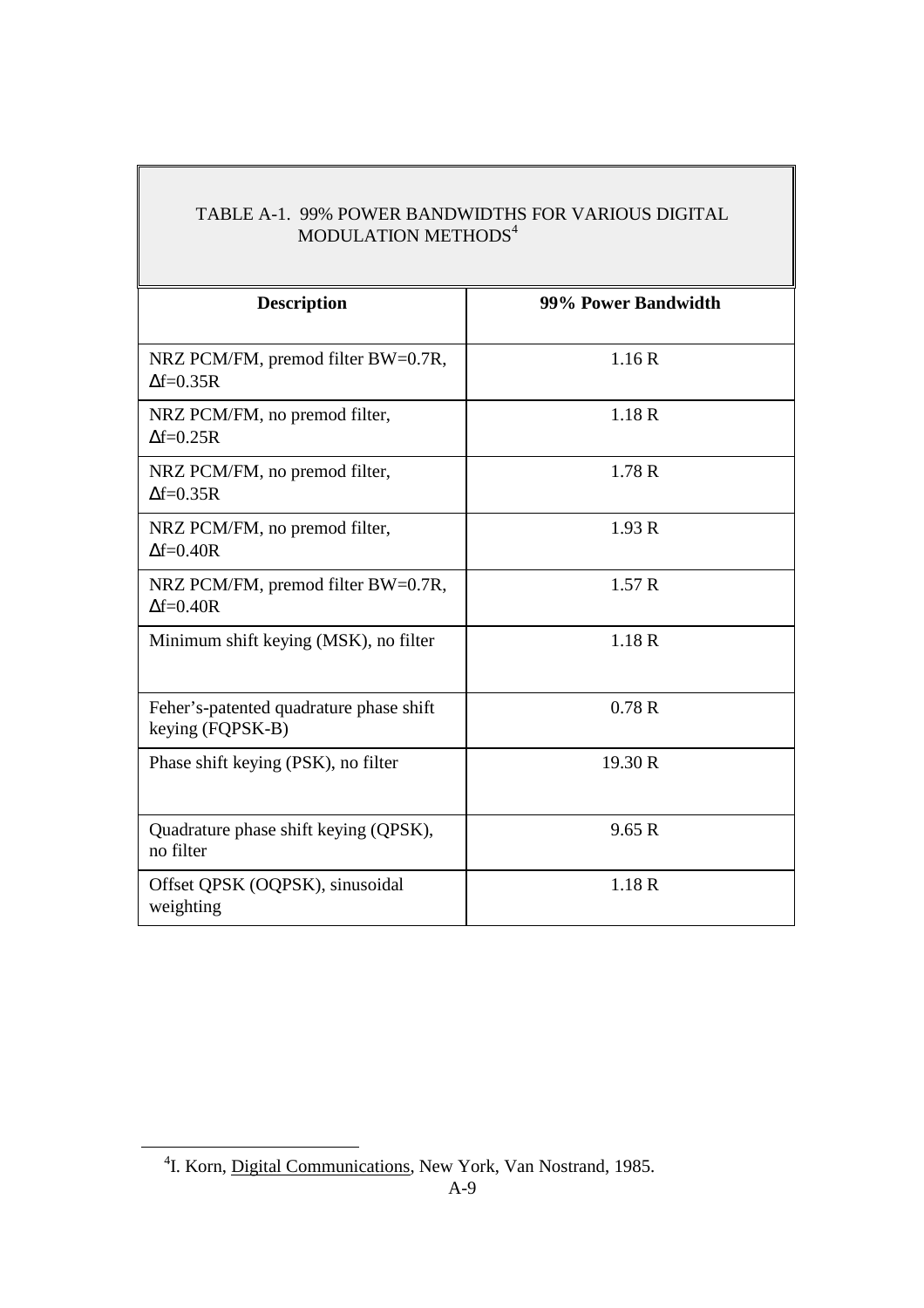5.2.2 -25 dBm Bandwidth. The bandwidth beyond which all power levels are below -25 dBm. A power level of -25 dBm is exactly equivalent to an attenuation of the transmitter power by  $55 +$  $10 \times \log(P)$  dB where P is the transmitter power expressed in watts. The -25 dBm bandwidth limits are shown in figure A-2. The –25 dBm bandwidth is primarily a function of the modulation method, transmitter power, and bit rate. The



transmitter design and construction techniques also strongly influence the –25 dBm bandwidth. With a bit rate of 5 Mb/s and a transmitter power of 5 watts the –25 dBm bandwidth of an NRZ PCM/FM system with near optimum parameter settings is about 12.8 MHz, while the –25 dBm bandwidth of an equivalent FQPSK-B system is about 7.1 MHz. Figure A-2. RNRZ PCM/FM signal.

5.2.3 Other Bandwidth Measurement Methods. The previous methods are the standard methods for measuring the bandwidth of telemetry signals. The following methods are also sometimes used to measure or to estimate the bandwidth of telemetry signals.

5.2.3.1 Below Unmodulated Carrier. This method measures the power spectrum with respect to the unmodulated carrier power. To calibrate the measured spectrum on a spectrum analyzer, the unmodulated carrier power must be known. This power level is the 0-dB reference (commonly set to the top of the display). In AM systems, the carrier power never changes; in FM and PM systems, the carrier power is a function of the modulating signal. Since angle modulation (FM or PM) by its nature spreads the spectrum of a constant amount of power, a method to estimate the unmodulated carrier power is required if the modulation can not be turned off. For most practical angle modulated systems, the total carrier power at the spectrum analyzer input can be found by setting the spectrum analyzer's resolution and video bandwidths to their widest settings, setting the analyzer output to max hold, and allowing the analyzer to make several sweeps (see figure A-3). The maximum value of this trace will be a good approximation of the unmodulated carrier level. Figure A-3 shows the spectrum of a 5-Mb/s RNRZ PCM/FM signal measured using the standard spectrum analyzer settings discussed previously and the spectrum measured using 3-MHz resolution, video bandwidths, and max hold. The peak of the spectrum measured with the latter conditions is very close to 0 dBc and can be used to estimate the unmodulated carrier power (0 dBc) in the presence of frequency or phase modulation. In practice, the 0-dBc calibration would be performed first, and the display settings would then be adjusted to use the peak of the curve as the reference level (0-dBc level) to calibrate the spectrum measured using the standard spectrum analyzer settings. With the spectrum analyzer set for a specific resolution bandwidth, video bandwidth, and detector type, the bandwidth is taken as the distance between the two points outside of which the spectrum is thereafter some number (say, 60 dB) below the unmodulated carrier power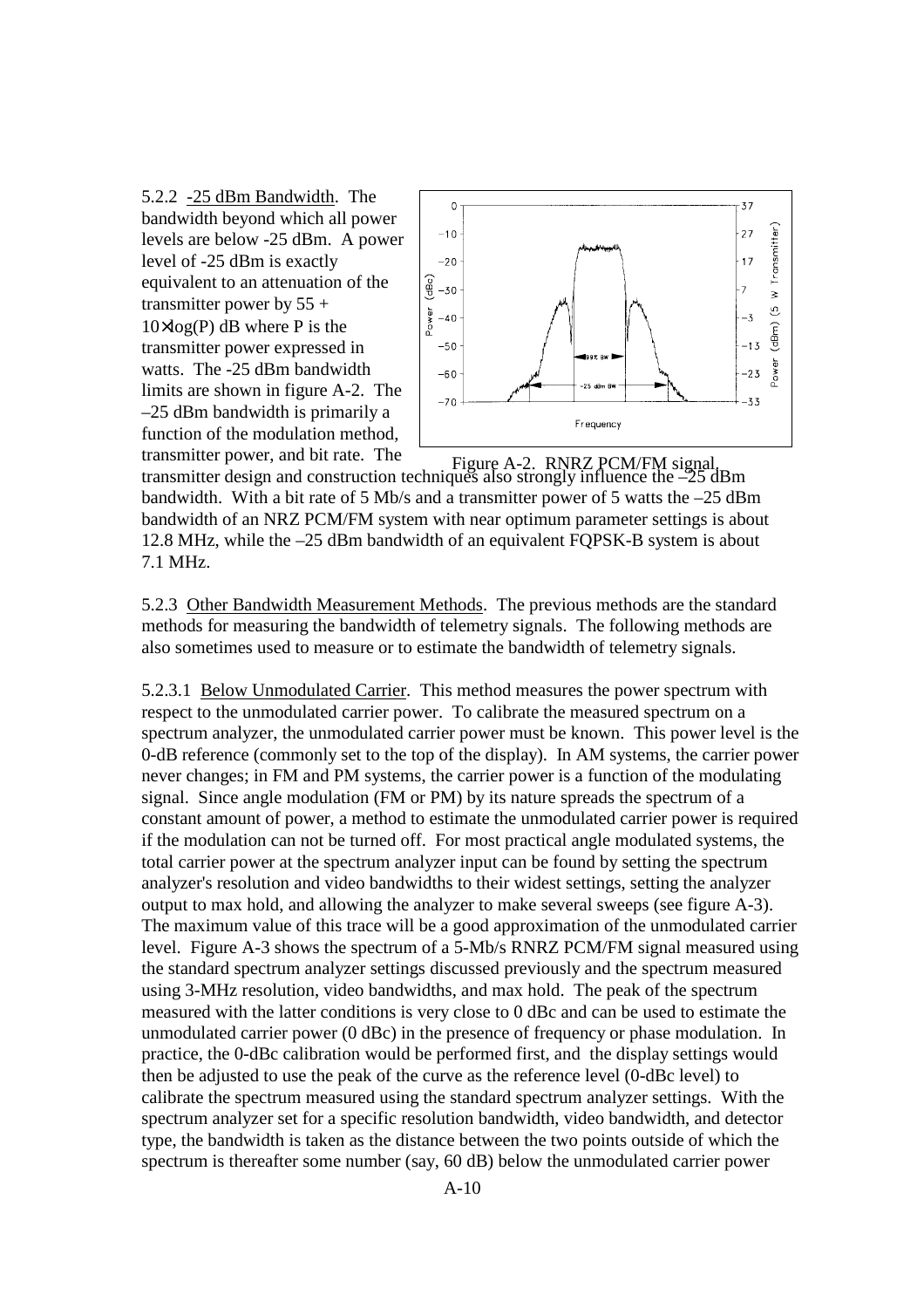determined above. The -60 dBc bandwidth for the 5-Mb/s signal shown in figure A-3 is approximately 13 MHz.

 The -60 dBc bandwidth of a random NRZ PCM/FM signal with a peak deviation of 0.35R, a four-pole premodulation filter with -3 dB corner at 0.7R, and a bit rate greater than or equal to 1 Mb/s can be approximated by

$$
B_{-60dBc} = \{2.78 - 0.3 \times \log_{10}(R)\} \times R
$$
 (A-2)

where B is in MHz and R is in Mb/s. Thus the -60 dBc bandwidth of a 5-Mb/s RNRZ signal under these conditions would be 12.85 MHz. The -60 dBc bandwidth will be greater if peak deviation is increased or the number of filter poles is decreased.

5.2.3.2 Below Peak. This method is not recommended for measuring the bandwidth of telemetry signals. The modulated peak method is the least accurate measurement method, measuring between points where the spectrum is thereafter XX dB below the level of the highest point on the modulated spectrum. Figure A-4 shows the radio frequency spectrum of a 400-kb/s Biφ-L PCM/PM signal with a peak deviation of 75° and a premodulation filter bandwidth of 800 kHz. The largest peak has a power level of -7 dBc. In comparison, the largest peak in figure A-3 had a power level of -22 dBc. This 15-dB difference



Figure A-3. Spectrum analyzer calibration of 0-dBc level.



Figure A-4. Biφ PCM/PM signal.

would skew a bandwidth comparison that used the peak level in the measured spectrum as a common reference point. In the absence of an unmodulated carrier to use for calibration, the below peak measurement is often (erroneously) used and described as a below unmodulated carrier measurement. Using max hold exacerbates this effect still further. In all instances the bandwidth is overstated, but the amount varies.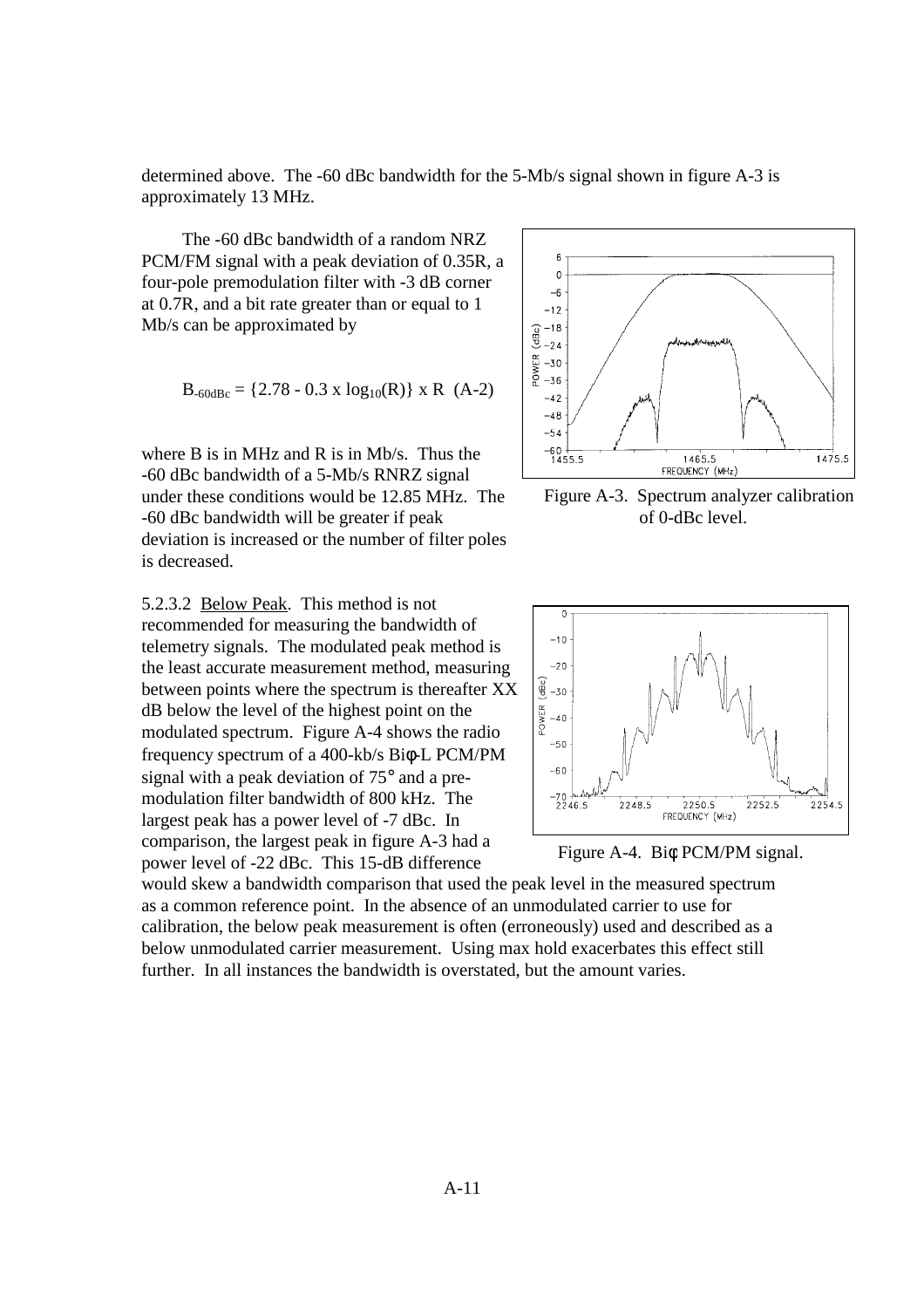5.2.3.3 Carson's Rule. Carson's Rule is a method to estimate the bandwidth of an FM subcarrier system. Carson's Rule states that

$$
B = 2 x (\Delta f + f_{max})
$$
 (A-3)

where B is the bandwidth, ∆f is the peak deviation of the carrier frequency, and  $f_{\text{max}}$  is the highest frequency in the modulating signal. Figure A-5 shows the spectrum that results when a 12-channel

-



 Figure A-5. FM/FM signal and Carson's Rule.

constant bandwidth multiplex with 6-dB/octave pre-emphasis frequency modulates an FM transmitter. The 99-percent power bandwidth and the bandwidth calculated using Carson's Rule are also shown. Carson's Rule will estimate a value greater than the 99 percent power bandwidth if little of the carrier deviation is due to high-frequency energy in the modulating signal.

5.2.4 Spectral Equations. The following equations can be used to calculate the RF spectra for several digital modulation methods with unfiltered waveforms.<sup>5 67</sup> These equations can be modified to include the effects of filtering.<sup>89</sup>

Random NRZ PCM/FM (valid when D≠integer,  $D = 0.5$  gives MSK spectrum)

$$
S(f) = \frac{4 B_{SA}}{R} \left( \frac{D}{\pi (D^2 - X^2)} \right)^2 \frac{(\cos \pi D - \cos \pi X)^2}{1 - 2 \cos \pi D \cos \pi X + \cos^2 \pi D}, \quad \cos \pi D < Q \tag{A-4}
$$

<sup>&</sup>lt;sup>5</sup>I. Korn, Digital Communications, New York, Van Nostrand, 1985.

<sup>&</sup>lt;sup>6</sup>M. G. Pelchat, "The Autocorrelation Function and Power Spectrum of PCM/FM with Random Binary Modulating Waveforms," IEEE Transactions, Vol. SET-10, No. 1, pp. 39-44, March 1964.

 $7W$ . M. Tey, and T. T. Tjhung, "Characteristics of Manchester-Coded FSK," IEEE Transactions on Communications, Vol. COM-27, pp. 209-216, January 1979.

<sup>&</sup>lt;sup>8</sup>A. D. Watt, V. J. Zurick, and R. M. Coon, "Reduction of Adjacent-Channel Interference Components from Frequency-Shift-Keyed Carriers," IRE Transactions on Communication Systems, Vol. CS-6, pp. 39-47, December 1958.

<sup>&</sup>lt;sup>9</sup>E. L. Law, "RF Spectral Characteristics of Random PCM/FM and PSK Signals," International Telemetering Conference Proceedings, pp. 71-80, 1991.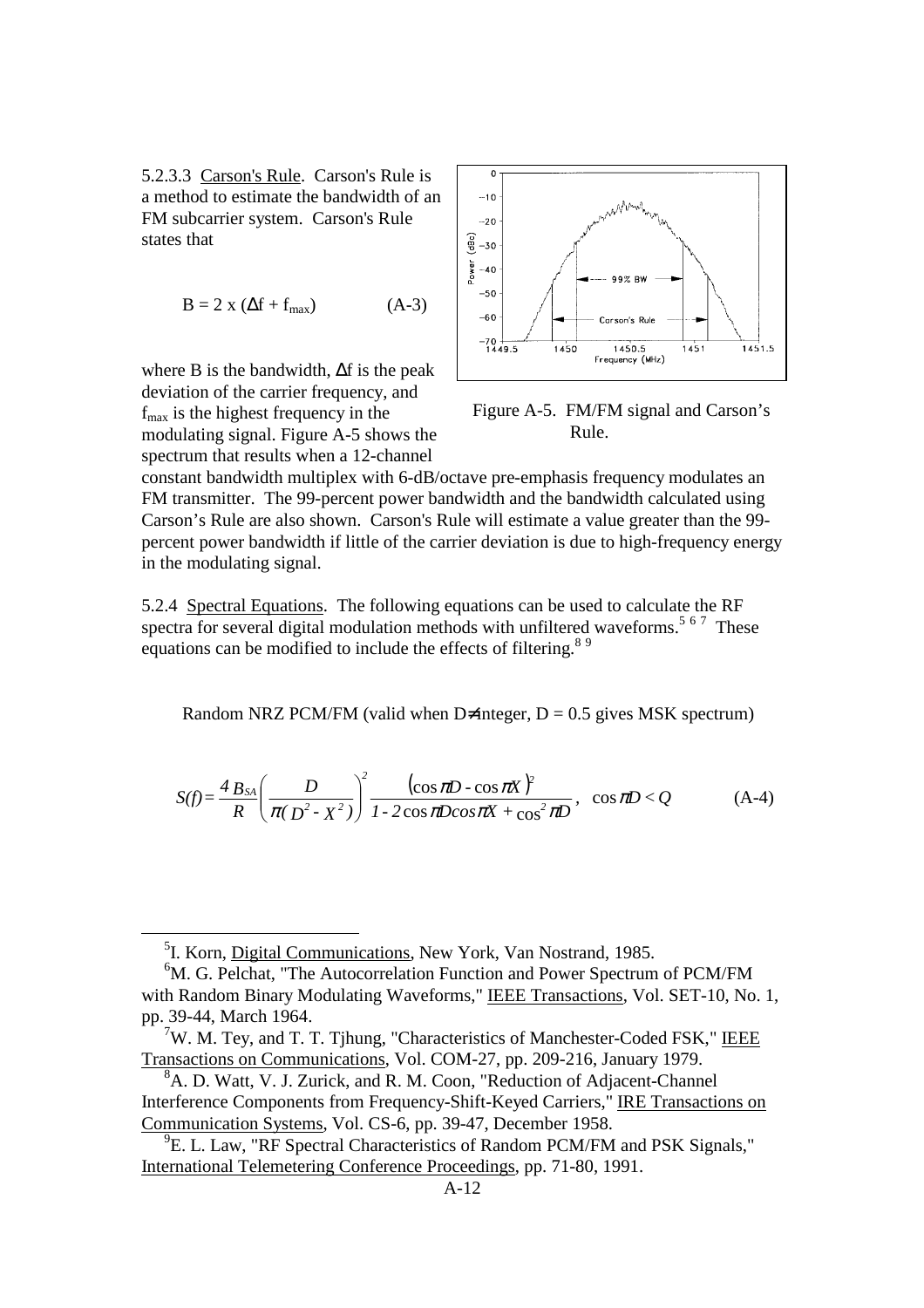Random NRZ PSK

$$
S(f) = \frac{B_{SA}}{R} \frac{\sin^2\left(\frac{\pi X}{2}\right)}{\left(\frac{\pi X}{2}\right)^2}
$$
 (A-5)

## Random NRZ QPSK and OQPSK

$$
S(f) = \frac{2B_{SA}}{R} \frac{\sin^2(\pi X)}{(\pi X)^2}
$$
 (A-6)

Random Biφ PCM/FM

$$
S(f) = \frac{B_{SA}}{4R} \left( \frac{\pi D}{2} \frac{\sin\left(\frac{\pi (X - D)}{4}\right)}{\frac{\pi (X - D)}{4}} \frac{\sin\left(\frac{\pi (X + D)}{4}\right)}{\frac{\pi (X + D)}{4}} \right)^2 + \left( \frac{D \sin\left(\frac{\pi D}{2}\right)}{\frac{\pi (X^2 - D^2)}{2}} \right)^2 \delta\{(f - f_c) - nR\} \quad (A-7)
$$

Random Biφ PCM/PM

$$
S(f) = \frac{B_{SA}\sin^2(\beta)}{R} \frac{\sin^4\left(\frac{\pi X}{4}\right)}{\left(\frac{\pi X}{4}\right)^2} + \cos^2(\beta)\delta(f - f_c), \quad \beta \le \frac{\pi}{2}
$$
 (A-8)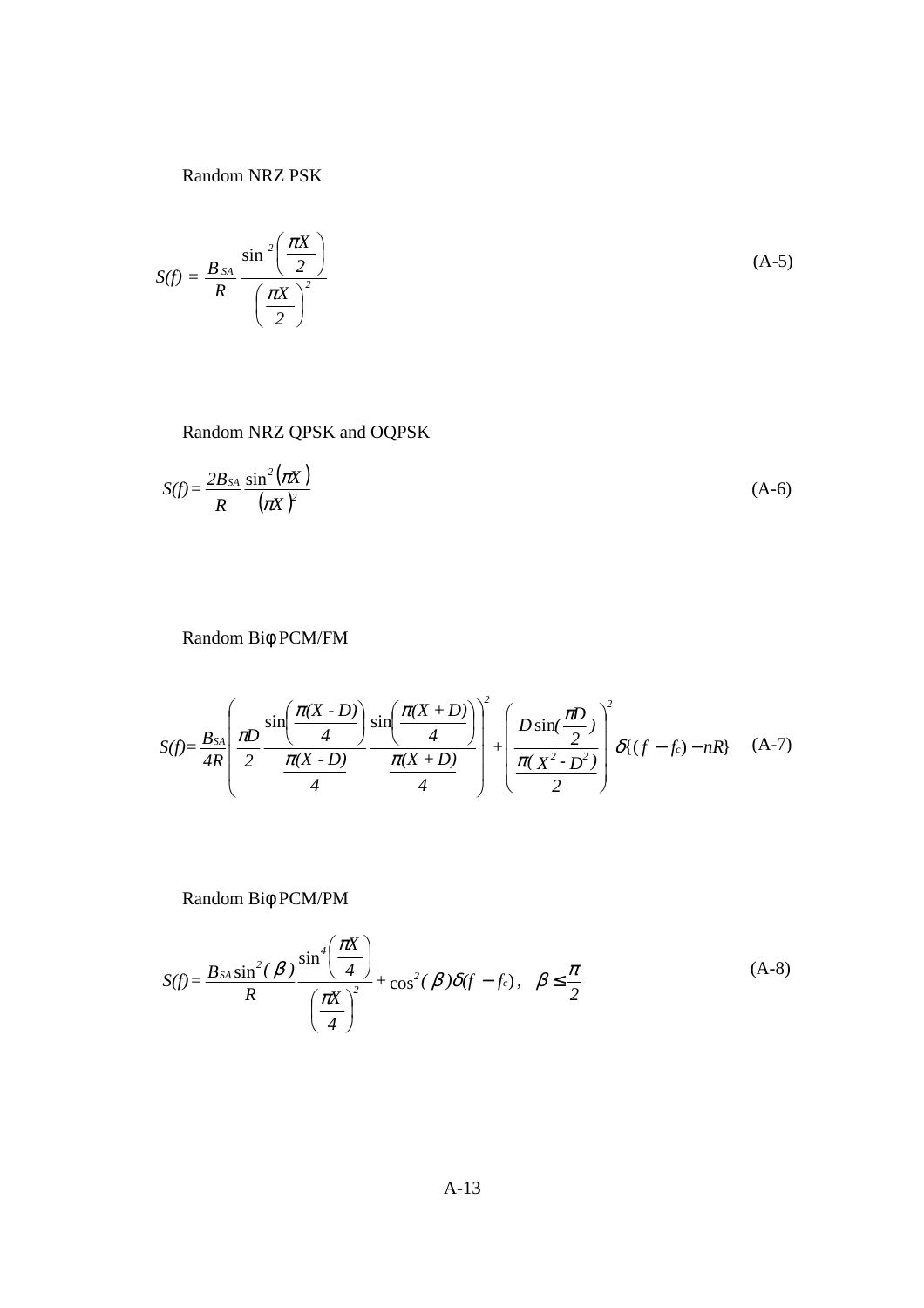where

- $S(f)$  = power spectrum (dBc) at frequency f
- $B_{SA}$  = spectrum analyzer resolution bandwidth
- $R = bit$  rate
- D  $= 2\Delta f/R$
- $X = 2(f-f_c)/R$
- $\Delta f$  = peak deviation
- $β = peak phase deviation in radians$
- $f_c$  = carrier frequency
- $\delta$  = Dirac delta function
- $n = 0, \pm 1, \pm 2, \ldots$
- Q = quantity related to narrow band spectral peaking when  $D \approx 1, 2, 3, ...$
- Q  $\approx 0.99$  for B<sub>SA</sub> = 0.003 R, Q  $\approx 0.9$  for B<sub>SA</sub> = 0.03 R

 The spectrum analyzer resolution bandwidth term was added to the original equations.

5.2.5 Receiver Bandwidth. Receiver predetection bandwidth is measured at the points where the response to the carrier before demodulation is -3 dB from the center frequency response. The carrier bandwidth response of the receiver is, or is intended to be, symmetrical about the carrier in most instances. Figure A-6 shows the response of a typical telemetry receiver with a 1 MHz IF bandwidth selected. Outside the stated bandwidth, the response usually falls sharply with the response

often 20 dB or more below the passband response at 1.5 to 2 times the passband response. The rapid falloff outside the passband is required to reduce interference from nearby channels and has no other effect on data.



 Figure A-6. Typical receiver IF filter response (-3 dB bandwidth  $= 1$  MHz).

5.2.6 Receiver Noise Bandwidth. For the purpose of calculating noise in the receiver, the bandwidth must be integrated over the actual shape of the IF, which, in general, is not a square-sided function. Typically, the figure used for noise power calculations is the -3 dB bandwidth of the receiver.

5.3 Phase-Modulated Systems. Telemetry systems using phase modulation (PM) rather than frequency modulation (FM) produce spectra that may be considerably wider than the corresponding FM signal. This extra sideband energy is reduced in most systems by filtering at the modulation input, or the transmitter output, or both, and sideband energy is reconstructed in the receiving apparatus as part of the demodulation process. Phase-modulation systems, even with more than one data bit per symbol, are not necessarily more spectrally efficient than FM transmissions.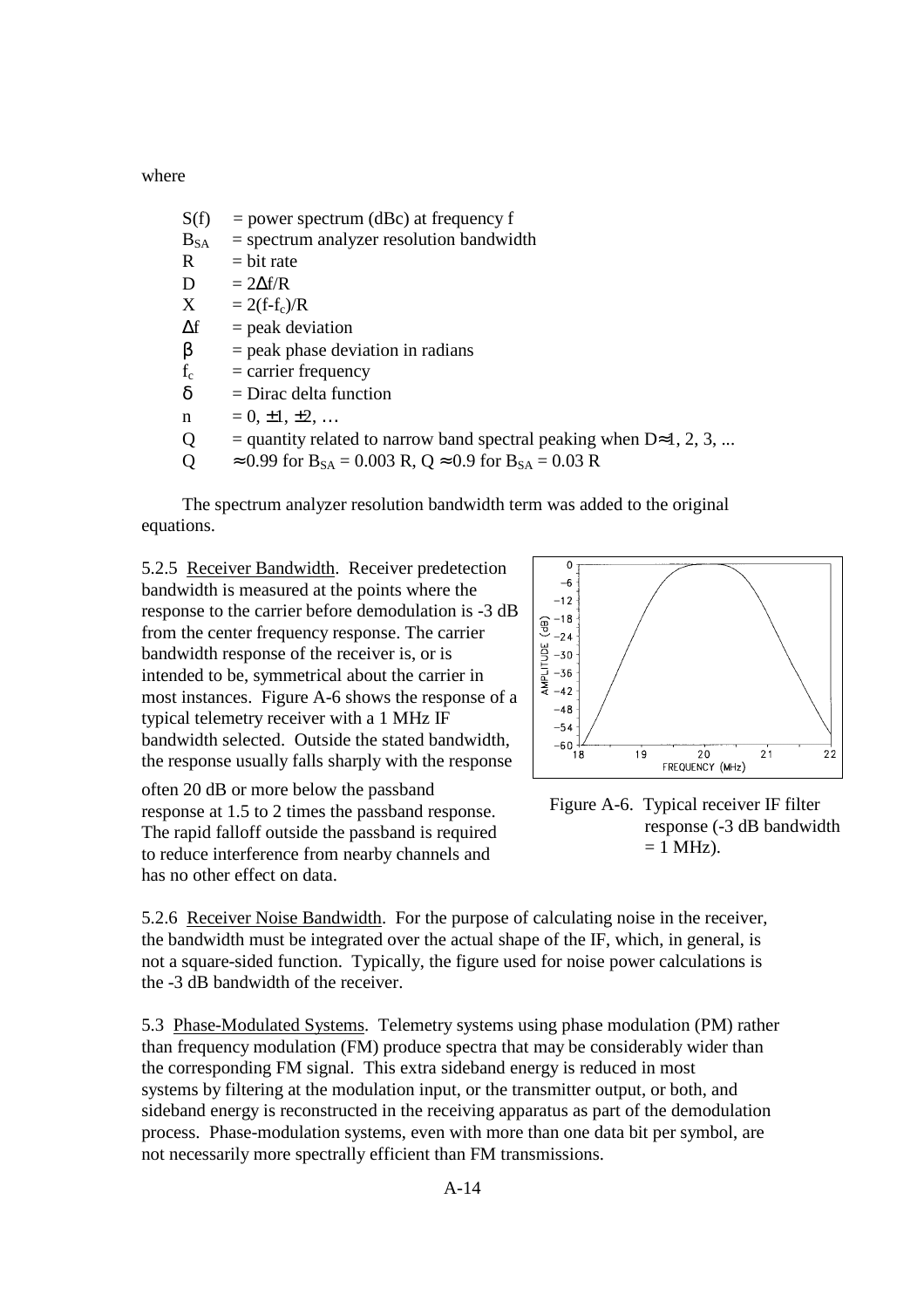5.4 Symmetry. Many modulation methods produce a spectrum that is asymmetrical with respect to the carrier frequency. Exceptions include FM/FM systems, randomized NRZ PCM/FM systems, and randomized FQPSK-B systems. The most extreme case of asymmetry is due to single-sideband transmission, which places the carrier frequency at one edge of the occupied spectrum. If the spectrum is *not* symmetrical about the band center, the bandwidth and the extent of asymmetry must be noted for frequency management purposes.

5.5 FM Transmitters (ac coupled). The ac-coupled FM transmitters should not be used to transmit NRZ signals unless the signals to be transmitted are randomized because changes in the ratio of "ones" to "zeros" will increase the occupied bandwidth and may degrade the bit error rate. When ac-coupled transmitters are used with randomized NRZ signals, it is recommended that the lower -3 dB frequency response of the transmitter be no greater than the bit rate divided by 4000. For example, if a randomized 1-Mb/s NRZ signal is being transmitted, the lower -3 dB frequency response of the transmitter should be no larger than 250 Hz.

#### **6.0 Spectral Occupancy Limits**

 Telemetry applications covered by this standard shall use 99-percent power bandwidth to define occupied bandwidth and -25 dBm bandwidth as the primary measure of spectral efficiency. The spectra are assumed symmetrical about the center frequency unless specified otherwise. The primary reason for controlling the spectral occupancy is to control adjacent channel interference, thereby allowing more users to be packed into a given amount of frequency spectrum. The adjacent channel interference is determined by the spectra of the signals and the filter characteristics of the receiver.

6.1 Spectral Mask. One common method of describing the spectral occupancy limits is a spectral mask. The aeronautical telemetry spectral mask is described below. Note that the mask in this standard is different than and in general narrower than the mask contained in the 1996 and 1999 versions of the Telemetry Standards. All spectral components larger than  $-(55 + 10 \times \log(P))$  dBc, or in other words larger than -25 dBm, at the transmitter output must be within the spectral mask calculated using the following equation:

$$
M(f) = K + 90\log R - 100\log|f - f_c|; \qquad |f - f_c| \ge \frac{R}{m}
$$
 (A-9)

where

A-15  $M(f)$  = power (dBc) at frequency f (MHz)  $K = -20$  for analog signals  $K = -28$  for binary signals  $K = -63$  for quaternary signals (e.g., FQPSK-B)  $f_c$  = transmitter center frequency (MHz)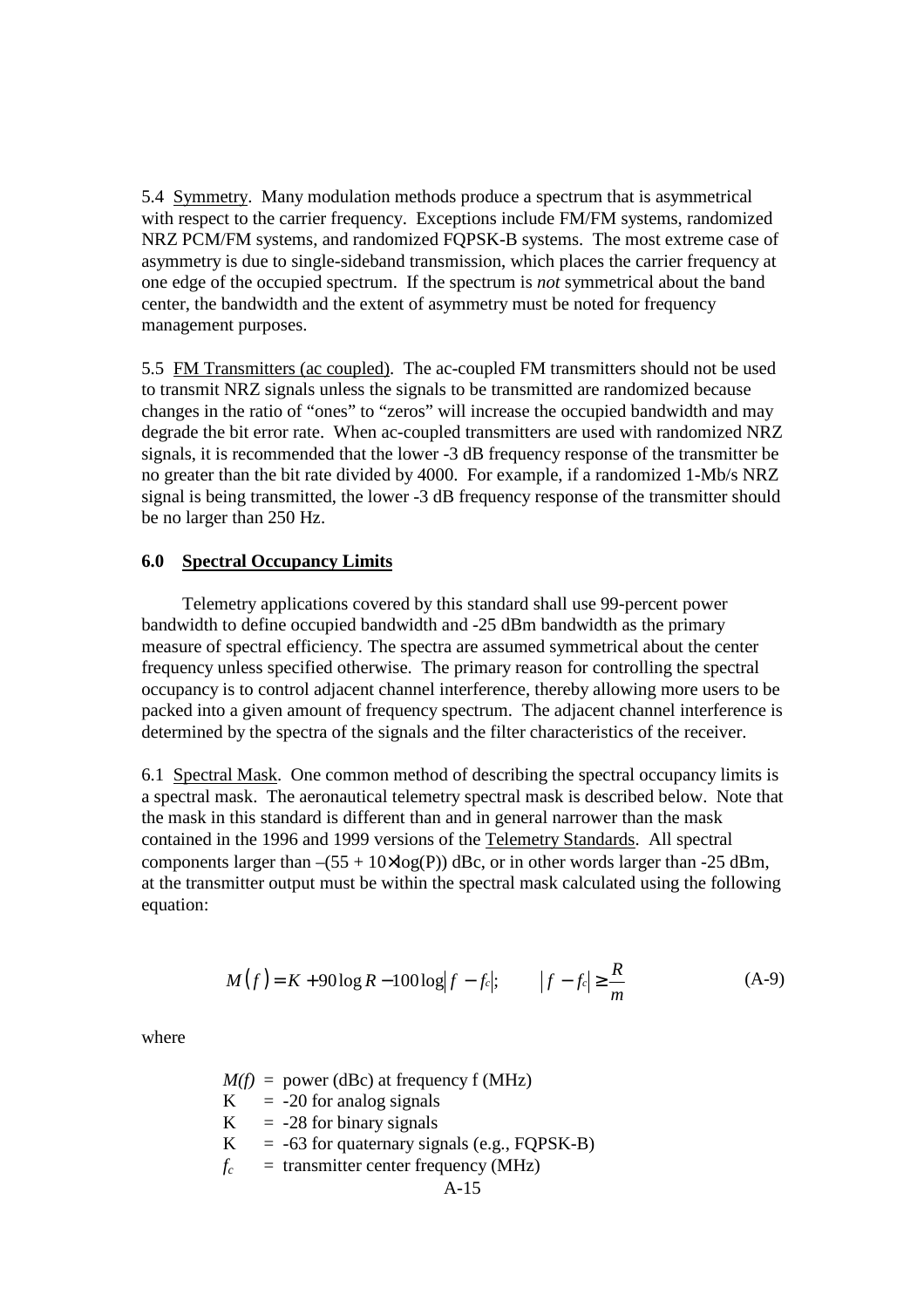| R. | $=$ bit rate (Mb/s) for digital signals or               |
|----|----------------------------------------------------------|
|    | $(\Delta f + f_{\text{max}})(MHz)$ for analog FM signals |
| m  | $=$ number of states in modulating signal;               |
|    | $m = 2$ for binary signals                               |
|    | $m = 4$ for quaternary signals and analog signals        |
|    | $\Delta f$ = peak deviation                              |
|    | $f_{\text{max}}$ = maximum modulation frequency          |

 The -25 dBm bandwidth is not required to be narrower than 1 MHz. The first term in equation (A-9) accounts for bandwidth differences between modulation methods. Equation (A-9) can be rewritten as  $M(f) = K - 10logR - 100log/(f - f_c)/R$ . When equation (A-9) is written this way, the *10logR* term accounts for the increased spectral spreading and decreased power per unit bandwidth as the modulation rate increases. The last term forces the spectral mask to roll off at 30-dB/octave (100-dB/decade). Any error detection or error correction bits, which are added to the data stream, are counted as bits for the purposes of this spectral mask. The quaternary signal spectral mask is based on the measured power spectrum of FQPSK-B. The binary signal spectral mask is primarily based on the power spectrum of a random binary NRZ PCM/FM signal with peak deviation equal to 0.35 times the bit rate and a multipole premodulation filter with a -3 dB frequency equal to 0.7 times the bit rate (see figure A-7). This peak deviation minimizes the bit error rate (BER) with an optimum receiver bandwidth while also providing a compact RF spectrum. The premodulation filter attenuates the RF sidebands while only degrading the BER by the equivalent of a few tenths of a dB of RF power. Further decreasing of the premodulation filter bandwidth will only result in a slightly narrower RF spectrum, but the BER will increase dramatically. Increasing the premodulation filter bandwidth will result in a wider RF spectrum, and the BER will only be decreased slightly. The recommended premodulation filter for NRZ PCM/FM signals is a multipole linear phase filter with a -3 dB frequency equal to 0.7 times the bit rate. The unfiltered NRZ PCM/FM signal rolls off at 12-dB/octave so at least a threepole filter (filters with four or more poles are recommended) is required to achieve the 30-dB/octave slope of the spectral mask. The spectral mask includes the effects of reasonable component variations (unit-to-unit and temperature).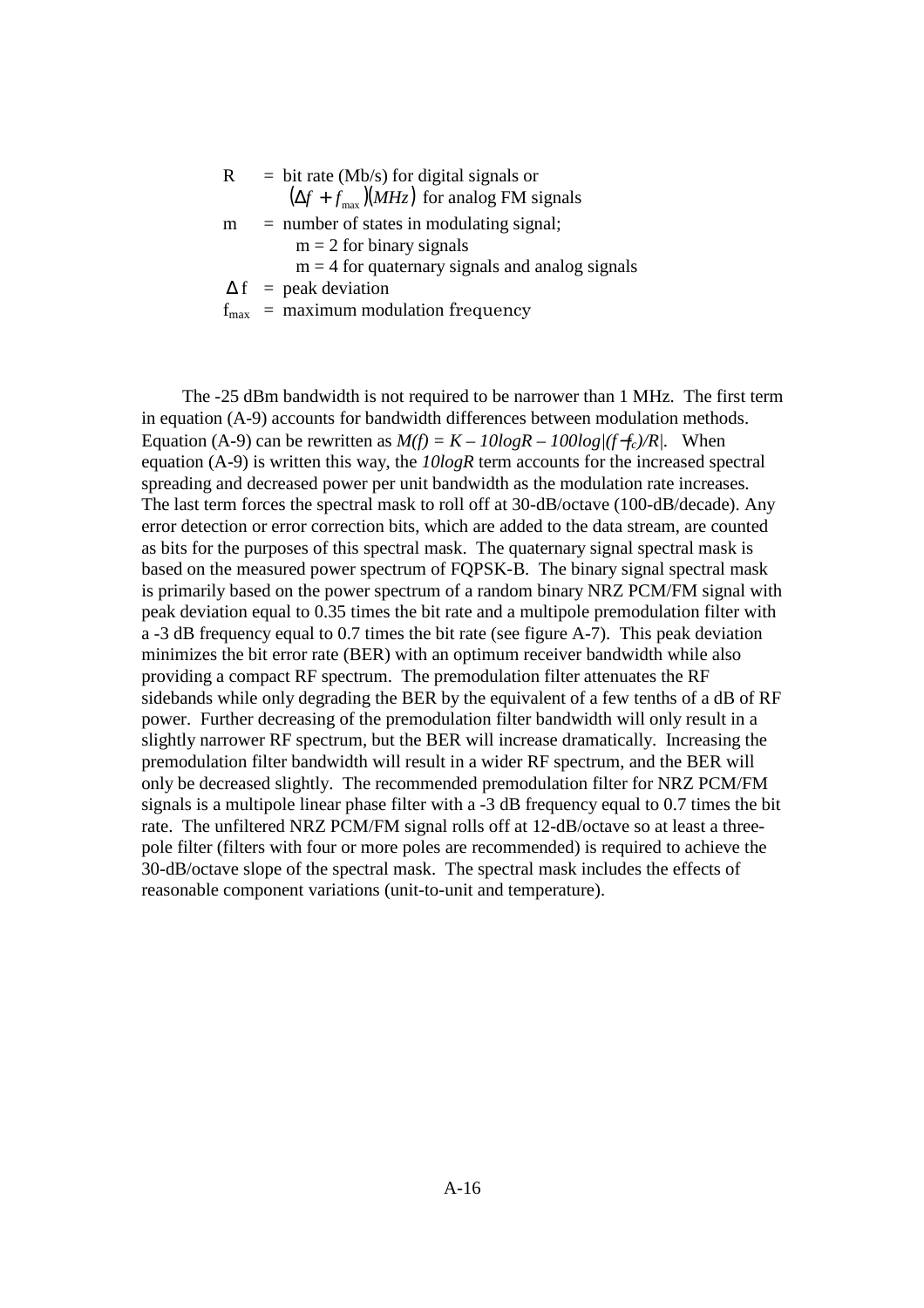6.2 Spectral Mask Examples. Figures A-7 and A-8 show the binary spectral mask of equation (A-9) and the RF spectra of the 1-Mb/s randomized NRZ PCM/FM signals. The RF spectra were measured using a spectrum analyzer with 10-kHz resolution bandwidth, 1-kHz video bandwidth, and a max hold detector. The span of the frequency axis is 5 MHz. The transmitter power was 5 watts, and the peak deviation was 350 kHz. The modulation signal for figure A-7 was filtered with a 4-pole linear-phase filter with −3 dB frequency of 700 kHz. All spectral components in figure A-7 were contained within the spectral mask. The minimum value of the spectral mask was −62 dBc (equivalent to −25 dBm). The peak modulated signal power levels were about 15 dB below the unmodulated carrier level (−15 dBc), and the power levels near center frequency were about −17 dBc. Figure A-8 shows the same signal with no premodulation filtering. The signal was not contained within the spectral mask when a pre-modulation filter was not used.

Figure A-9 shows the quaternary mask of equation (A-9) and the RF spectrum of a 1-Mb/s FQPSK-B signal. The transmitter power was assumed to be 10 watts in this example so the minimum value of the mask was –65 dBc. The peak value of the FQPSK-B signal was about −13 dBc.



Figure A-7. Filtered 1-Mb/s RNRZ PCM/FM signal and spectral mask.



Figure A-8. Unfiltered 1-Mb/s RNRZ PCM/FM signal and spectral mask.



Figure A-9. Typical 1-Mb/s FQPSK-B signal and spectral mask.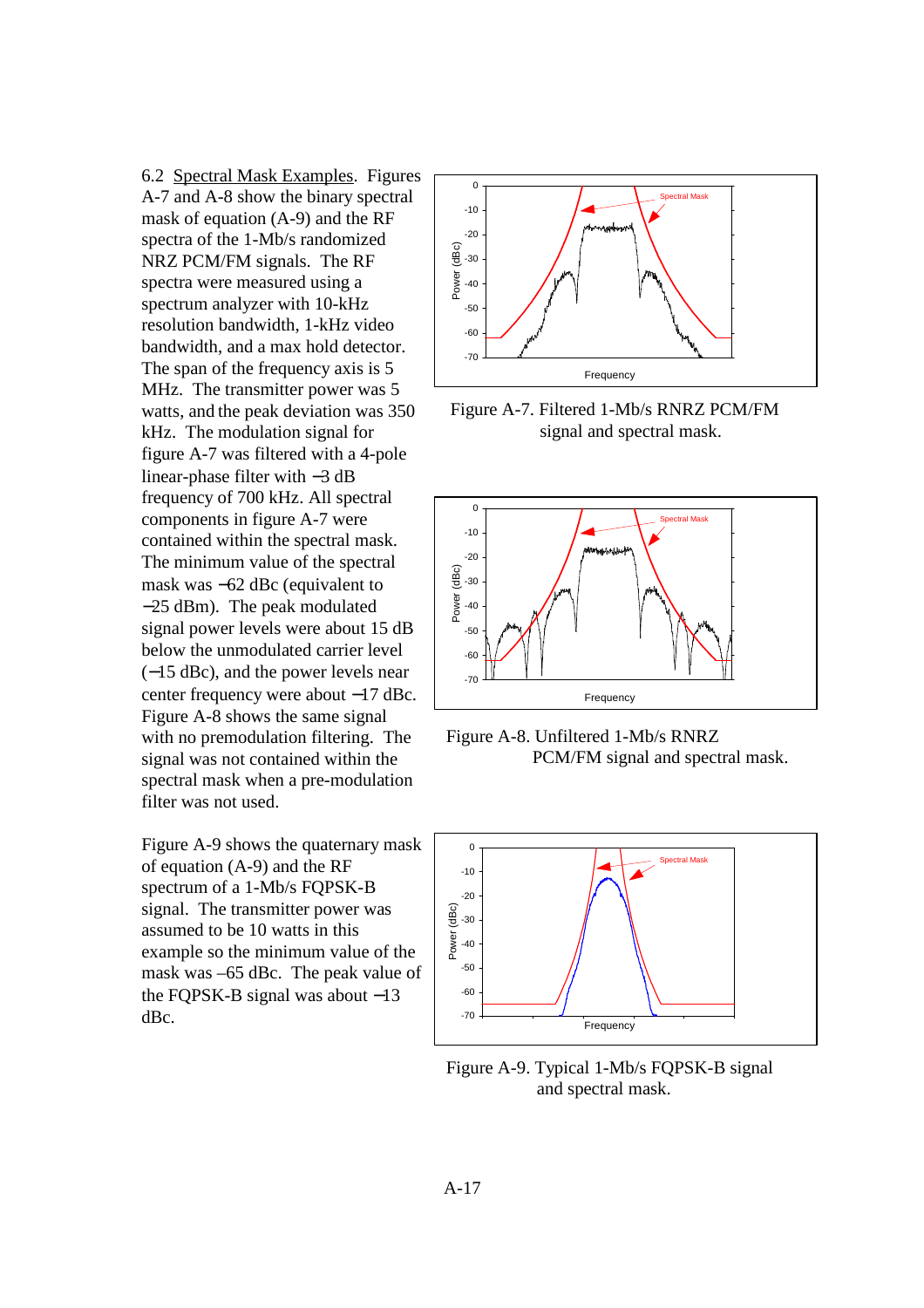#### **7.0 FQPSK-B Characteristics**

 Feher's-patented quadrature phase shift keying<sup>10 11</sup> (FQPSK-B) modulation is a variation of offset quadrature phase shift keying (OQPSK). OQPSK is described in most communications textbooks. A generic OQPSK (or quadrature or I & Q) modulator is shown in figure A-10. In general, the odd bits are applied to one channel (say Q), and the even bits are applied to the I channel.



Figure A-10. OQPSK modulator.

If the values of I and Q are  $\pm 1$ , we get the diagram shown in figure A-11. For example, if  $I=1$  and  $Q=1$  then the phase angle is 45 degrees  $\{(I,Q) = (1, 1)\}\.$  A constant envelope modulation method, such as minimum shift keying (MSK), would follow the circle indicated by the small dots in figure A-11 to go between the large dots. In general, bandlimited QPSK and OQPSK signals are not constant envelope and would not follow the path indicated by the small dots but rather would have a significant amount of amplitude variation.

-



Figure A-11. I & Q constellation.

<sup>&</sup>lt;sup>10</sup> K. Feher et al.: US Patents 4,567,602; 4,644,565; 5,491,457; and 5,784,402, postpatent improvements and other U.S. and international patents pending.

<sup>&</sup>lt;sup>11</sup> Kato, Shuzo and Kamilo Feher, "XPSK: A New Cross-Correlated Phase Shift Keying Modulation Technique," IEEE Trans. Comm*.*, vol. COM-31, May 1983.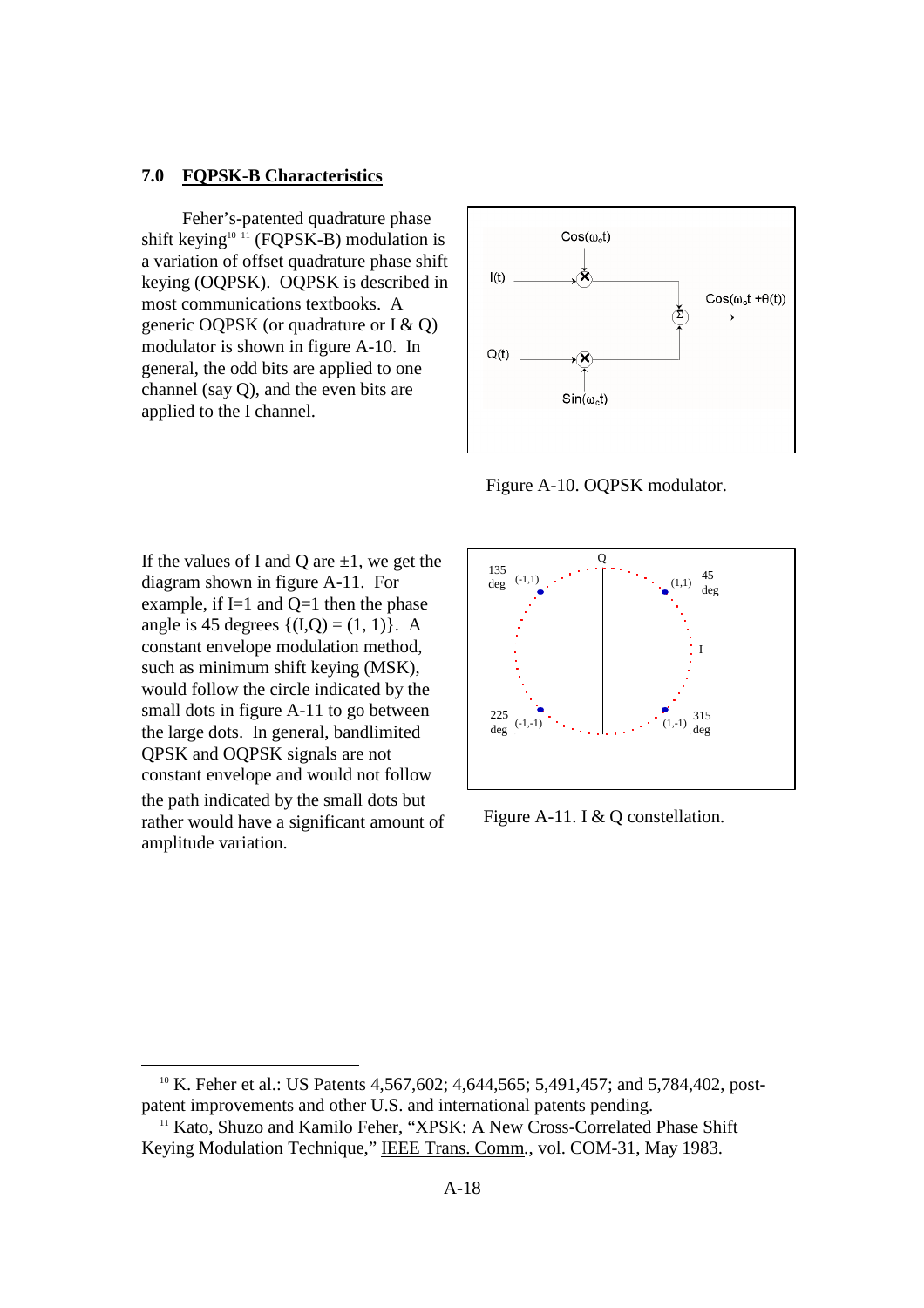The typical implementation of FQPSK-B involves the application of data and a bit rate clock to the baseband processor of the quadrature modulator. The data are differentially encoded and converted to I and Q signals as described in Chapter 2. The FQPSK-B I and Q channels are then cross-correlated, and specialized wavelets are assembled that minimize the instantaneous variation of  $(I^2(t) + Q^2(t))$ . The FQPSK-B baseband wavelets are illustrated in figure A-12. The appropriate wavelet is assembled based on the current and immediate past states of I and Q. Q is delayed by one-half symbol (one bit) with respect to I as shown in figure A-13.



Figure A-12. FQPSK-B wavelets.

A common method of looking at I-Q modulation signals is called a vector diagram. One method of generating a vector diagram is to use an oscilloscope that has an XY mode. The vector diagram is generated by applying the I signal to the X input and the Q signal to the Y input. A sample vector diagram of FQPSK-B at the input terminals of an I-Q modulator is illustrated in figure A-14. Note that the vector diagram values are always within a few percent of being on a circle. The vector diagram of generalized filtered OQPSK would have more amplitude variations than FQPSK-B, and the vector

Figure A-13. FQPSK-B I & Q eye diagrams (at input to IQ modulator).



Figure A-14. FQPSK-B vector diagram.

diagram of QPSK would go through the origin. Any amplitude variations may cause spectral spreading at the output of a non-linear amplifier.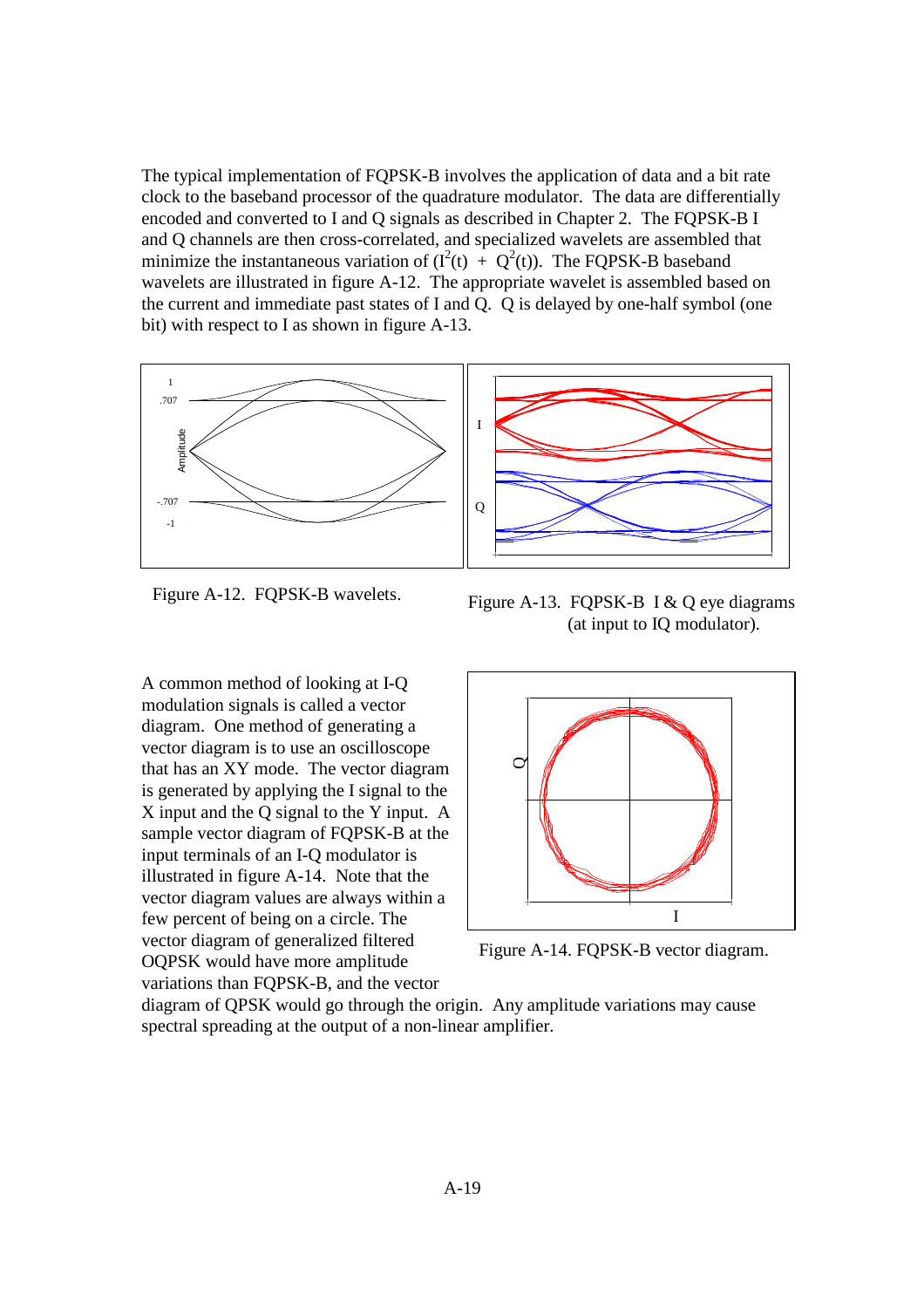A typical FQPSK-B spectrum measured at the output of a fully saturated RF non-linear amplifier with a random pattern of "1's" and "0's" applied to the input is illustrated in figure A-15. The bit rate for figure A-15 was 1 Mb/s. The peak of the spectrum will be approximately −12−10log(R), where R is in Mb/s. The 99-percent bandwidth of FQPSK-B is typically about 0.78 times the bit rate. Note that with a properly randomized data sequence and proper transmitter design, FQPSK-B does not have discernable sidebands.

Figure A-16 illustrates FQPSK-B transmitter output with all "1's" as the input signal. With an all "1's" input the differential encoder, cross-correlator, and wavelet selector provide unity amplitude sine and cosine waves with a frequency equal to 0.25 times the bit rate to the I and Q modulator inputs. The resulting signal (from an ideal modulator) would be a single frequency component offset from the carrier frequency by exactly +0.25 times the bit rate. The amplitude of this component would be equal to 0 dBc. If



Figure A-15. FQPSK-B spectrum with random input data.



Figure A-16. FQPSK-B spectrum with all 1's input and large modulator errors.

modulator errors exist (they always will), additional frequencies will appear in the spectrum as shown in figure A-16. The spectral line at a normalized frequency of 0 (carrier frequency) is referred to as the remnant carrier. This component is largely caused by DC imbalances in the I and Q signals. The remnant carrier power in figure A-16 is approximately -31 dBc. Well designed FQPSK-B transmitters will have a remnant carrier level less than -25 dBc. The spectral component offset, 0.25 times the bit rate below the carrier frequency, is the other sideband. This component is largely caused by unequal amplitudes in I and Q and by a lack of quadrature between I and Q. The power in this component should be limited to −30 dBc or less for good system performance.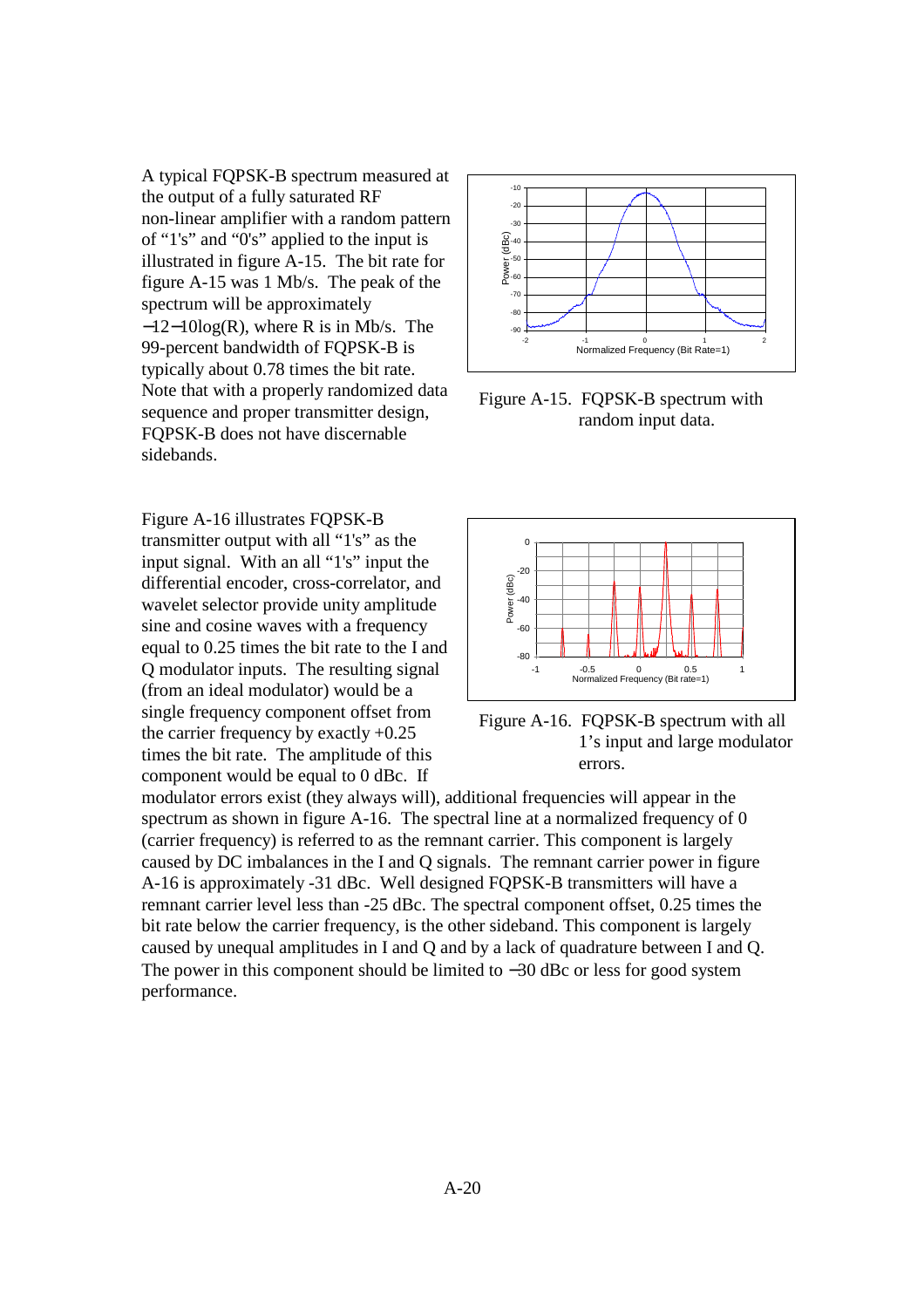Figure A-17 shows the measured bit error probability (BEP) versus signal energy per bit/noise power per Hz  $(E_b/N_0)$  of one FQPSK-B modulator/demodulator combination including non-linear amplification and differential encoding/decoding in an additive white Gaussian noise environment (AWGN) with no fading. Other combinations of equipment may have different performance. Computer simulations have



Figure A-17. FQPSK-B BEP vs  $E_b/N_0$ .

shown that a BEP of  $10^{-5}$  may be achievable with an  $E_b/N_0$  of slightly greater than 11 dB (with differential encoding/decoding). The purpose of the differential encoder/decoder is to resolve the phase detection ambiguities that are inherent in QPSK, OQPSK, and FQPSK-B modulation methods. The differential encoder/decoder used in this standard will cause one isolated symbol error to appear as two bits in error at the demodulator output. However, many aeronautical telemetry channels are dominated by fairly long burst error events, and the effect of the differential encoder/decoder will typically be masked by the error events.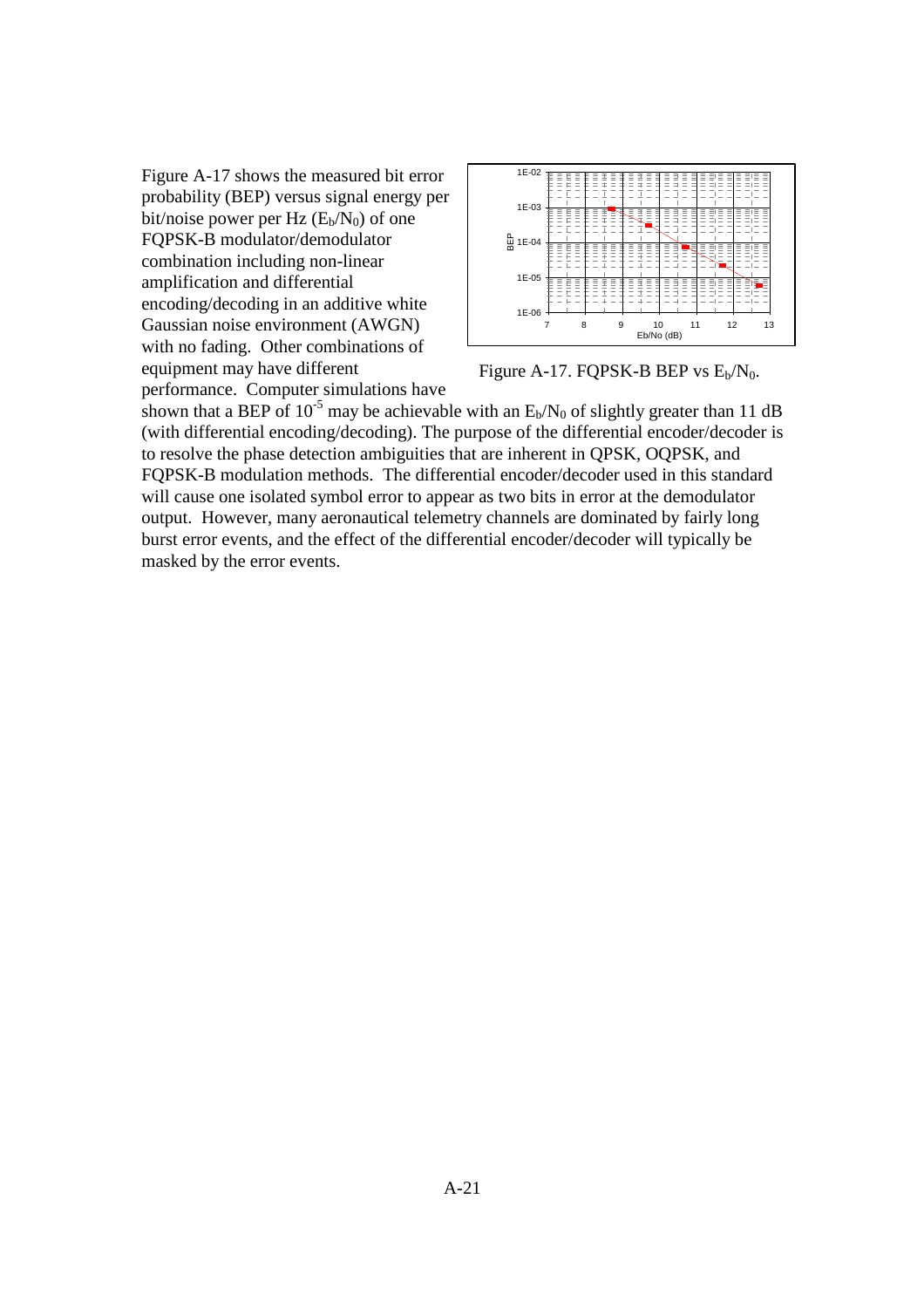# **APPENDIX B**

# **USE CRITERIA FOR FREQUENCY DIVISION MULTIPLEXING**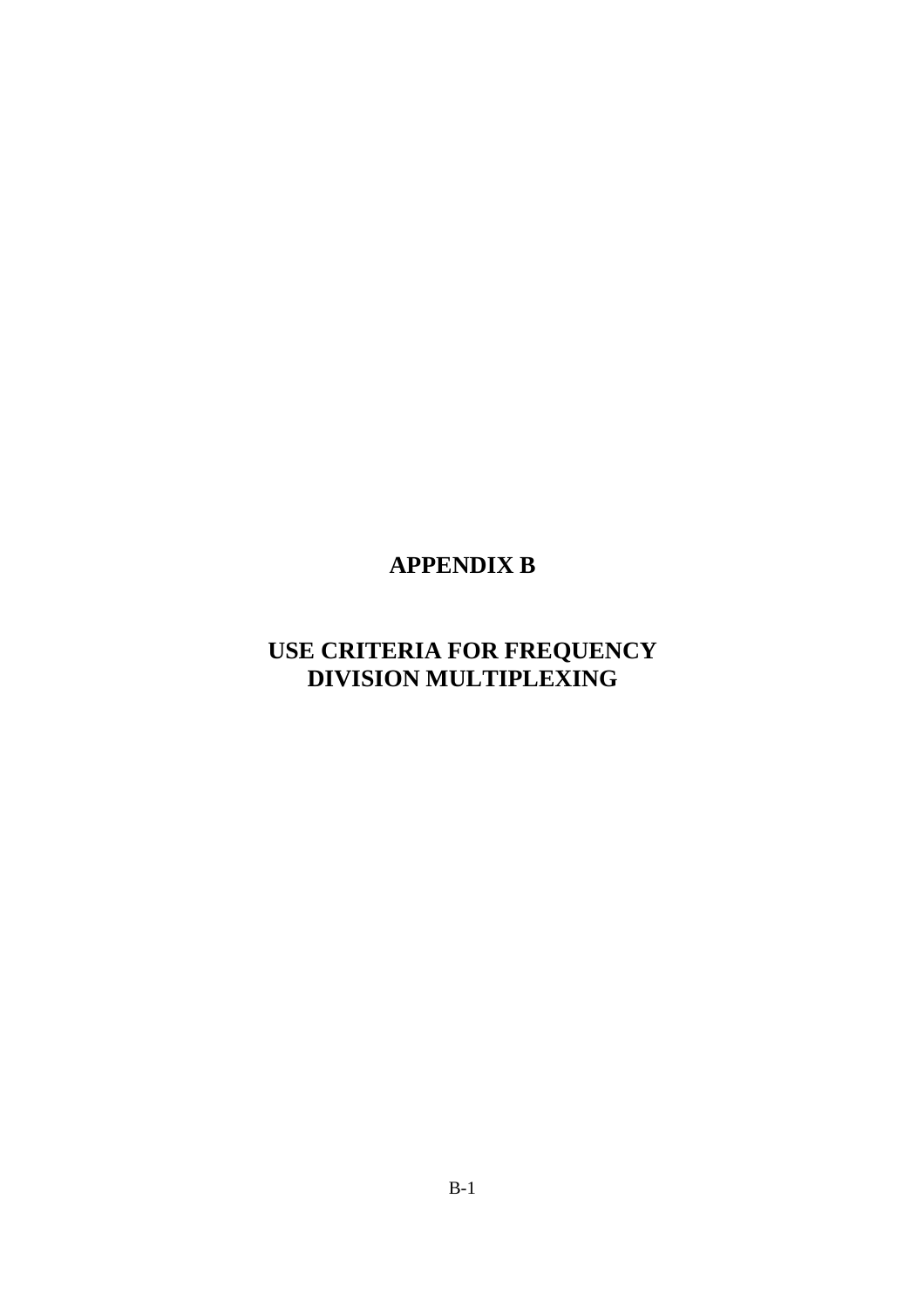## **APPENDIX B**

#### **USE CRITERIA FOR FREQUENCY DIVISION MULTIPLEXING**

#### **1.0 General**

 Successful application of Frequency Division Multiplexing Telemetry Standards depends on recognition of performance limits and performance tradeoffs, which may be required in implementation of a system. The use criteria included in this appendix are offered in this context as a guide for orderly application of the standards, which are presented in chapter 3. It is the responsibility of the telemetry system designer to select the range of performance that will meet data measurement requirements and at the same time permit operation within the limits of the standards. A designer or user must also recognize the fact that even though the standards for FM/FM multiplexing encompass a broad range of performance limits, tradeoffs such as data accuracy for data bandwidth may be necessary. Nominal values for such parameters as frequency response and rise time are listed to indicate the majority of expected use and should not be interpreted as inflexible operational limits. It must be remembered that system performance is influenced by other considerations such as hardware performance capabilities. In summary, the scope of the standards together with the use criteria is intended to offer flexibility of operation and yet provide realistic limits.

#### **2.0 FM Subcarrier Performance**

 The nominal and maximum frequency response of the subcarrier channels listed in tables 3-1 and 3-2 is 10 and 50 percent of the maximum allowable deviation bandwidth. The nominal frequency response of the channels employs a deviation ratio of five. The deviation ratio of a channel is one-half the defined deviation bandwidth divided by the cutoff frequency of the discriminator output filter.

2.1 The use of other deviation ratios for any of the subcarrier channels listed may be selected by the range users to conform with the specific data response requirements for the channel. As a rule, the rms signal-to-noise ratio (SNR) of a specific channel varies as the three-halves power of that subcarrier deviation ratio.

2.2 The nominal and minimum channel rise times indicated in tables 3-1 and 3-2 have been determined from the equation which states that rise time is equal to 0.35 divided by the frequency response for the nominal and maximum frequency response. The equation is normally employed to define 10 to 90 percent rise time for a step function of the channel input signal. However, deviations from these values may be encountered because of variations in subcarrier components in the system.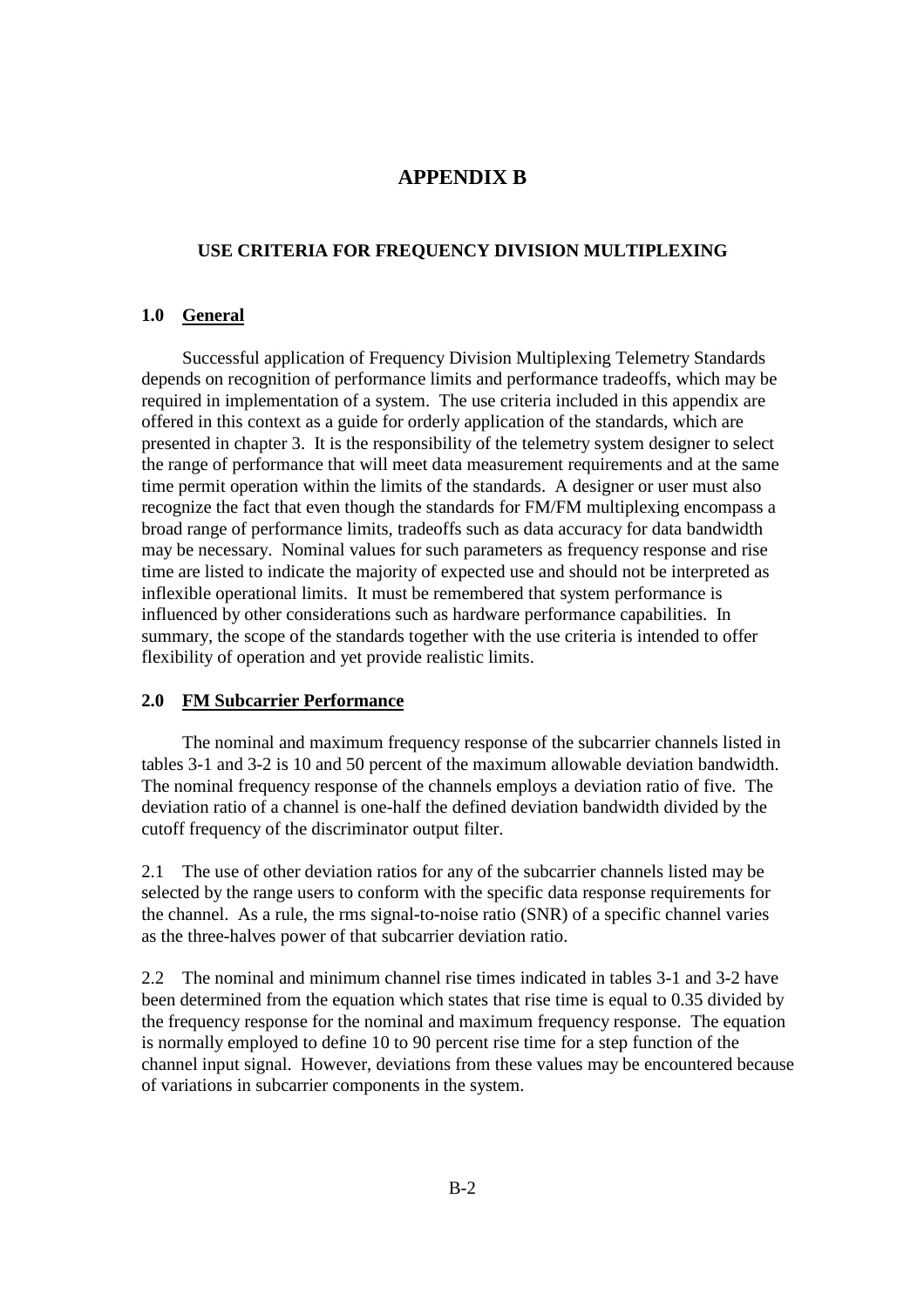#### **3.0 FM Subcarrier Performance Tradeoffs**

 The number of subcarrier channels which may be used simultaneously to modulate an RF carrier is limited by the RF channel bandwidth and by the output SNR that is acceptable for the application at hand. As channels are added, it is necessary to reduce the transmitter deviation allowed for each individual channel to keep the overall multiplex with the RF channel assignment. This reduction lowers the subcarrier-to-noise performance at the discriminator inputs. Thus, the system designer's problem is to determine acceptable tradeoffs between the number of subcarrier channels and acceptable subcarrier-to-noise ratios.

3.1 Background information relating to the level of performance and the tradeoffs that may be made is included in Telemetry FM/FM Baseband Structure Study, volumes I and II; which were completed under a contract administered by the Telemetry Working Group of IRIG. The Defense Technical Information Center (DTIC) access numbers for these documents dated 14 June 1965 are AD-621139 and AD-621140. The results of the study show that proportional bandwidth channels with center frequencies up to 165 kHz and constant bandwidth channels with center frequencies up to 176 kHz may be used within the constraints of these standards. The test criteria included the adjustment of the system components for approximately equal SNRs at all of the discriminator outputs with the receiver input near RF threshold. Intermodulation, caused by the radio-link components carrying the composite multiplex signal, limits the channel's performance under large signal conditions.

3.2 With subcarrier deviation ratios of four, channel data errors on the order of 2 percent rms were observed. Data channel errors on the order of 5 percent rms of full-scale bandwidth were observed when subcarrier deviation ratios of two were employed. When deviation ratios of one were used, it was observed that channel-data errors exceeded 5 percent. Some channels showed peak-to-peak errors as high as 30 percent. It must be emphasized, however, that the results of the tests performed in this study are based on specific methods of measurement on one system sample and that this system sample represents a unique configuration of components. Systems having different performance characteristics may not yield the same system performance.

3.3 System performance may be improved, in terms of better data accuracy, by sacrificing system data bandwidth; that is, if the user is willing to limit the number of subcarrier channels in the multiplex, particularly the higher frequency channels, the input level to the transmitter can be increased. The SNR of each subcarrier is then improved through the increased per-channel transmitter deviation. For example, the baseband structure study indicated that when the 165 kHz channel and the 93 kHz channel were not included in the proportional-bandwidth multiplex, performance improvement can be expected in the remaining channels equivalent to approximately 12 dB increased transmitter power.

3.4 Likewise, elimination of the five highest frequency channels in the constant bandwidth multiplex allowed a 6-dB increase in performance.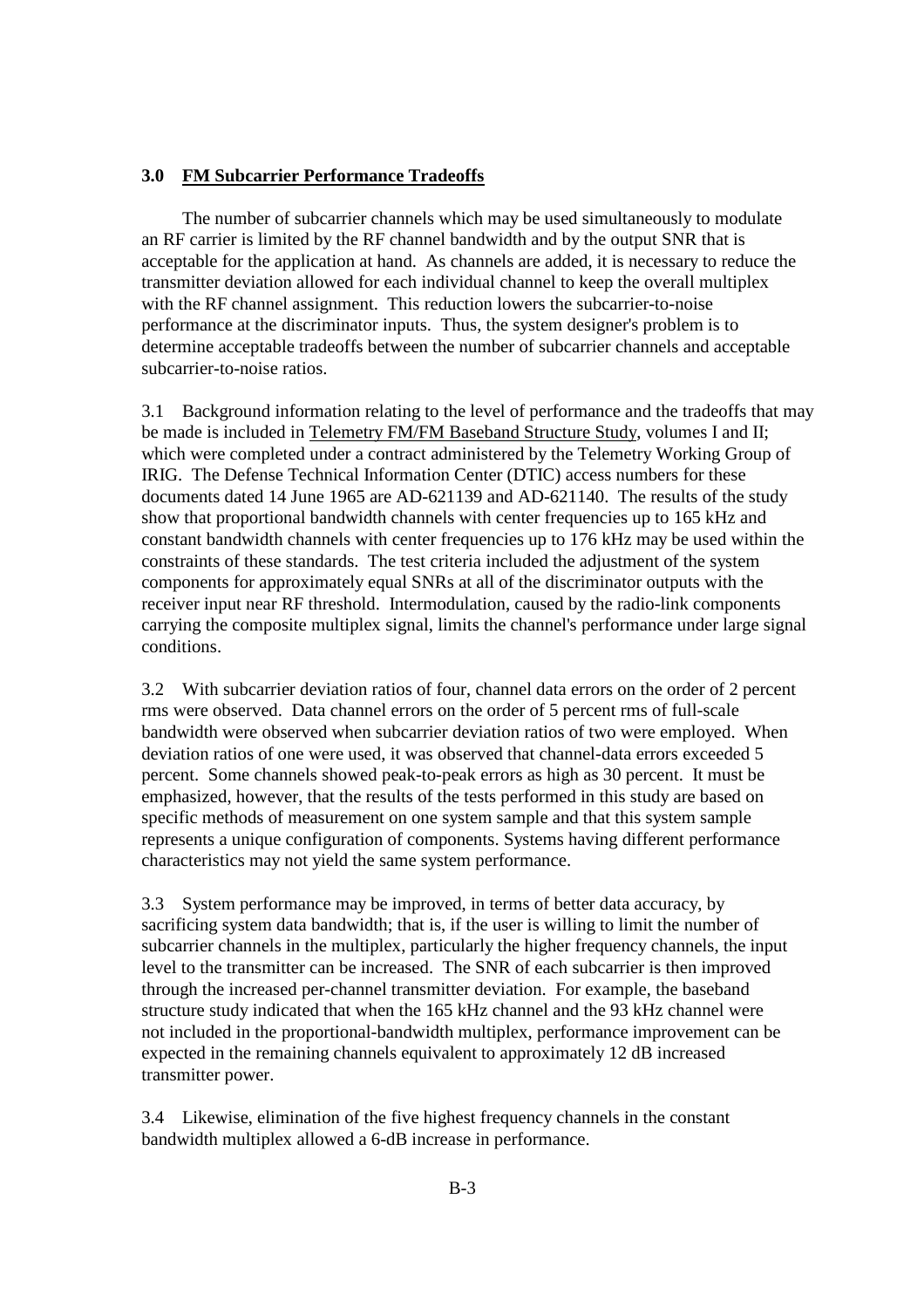3.5 A general formula, which can be used to estimate the thermal noise performance of an FM/FM channel above threshold,<sup>1</sup> is as follows.

$$
\left(\frac{S}{N}\right)_d = \left(\frac{S}{N}\right)_c \left(\frac{3}{4}\right)^{1/2} \left[\frac{B_c}{F_{ud}}\right]^{1/2} \left(\frac{f_{dc}}{f_s}\right) \left(\frac{f_{ds}}{F_{ud}}\right),
$$

where

-

$$
\left(\frac{S}{N}\right)_{d}
$$
 = discriminator output signal-to-noise ratio (rms voltage ratio),

$$
\left(\frac{S}{N}\right)_c = \text{receiver carrier-to-noise ratio (rms voltage ratio)},
$$

 $B<sub>c</sub>$  = carrier bandwidth (receiver IF bandwidth),

$$
F_{ud} =
$$
 subcarrier discriminator output filter: 3 dB frequency,

- $f<sub>S</sub>$  = subcarrier center frequency,
	- $f_{\text{dc}}$  = carrier peak deviation of the particular subcarrier of interest, and
	- $f_{\text{ds}}$  = subcarrier peak deviation.

 If the RF carrier power is such that the thermal noise is greater than the intermodulation noise, the above relation provides estimates accurate to within a few decibels. Additional information is contained in RCC document 119-88, *Telemetry Applications Handbook.* 

3.6 The FM/FM composite-multiplex signal used to modulate the RF carrier may be a proportional-bandwidth format, a constant-bandwidth format, or a combination of the two types provided only that guard bands allowed for channels used in a mixed format be equal to or greater than the guard band allowed for the same channel in an unmixed format.

#### **4.0 FM System Component Considerations**

 System performance is dependent on all components in the system. Neglecting the effects of the RF and recording system, data channel accuracy is primarily a function of the linearity and frequency response of the subcarrier oscillators and discriminators employed. Systems designed to transmit data frequencies up to the nominal frequency responses shown in tables 3-1 and 3-2 have generally well-known response capabilities, and reasonable data accuracy estimates can be easily made. For data-channel requirements approaching the maximum frequency response of tables 3-1 and 3-2,

<sup>&</sup>lt;sup>1</sup> K. M. Uglow, *Noise and Bandwidth in FM/FM Radio Telemetry*, IRE Transaction on Telemetry and Remote Control, pp. 19-22 (May 1957).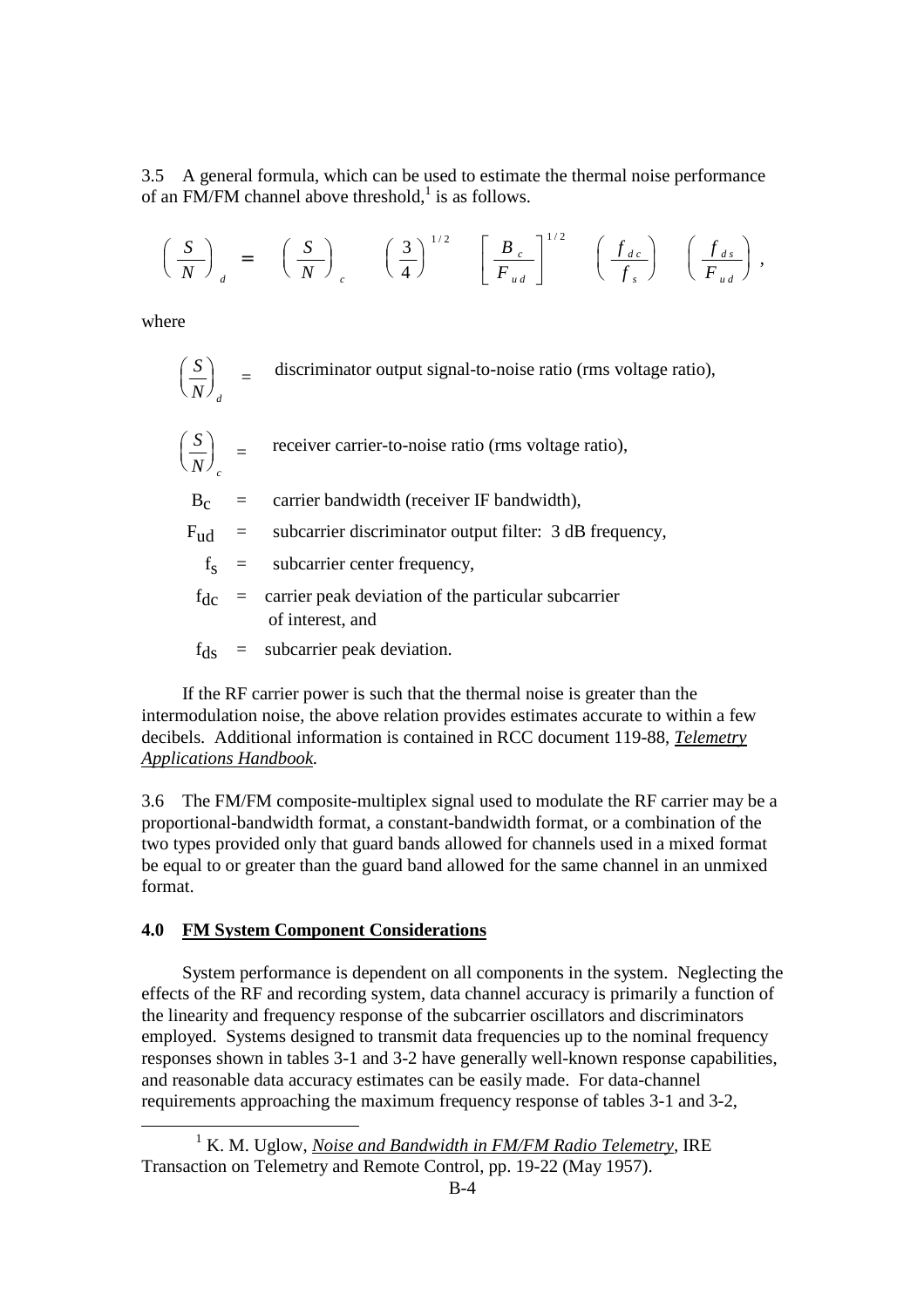oscillator and discriminator characteristics are less consistent and less well-defined, making data accuracy estimates less dependable.

4.1 The effect of the RF system on data accuracy is primarily in the form of noise because of intermodulation at high RF signal conditions well above threshold. Under low RF signal conditions, noise on the data channels is increased because of the degraded SNR existing in the receiver.

4.2 Intermodulation of the subcarriers in a system is caused by character-istics such as amplitude and phase nonlinearities of the transmitter, receiver, magnetic tape recorder/reproducer, or other system components required to handle the multiplex signal under the modulation conditions employed. In systems employing preemphasis of the upper subcarriers, the lower subcarriers may experience intermodulation interference because of the difference frequencies of the high-frequency and high-amplitude channels.

4.3 The use of magnetic tape recorders for recording a subcarrier multiplex may degrade the data channel accuracy because of the tape speed differences or variations between record and playback. These speed errors can normally be compensated for in present discriminator systems when the nominal response rating of the channels is employed and a reference frequency is recorded with the subcarrier multiplex.

## **5.0 Range Capability For FM Subcarrier Systems**

See the following subparagraphs for additional range capabilities.

5.1 Receivers and Tape Recorders. The use of subcarrier frequencies greater than 2 MHz may require tape recorders of a greater capability than are in current use at some ranges. It is recommended that users, who anticipate employing any of the above channels at a range, check the range's capability at a sufficiently early date to allow procurement of necessary equipment.

5.2 Discriminator Channel Selection Filters. Inclusion of the higher frequency proportional-bandwidth channels and the constant-bandwidth channels may require the ranges to acquire additional band selection filters. In addition to referencing tables 3-1 and 3-2 for acquiring channel-selector filters, consideration should also be given to acquiring discriminators corresponding to the predetection carrier frequencies shown in table 6-6. In applications where minimum time delay variation within the filter is important, such as tape speed compensation or high-rate PAM or PCM, constant-delay filter designs are recommended.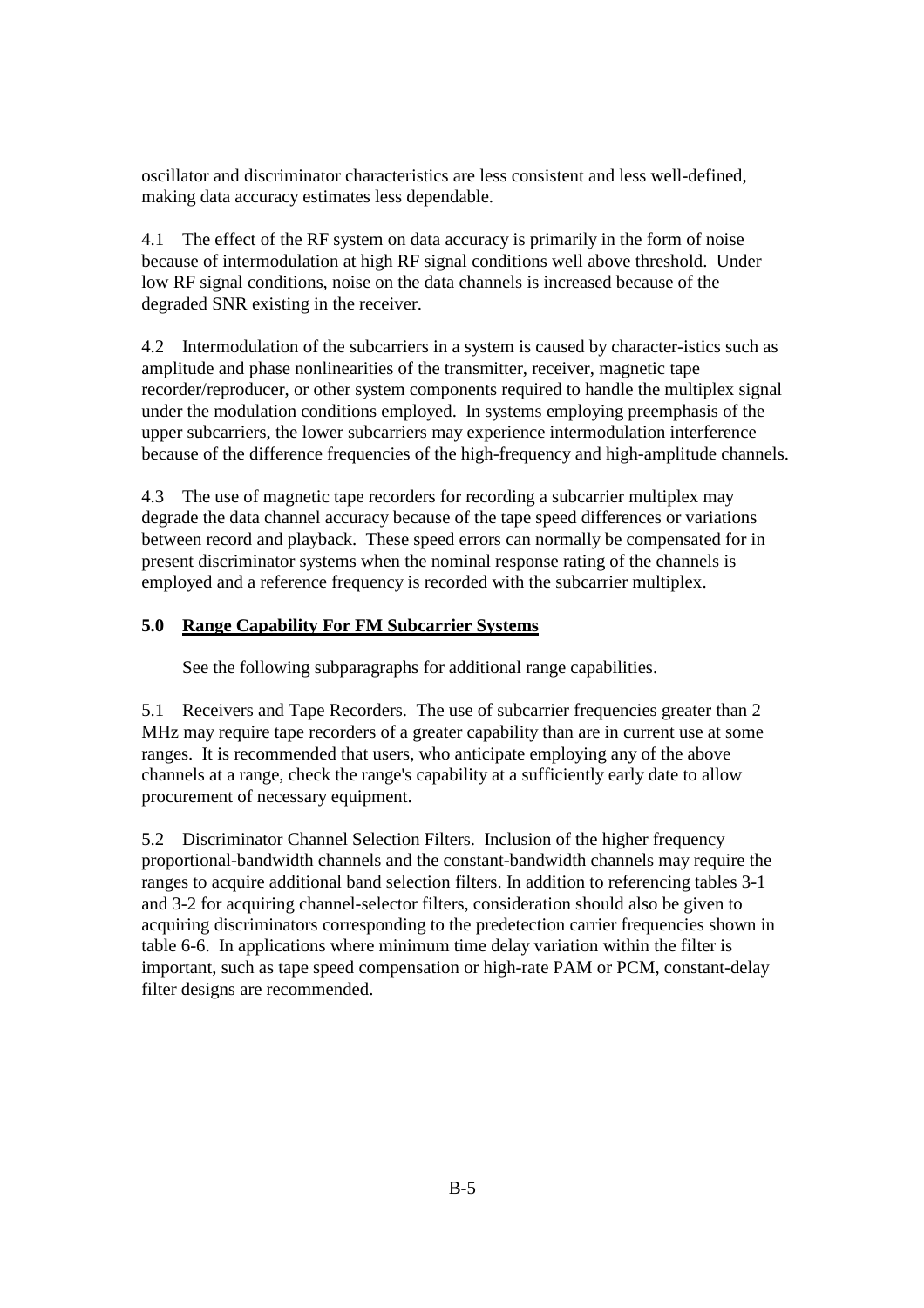# **APPENDIX C**

# **PCM STANDARDS**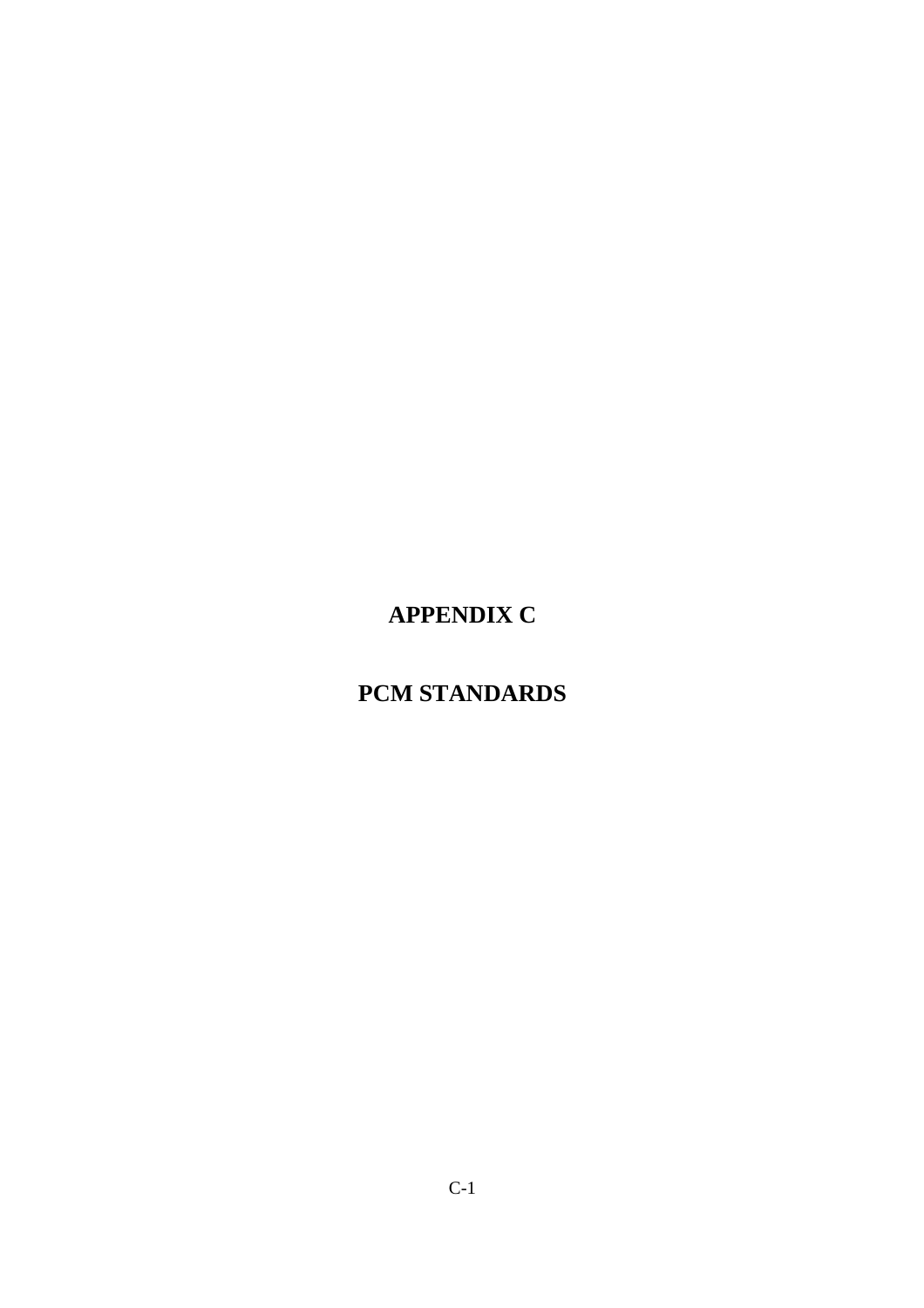## **APPENDIX C**

#### **PCM STANDARDS ADDITIONAL INFORMATION AND RECOMMENDATIONS**

#### **1.0 Bit Rate Versus Receiver Intermediate-Frequency Bandwidth**

 The following subparagraphs contain information about selection of receiver intermediate-frequency (IF) bandwidths. Additional information is contained in RCC document 119, Telemetry Applications Handbook.

1.1 The standard receiver IF bandwidth values are listed in table 2-1. Not all bandwidths are available on all receivers or at all test ranges. Additional bandwidths may be available at some test ranges. The IF bandwidth, for data receivers, should typically be selected so that 90 to 99 percent of the transmitted power spectrum is within the receiver 3 dB bandwidth.

1.2 For reference purposes, in a well-designed PCM/FM system (NRZ-L data code) with peak deviation equal to 0.35 times the bit rate and an IF bandwidth (3 dB) equal to the bit rate, a receiver IF signal-to-noise ratio (SNR) of approximately 13 dB will result in a bit error probability (BEP) of  $10^{-6}$ . A 1 dB change in this SNR will result in approximately an order of magnitude change in the BEP. The relationship between BEP and IF SNR in a bandwidth equal to the bit rate is illustrated in figure C-1 for IF bandwidths equal to the bit rate and 1.5 times the bit rate. An approximate expression for the BEP is



Figure C-1. BEP versus IF SNR in bandwidth  $=$  bit rate for NRZ-L PCM/FM.

**BEP** =  $0.5 e^{(k \times SNR)}$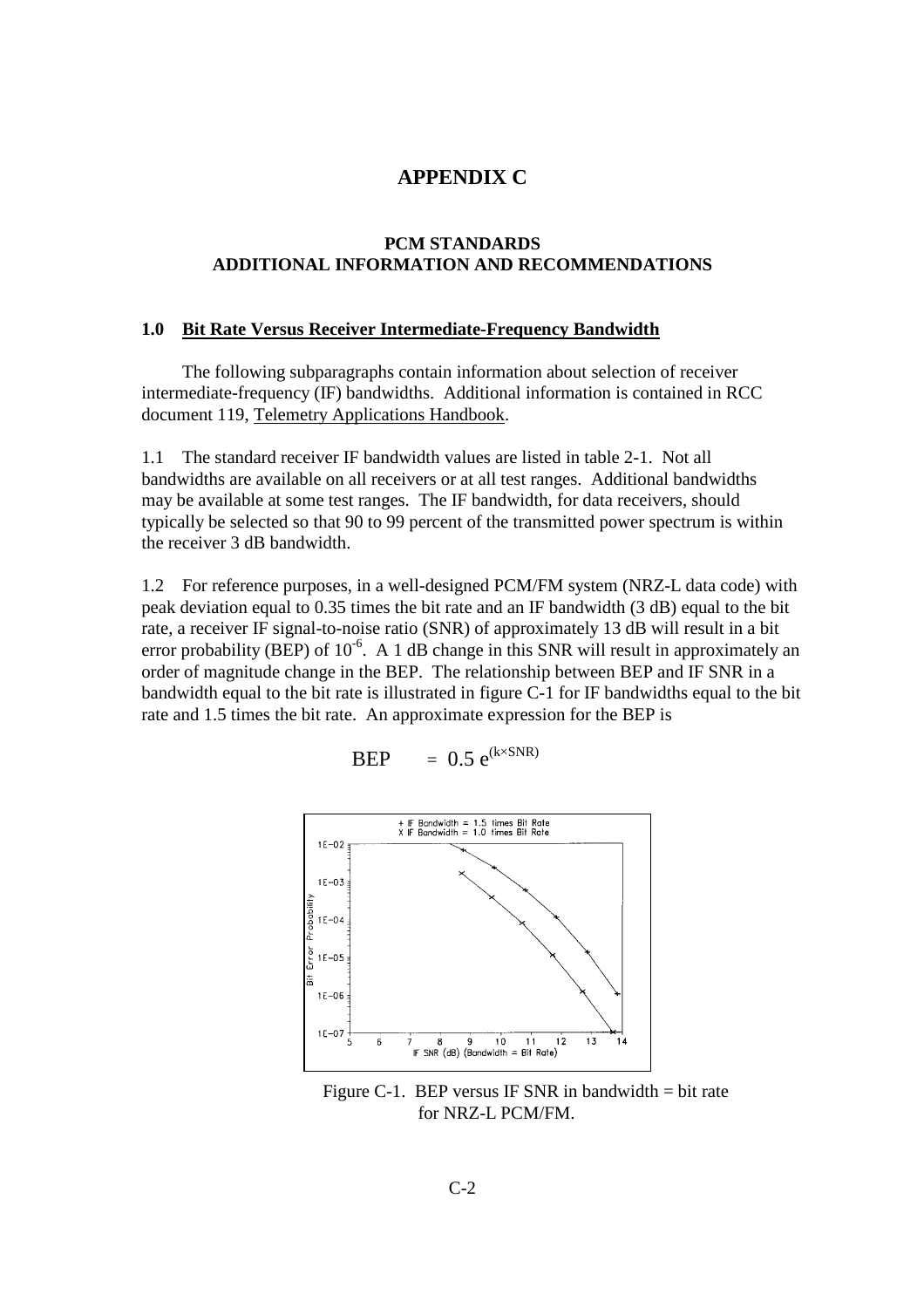where

-

 $k \approx -0.7$  for IF bandwidth equal to bit rate  $k \approx -0.65$  for IF bandwidth equal to 1.2 times bit rate  $k \approx -0.55$  for IF bandwidth equal to 1.5 times bit rate  $SNR = IF SNR \times IF$  bandwidth/bit rate.

 Other data codes and modulation techniques have different BEP versus SNR performance characteristics.

1.3 It is recommended that the maximum period between bit transitions be 64-bit intervals to ensure adequate bit synchronization. Table C-1 contains recommended frame synchronization patterns for general use in PCM telemetry.

#### **2.0 Recommended PCM Synchronization Patterns**

 Table C-1 contains recommended fram synchronization patterns for general use in PCM telemetry. Patterns are shown in the preferred order of transmission with "111" being the first bit sequence transmitted. This order is independent of data being LSB or MSB aligned. The technique used in the determination of the patterns for lengths 16 through 30 was essentially that of the patterns of  $2<sup>n</sup>$  binary patterns off a given length, n, for that pattern with the smallest total probability of false synchronization over the entire pattern overlap portion of the ground station fram synchronization<sup>1</sup>. The patterns for lengths 31 through 33 were obtained from a second source<sup>2</sup>.

### **3.0 Spectral and BEP Comparisons for NRZ and Bi**φ**<sup>3</sup>**

 Figure C-2 shows the power spectral densities of baseband NRZ and Biφ codes with random data. These curves were calculated using the equations presented below. Figure C-3 presents the theoretical bit error probabilities versus signal-to-noise ratio for the level, mark, and space versions of baseband NRZ and Biφ codes and also for RNRZ-L. The noise is assumed to be additive white gaussian noise.

<sup>&</sup>lt;sup>1</sup> A more detailed account of this investigation can be found in a paper by J. L. Maury, Jr. and J. Styles, "Development of Optimum Frame Synchronization Codes for Goddard Space Flight Center PCM Telemetry Standards," in Proceedings of the National Telemetering Conference, June 1964.

 $2$  The recommended synchronization patterns for lengths 31 through 33 are discussed more fully in a paper by E. R. Hill, "Techniques for Synchronizing Pulse-Code Modulated Telemetry," in Proceedings of the National Telemetering Conference, May 1963.

 $3$  Material presented in paragraph 3.0 is taken from a study by W. C. Lindsey (University of Southern California), Bit Synchronization System Performance Characterization, Modeling and Tradeoff Study, Naval Missile Center Technical Publication.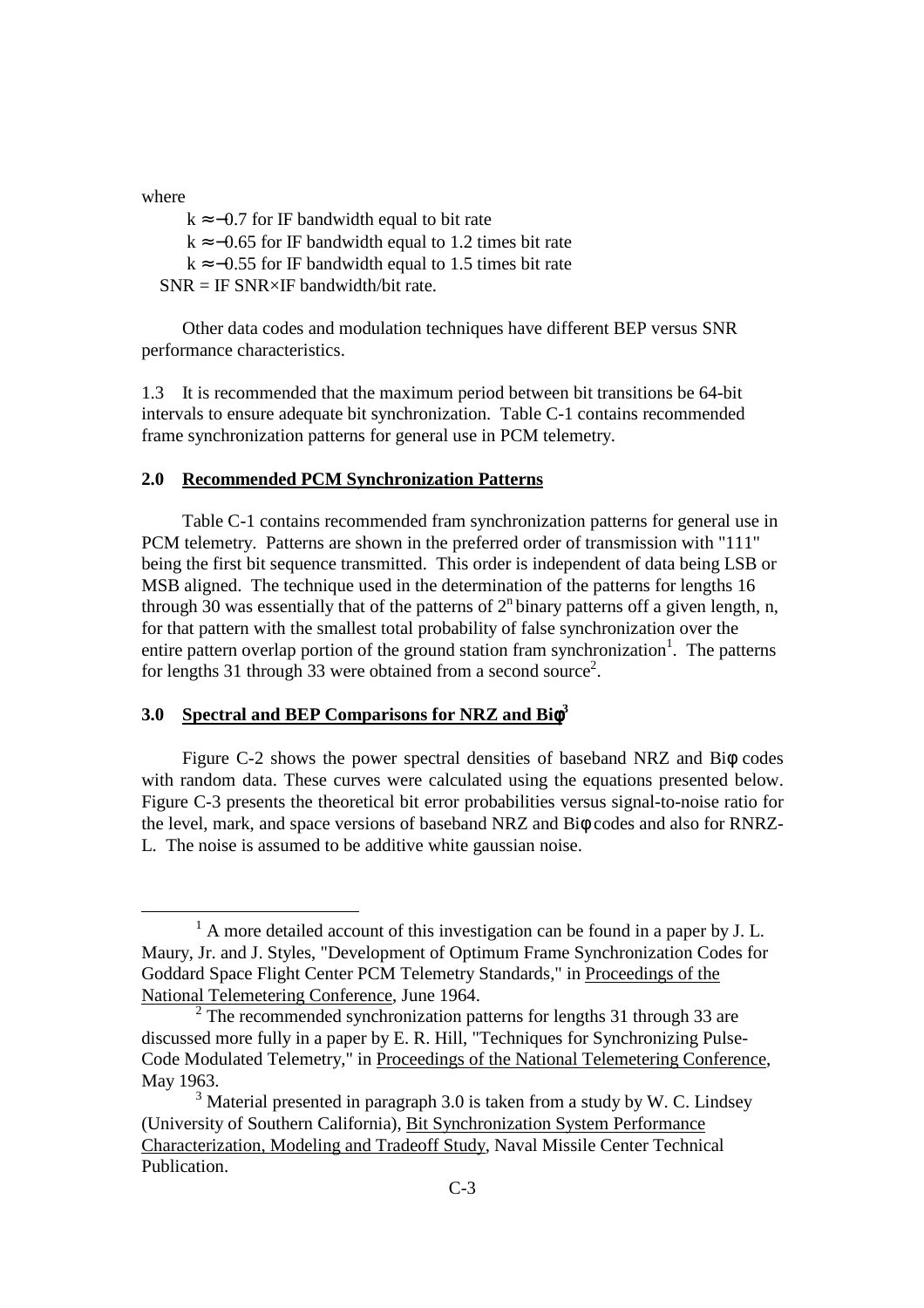$$
NRZ \, SPECTRAL \, DENSITY \, \propto \, \frac{\sin^2(\pi fT)}{(\pi fT)^2}
$$
\n
$$
B \, i\phi \, SPECTRAL \, DENSITY \, \propto \, \frac{\sin^4(\pi fT/2)}{(\pi fT/2)^2}
$$

where T is the bit period.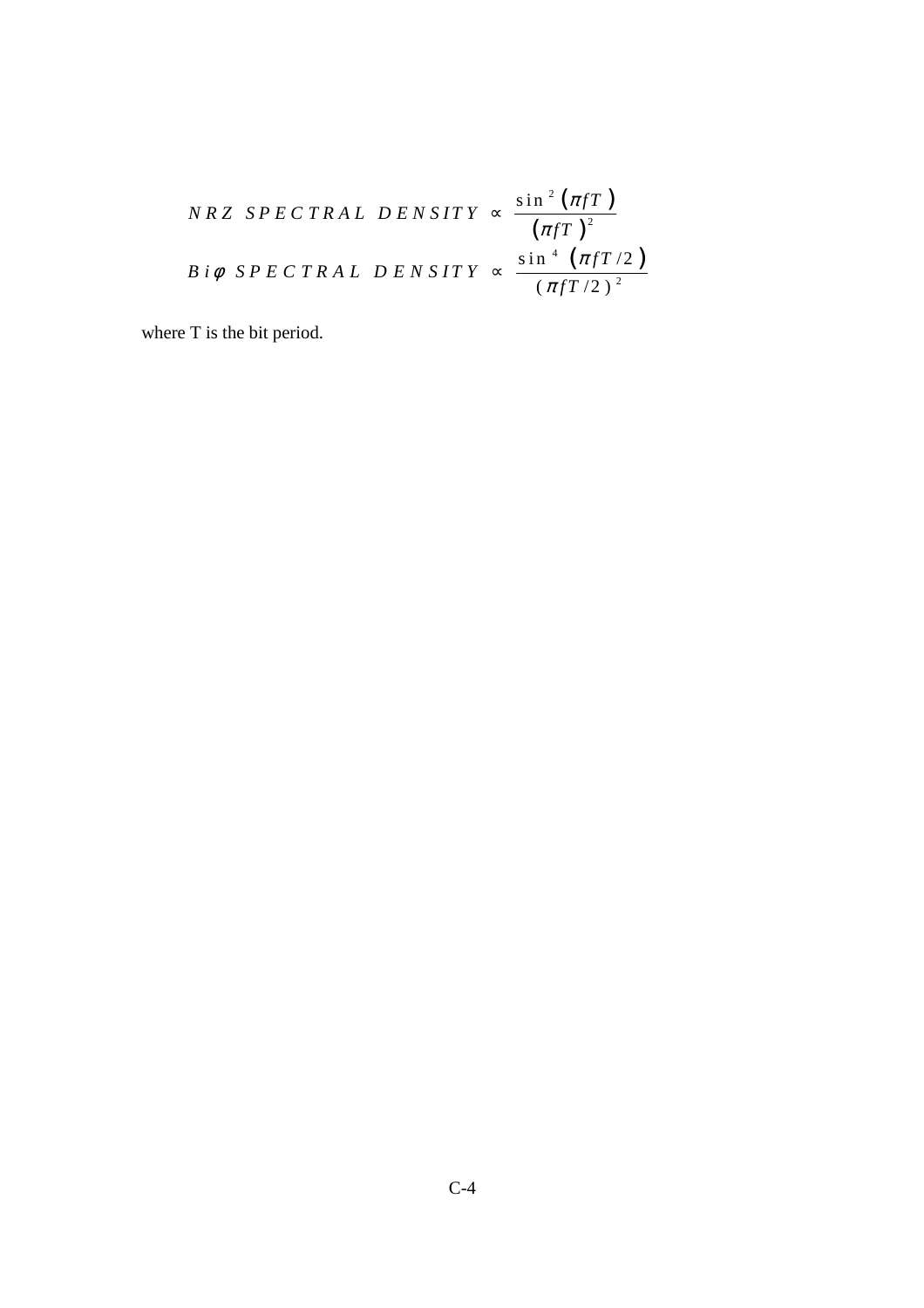|         |          |     |     |         | TABLE C-1. OPTIMUM FRAME SYNCHRONIZATION PATTERNS FOR PCM TELEMETRY |                  |                  |                  |                  |                  |                  |
|---------|----------|-----|-----|---------|---------------------------------------------------------------------|------------------|------------------|------------------|------------------|------------------|------------------|
| Pattern |          |     |     |         |                                                                     |                  |                  |                  |                  |                  |                  |
| Length  | Patterns |     |     |         |                                                                     |                  |                  |                  |                  |                  |                  |
| 16      | 111      | 010 | 111 | 001     | 000                                                                 | $\boldsymbol{0}$ |                  |                  |                  |                  |                  |
| 17      | 111      | 100 | 110 | 101     | 000                                                                 | $00\,$           |                  |                  |                  |                  |                  |
| 18      | 111      | 100 | 110 | 101     | 000                                                                 | 000              |                  |                  |                  |                  |                  |
| 19      | 111      | 110 | 011 | 001     | 010                                                                 | 000              | $\boldsymbol{0}$ |                  |                  |                  |                  |
| $20\,$  | $111\,$  | 011 | 011 | 110     | 001                                                                 | 000              | $00\,$           |                  |                  |                  |                  |
| 21      | 111      | 011 | 101 | 001     | 011                                                                 | 000              | 000              |                  |                  |                  |                  |
| 22      | 111      | 100 | 110 | 110     | 101                                                                 | 000              | 000              | $\boldsymbol{0}$ |                  |                  |                  |
| 23      | 111      | 101 | 011 | 100     | 110                                                                 | 100              | 000              | $00\,$           |                  |                  |                  |
| 24      | 111      | 110 | 101 | 111     | 001                                                                 | 100              | 100              | 000              |                  |                  |                  |
| 25      | 111      | 110 | 010 | 110     | 111                                                                 | 000              | 100              | 000              | $\boldsymbol{0}$ |                  |                  |
| 26      | 111      | 110 | 100 | 110     | 101                                                                 | 100              | 110              | 000              | $00\,$           |                  |                  |
| 27      | 111      | 110 | 101 | 101     | 001                                                                 | 100              | 110              | 000              | 000              |                  |                  |
| 28      | 111      | 101 | 011 | 110     | 010                                                                 | 110              | 011              | 000              | 000              | $\boldsymbol{0}$ |                  |
| 29      | 111      | 101 | 011 | 110     | 011                                                                 | 001              | 101              | 000              | 000              | $00\,$           |                  |
| 30      | $111\,$  | 110 | 101 | $111\,$ | 001                                                                 | 100              | 110              | 100              | 000              | 000              |                  |
| 31      | 111      | 111 | 100 | 110     | 111                                                                 | 110              | 101              | 000              | 010              | 000              | $\boldsymbol{0}$ |
| 32      | 111      | 111 | 100 | 110     | 101                                                                 | 100              | 101              | 000              | 010              | 000              | $00\,$           |
| 33      | 111      | 110 | 111 | 010     | 011                                                                 | 101              | 001              | 010              | 010              | 011              | 000              |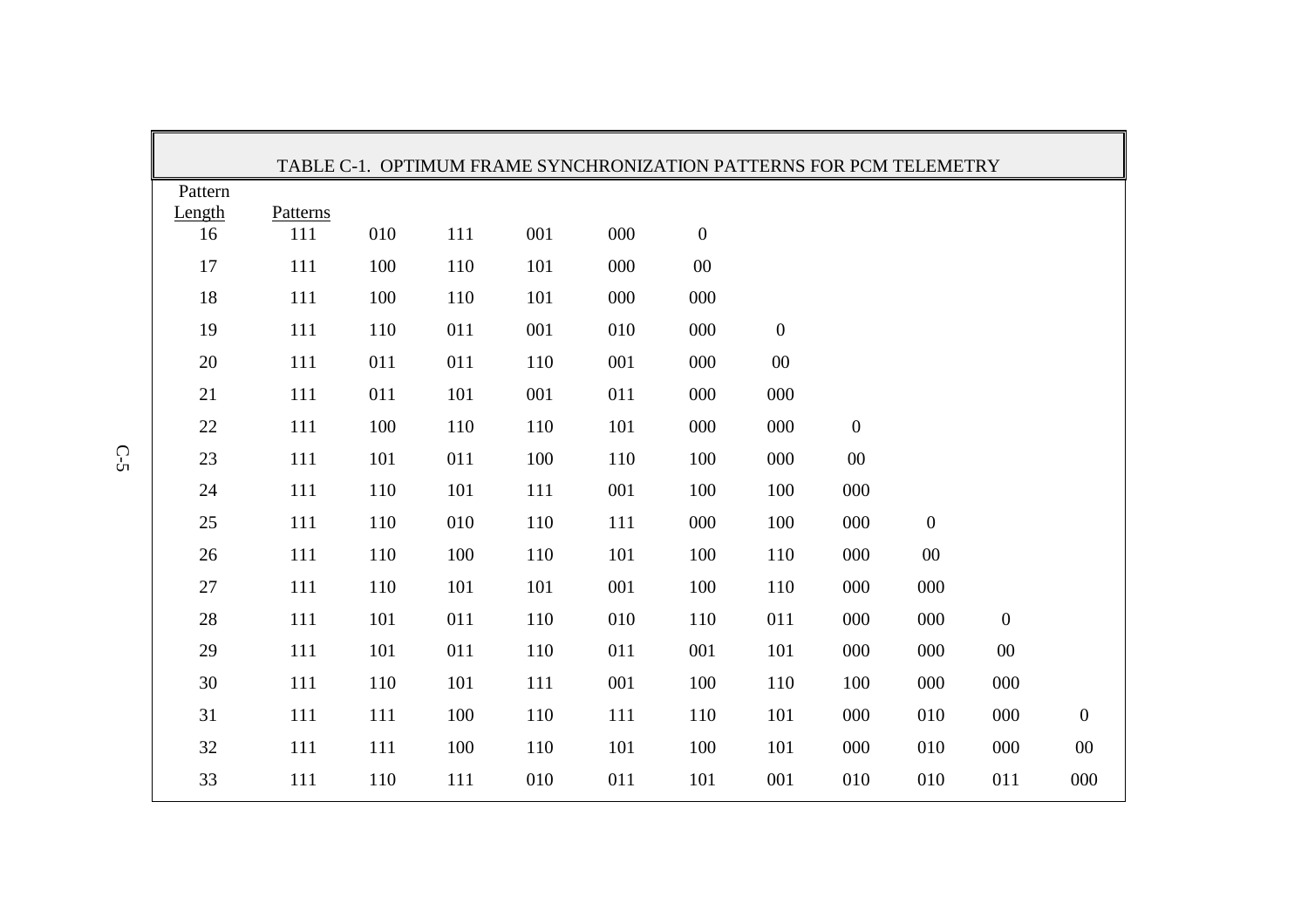

Figure C-2. Spectral densities of random NRZ and Biφ codes.

#### **4.0 PCM Frame Structure Examples**

 Figures C-4, C-5, and C-6 show examples of allowable PCM frame structures. In each example, the Minor Frame Sync Pattern is counted as one word in the minor frame. The first word after the Minor Frame Sync Pattern is word 1.

 Figures C-5 and C-6 show the preferred method of placing the subframe ID counter in the minor frame. The counter is placed before the parameters that are referenced to it.

Major Frame Length is as follows:

| Figure $C-4$ - Major Frame Length $=$ Minor Frame Maximum  |                         |
|------------------------------------------------------------|-------------------------|
|                                                            | Length.                 |
| Figure $C-5$ - Major Frame Length $=$ Minor Frame Maximum  |                         |
|                                                            | Length multiplied by Z. |
| Figure $C$ -6 - Major Frame Length $=$ Minor Frame Maximum |                         |
|                                                            | Length multiplied by Z. |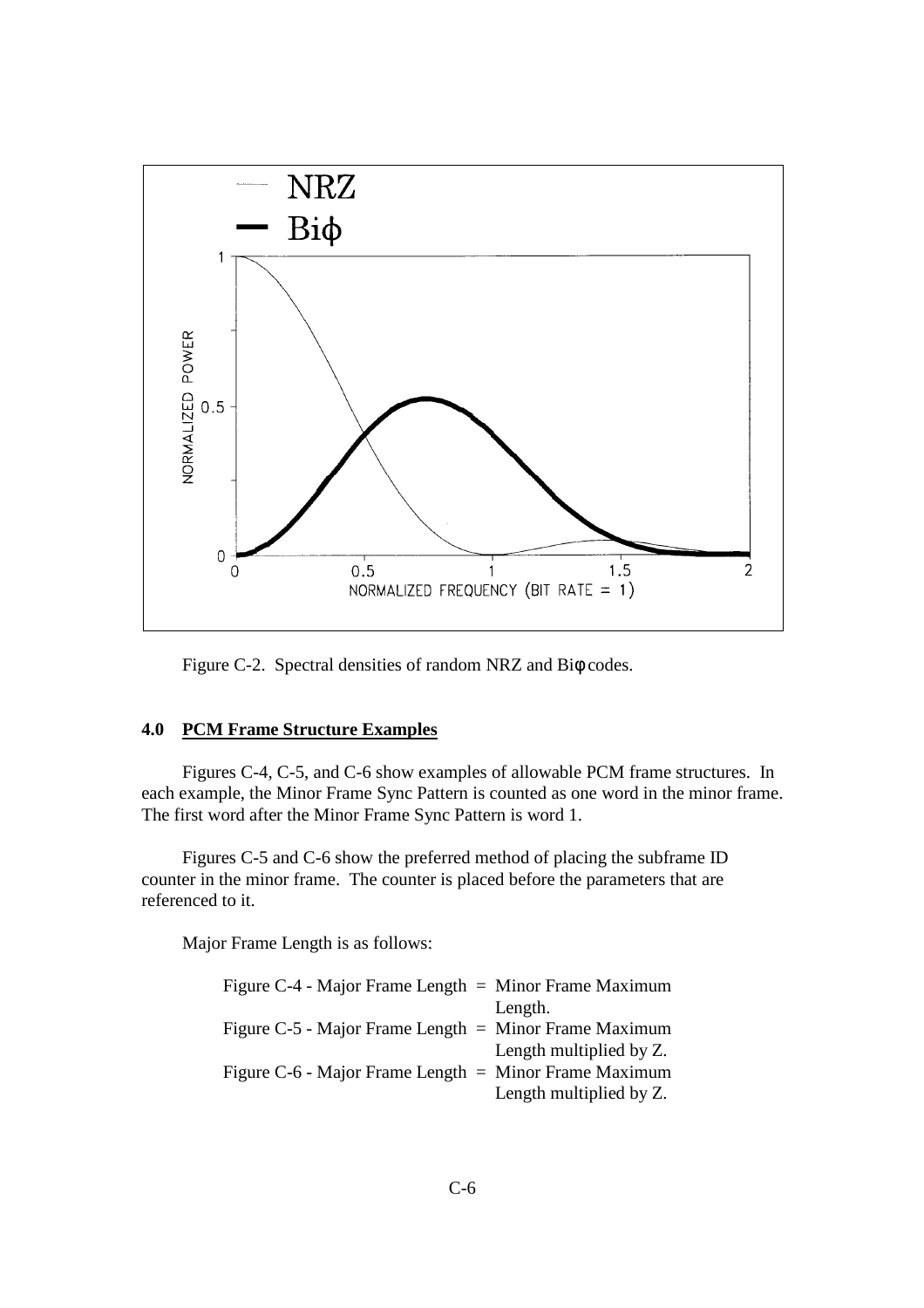

 Figure C-3. Theoretical bit error probability performance for various baseband PCM signaling techniques (perfect bit synchronization assumed).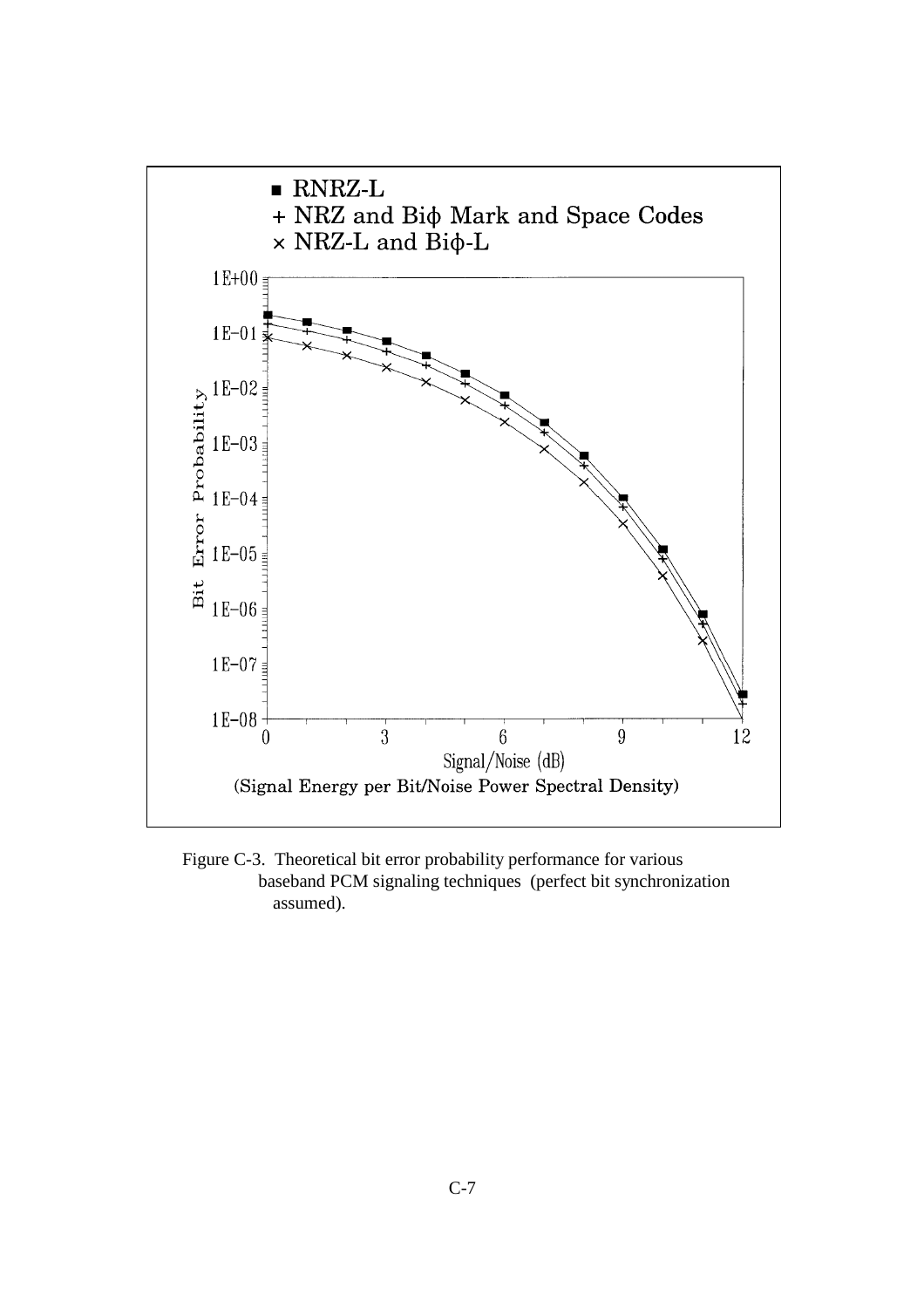|                                   |                         |                        |                       |                         | Class II --- 16, 384 Bits |                         |                                                                                                                                                                      |             |             | Minor Frame Maximum Length, N Words or B Bits<br>Class I --- Shall not exceed 8192 bits nor exceed 1024 words    |          |          |          |                         |               |
|-----------------------------------|-------------------------|------------------------|-----------------------|-------------------------|---------------------------|-------------------------|----------------------------------------------------------------------------------------------------------------------------------------------------------------------|-------------|-------------|------------------------------------------------------------------------------------------------------------------|----------|----------|----------|-------------------------|---------------|
|                                   | Word                    | Word<br>$\overline{2}$ | Word<br>$\frac{1}{3}$ |                         |                           |                         | $\begin{array}{ c c c c c c }\n\hline\n\text{Word} & \text{Word} & \text{Word} & \text{Word} & \text{Word} & \text{G} \\ \hline\n4 & 5 & 6 & 7 & 8 & 9\n\end{array}$ |             |             | Word $\begin{array}{ c c c c c }\n\hline\n10\n\end{array}$ $\begin{array}{ c c c }\n\hline\n\cdots\n\end{array}$ |          |          |          | Word<br>$N-2$           | Word<br>$N-1$ |
|                                   |                         |                        |                       |                         |                           |                         |                                                                                                                                                                      |             |             |                                                                                                                  |          | $\cdots$ |          |                         |               |
| Minor<br>Frame<br>Sync<br>Pattern | Param<br>A <sub>0</sub> | Param<br>A1            | Param<br>A2           | Param<br>A <sub>3</sub> | Param<br>A4               | Param<br>A <sub>2</sub> | Param<br>A <sub>5</sub>                                                                                                                                              | Param<br>A6 | Param<br>A2 | Param<br>A7                                                                                                      | $\cdots$ | $\cdots$ | $\ddots$ | Param<br>A <sub>2</sub> | Param<br>A(X) |

Parameters A0, A1, A3, A4, A5, A6, ... , A(X) are sampled once each Minor Frame. Parameter A2 is supercommutated on the Minor Frame. The rate of A2 is equal to the number of samples multiplied by the Minor Frame Rate.

Figure C-4. Major Frame Length = Minor Frame Maximum Length.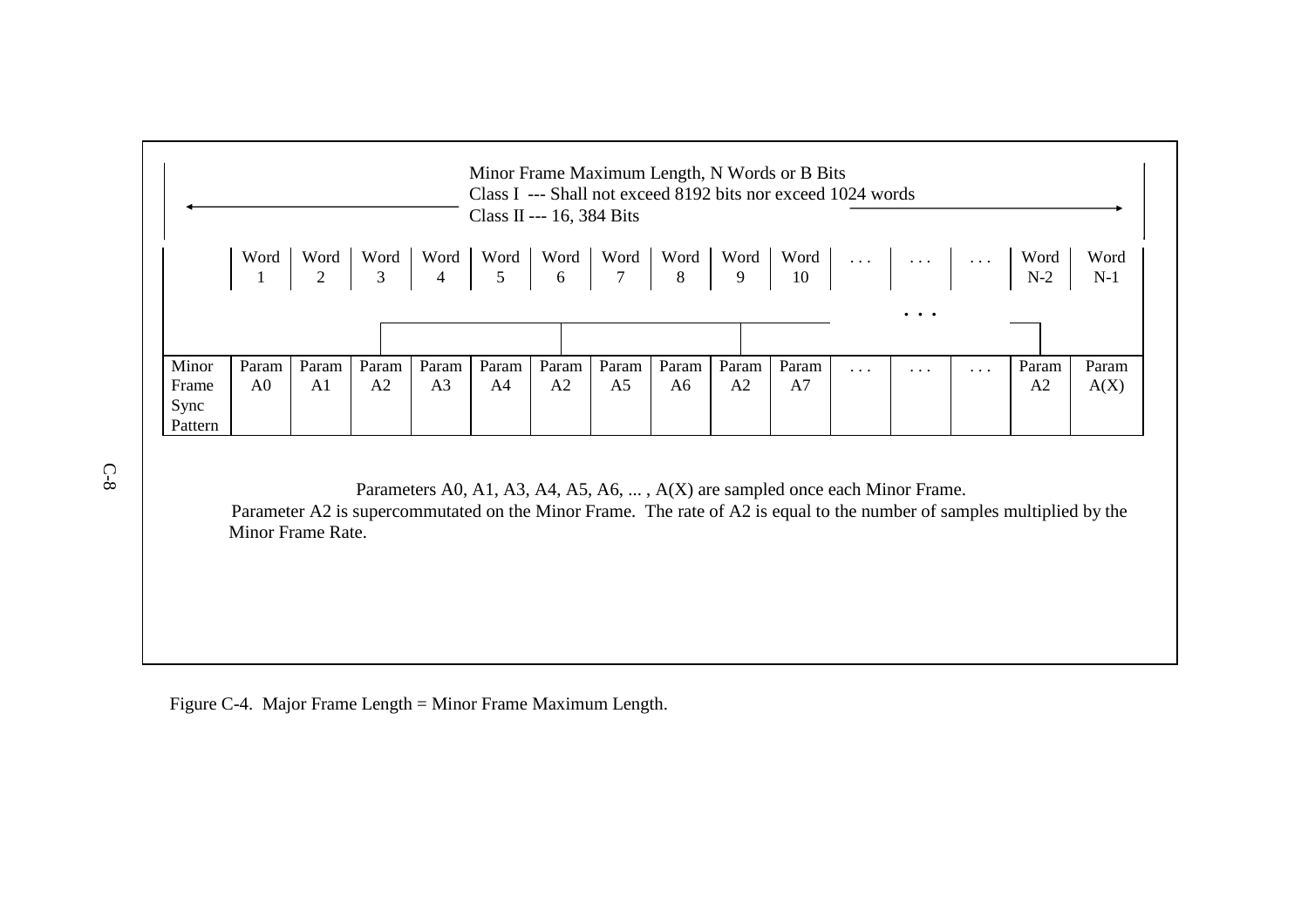|                     |             |            |       |                |                   |       |                |                |       | Class I --- Shall not exceed 8192 bits nor exceed 1024 words; Class II --- 16,384 Bits |          |           |           |                                                            |             |
|---------------------|-------------|------------|-------|----------------|-------------------|-------|----------------|----------------|-------|----------------------------------------------------------------------------------------|----------|-----------|-----------|------------------------------------------------------------|-------------|
|                     | Word        |            |       |                |                   |       |                |                |       |                                                                                        |          |           |           | $\begin{array}{c}\n\text{Word} \\ \text{N-2}\n\end{array}$ | Word<br>N-1 |
|                     |             |            |       |                |                   |       |                |                |       |                                                                                        |          |           |           |                                                            |             |
| Minor Frame         | <b>SFID</b> | <b>FFI</b> | Param | Param          | Param             | Param | Param          | Param          | Param | Param                                                                                  | $\cdots$ | $\ddotsc$ | $\cdots$  | Param                                                      | Param       |
| <b>Sync Pattern</b> | $=1$        |            | A2    | B1             | A <sub>4</sub>    | A2    | A <sub>5</sub> | A <sub>6</sub> | A2    | C <sub>1</sub>                                                                         |          |           |           | A2                                                         | A(X)        |
|                     | <b>SFID</b> |            |       | Param          |                   |       |                |                |       | Param                                                                                  |          |           |           |                                                            |             |
|                     | $=2$        |            |       | B2             |                   |       |                |                |       | C2                                                                                     |          |           |           |                                                            |             |
|                     | <b>SFID</b> |            |       | Param          |                   |       |                |                |       | Param                                                                                  |          |           |           |                                                            |             |
|                     | $=3$        |            |       | B <sub>3</sub> |                   |       |                |                |       | C <sub>3</sub>                                                                         |          |           |           |                                                            |             |
|                     | <b>SFID</b> |            |       | Param          |                   |       |                |                |       | Param                                                                                  |          |           |           |                                                            |             |
|                     | $=4$        |            |       | <b>B4</b>      |                   |       |                |                |       | C <sub>4</sub>                                                                         |          |           |           |                                                            |             |
|                     | <b>SFID</b> |            |       | Param          |                   |       |                |                |       | Param                                                                                  |          |           |           |                                                            |             |
|                     | $=5$        |            |       | B2             |                   |       |                |                |       | C <sub>5</sub>                                                                         |          |           |           |                                                            |             |
|                     | <b>SFID</b> |            |       | Param          |                   |       |                |                |       | Param                                                                                  |          |           |           |                                                            |             |
|                     | $=6$        |            |       | B <sub>5</sub> |                   |       |                |                |       | C <sub>6</sub>                                                                         |          |           |           |                                                            |             |
|                     | <b>SFID</b> |            |       | Param          |                   |       |                |                |       | Param                                                                                  |          |           |           |                                                            |             |
|                     | $\equiv$ 7  |            |       | B <sub>6</sub> |                   |       |                |                |       | C7                                                                                     |          |           |           |                                                            |             |
|                     | $\bullet$   |            |       |                |                   |       |                |                |       |                                                                                        |          |           |           |                                                            |             |
|                     |             |            |       | Param          |                   |       |                |                |       | Param                                                                                  |          |           |           |                                                            |             |
|                     | $\bullet$   |            |       | B2             |                   |       |                |                |       | $C(Z-10)$                                                                              |          |           |           |                                                            |             |
| Minor Frame         | <b>SFID</b> | FFI        | Param | Param          | <del>Para</del> m | Param | Param          | Param          | Param | Param                                                                                  | $\cdots$ | $\cdots$  | $\ddotsc$ | Param                                                      | Param       |
| <b>Sync Pattern</b> | $=Z$        |            | A2    | <b>BZ</b>      | A <sub>4</sub>    | A2    | A <sub>5</sub> | A <sub>6</sub> | A2    | <b>CZ</b>                                                                              |          |           |           | A <sub>2</sub>                                             | A(X)        |

Parameter B2 is supercommutated on the Subframe and is sampled at less than the Minor Frame rate, but greater than the Subframe rate.

Figure C-5. Major Frame Length = Minor Frame Maximum Length multiplied by Z.

C-9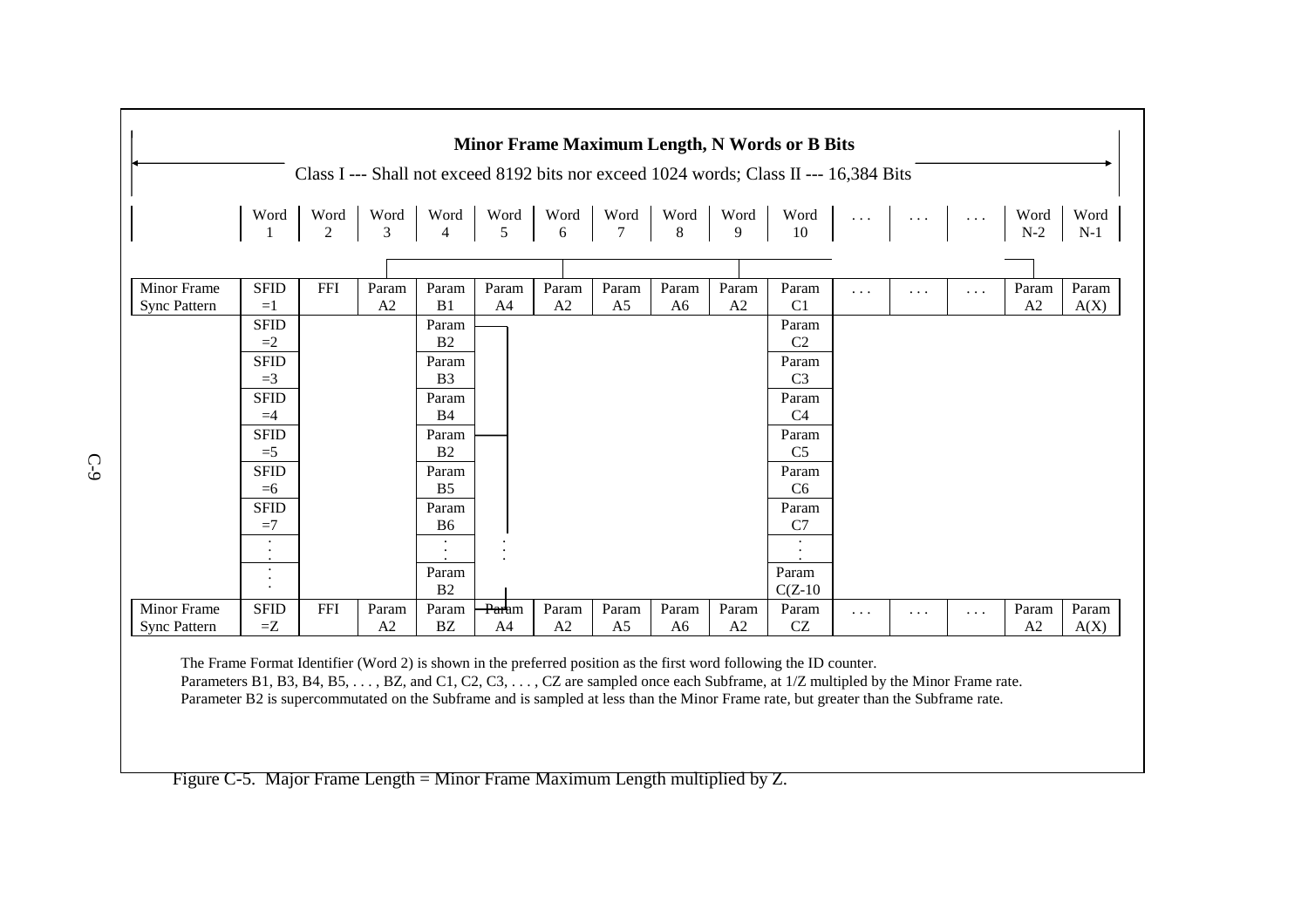|                                                                                                       |                |            |           |                           |                         |                   |                        |                         |                | <b>Minor Frame Maximum Length, N Words or B Bits</b>                                   |   |                                                                   |                      |               |               |
|-------------------------------------------------------------------------------------------------------|----------------|------------|-----------|---------------------------|-------------------------|-------------------|------------------------|-------------------------|----------------|----------------------------------------------------------------------------------------|---|-------------------------------------------------------------------|----------------------|---------------|---------------|
|                                                                                                       |                |            |           |                           |                         |                   |                        |                         |                | Class I --- Shall not exceed 8192 bits nor exceed 1024 words; Class II --- 16,384 Bits |   |                                                                   |                      |               |               |
|                                                                                                       | Word           | Word<br>2  | Word<br>3 | Word<br>$\overline{4}$    | Word<br>5               | Word<br>6         | Word<br>$\overline{7}$ | Word<br>8               | Word<br>9      | Word<br>10                                                                             |   | $\left\vert \ldots\right\vert$ and $\left\vert \ldots\right\vert$ | $\sim$ $\sim$ $\sim$ | Word<br>$N-2$ | Word<br>$N-1$ |
|                                                                                                       |                |            |           |                           |                         |                   |                        |                         |                |                                                                                        |   |                                                                   |                      |               |               |
| <b>Minor Frame</b>                                                                                    | SFID1          | <b>FFI</b> | Param     | SFID <sub>2</sub>         | Param                   | Param             | Param                  | Param                   | Param          | Param                                                                                  | . | $\cdots$                                                          | $\cdots$             | Param         | Param         |
| <b>Sync Pattern</b>                                                                                   | $=1$           |            | A2        | $=1$                      | B1                      | A2                | A <sub>5</sub>         | E1                      | A <sub>2</sub> | C <sub>1</sub>                                                                         |   |                                                                   |                      | A2            | A(X)          |
|                                                                                                       | SFID1          |            |           | SFID <sub>2</sub>         | Param                   |                   |                        | Param                   |                | Param                                                                                  |   |                                                                   |                      |               |               |
|                                                                                                       | $=2$           |            |           | $=2$                      | B <sub>2</sub>          |                   |                        | E2                      |                | C2                                                                                     |   |                                                                   |                      |               |               |
|                                                                                                       | SFID1<br>$=$ 3 |            |           | SFID <sub>2</sub><br>$=3$ | Param<br>B <sub>3</sub> |                   |                        | Param<br>E <sub>3</sub> |                | Param<br>C <sub>3</sub>                                                                |   |                                                                   |                      |               |               |
|                                                                                                       |                |            |           |                           |                         |                   |                        |                         |                |                                                                                        |   |                                                                   |                      |               |               |
|                                                                                                       | SFID1<br>$=4$  |            |           | SFID <sub>2</sub><br>$=4$ | Param<br><b>B4</b>      |                   |                        | Param<br>E4             |                | Param<br>C <sub>4</sub>                                                                |   |                                                                   |                      |               |               |
|                                                                                                       | SFID1          |            |           | SFID <sub>2</sub>         | Param                   |                   |                        | Param                   |                | Param                                                                                  |   |                                                                   |                      |               |               |
|                                                                                                       | $=5$           |            |           | $=5$                      | B <sub>2</sub>          |                   |                        | E <sub>5</sub>          |                | C <sub>5</sub>                                                                         |   |                                                                   |                      |               |               |
|                                                                                                       | SFID1          |            |           |                           | Param                   |                   |                        |                         |                | Param                                                                                  |   |                                                                   |                      |               |               |
|                                                                                                       | $=6$           |            |           |                           | B <sub>5</sub>          |                   |                        |                         |                | C <sub>6</sub>                                                                         |   |                                                                   |                      |               |               |
|                                                                                                       | SFID1          |            |           | SFID <sub>2</sub>         | Param                   |                   |                        | Param                   |                | Param                                                                                  |   |                                                                   |                      |               |               |
|                                                                                                       | $=7$           |            |           | $=$ D                     | <b>B6</b>               |                   |                        | ED                      |                | C7                                                                                     |   |                                                                   |                      |               |               |
|                                                                                                       |                |            |           |                           |                         |                   |                        |                         |                |                                                                                        |   |                                                                   |                      |               |               |
|                                                                                                       |                |            |           |                           |                         |                   |                        |                         |                |                                                                                        |   |                                                                   |                      |               |               |
|                                                                                                       |                |            |           |                           | Param<br>B <sub>2</sub> |                   |                        |                         |                | Param<br>$C(Z-1)$                                                                      |   |                                                                   |                      |               |               |
| <b>Minor Frame</b>                                                                                    | SFID1          | <b>FFI</b> | Param     | SFID <sub>2</sub>         | Param                   | <del>Par</del> am | Param                  | Param                   | Param          | Param                                                                                  |   |                                                                   |                      | Param         | Param         |
| <b>Sync Pattern</b>                                                                                   | $=Z$           |            | A2        | $=N$                      | BZ                      | A2                | A <sub>5</sub>         | EN                      | A2             | $\operatorname{CZ}$                                                                    | . | $\cdots$                                                          | $\cdots$             | A2            | A(X)          |
| SFID1 and SFID2 are subframe counters.                                                                |                |            |           |                           |                         |                   |                        |                         |                |                                                                                        |   |                                                                   |                      |               |               |
| SFID1 has a depth $Z\leq$ 256; SFID2 has a depth D which is < $Z$ . Z divided by D is not an integer. |                |            |           |                           |                         |                   |                        |                         |                |                                                                                        |   |                                                                   |                      |               |               |
| Location of the B and C parameters are given by the Minor Frame word number and the SFID1 counter.    |                |            |           |                           |                         |                   |                        |                         |                |                                                                                        |   |                                                                   |                      |               |               |
| Location of the E parameters are given by the Minor Frame word number and the SFID2 counter.          |                |            |           |                           |                         |                   |                        |                         |                |                                                                                        |   |                                                                   |                      |               |               |

Figure C-6. Major Frame Length = Minor Frame Maximum Length multiplied by Z.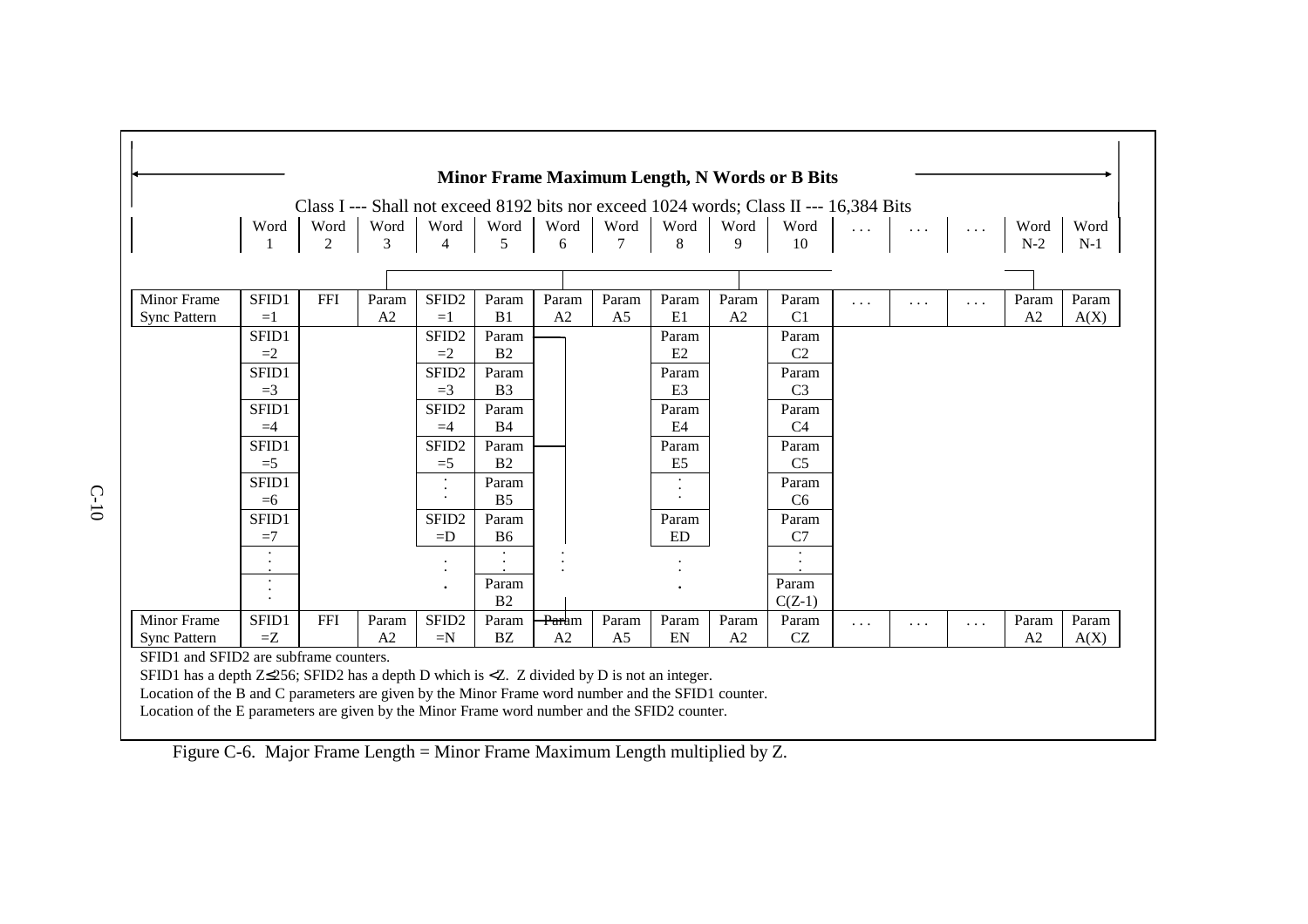# **APPENDIX D**

# **MAGNETIC TAPE RECORDER AND REPRODUCER INFORMATION AND USE CRITERIA**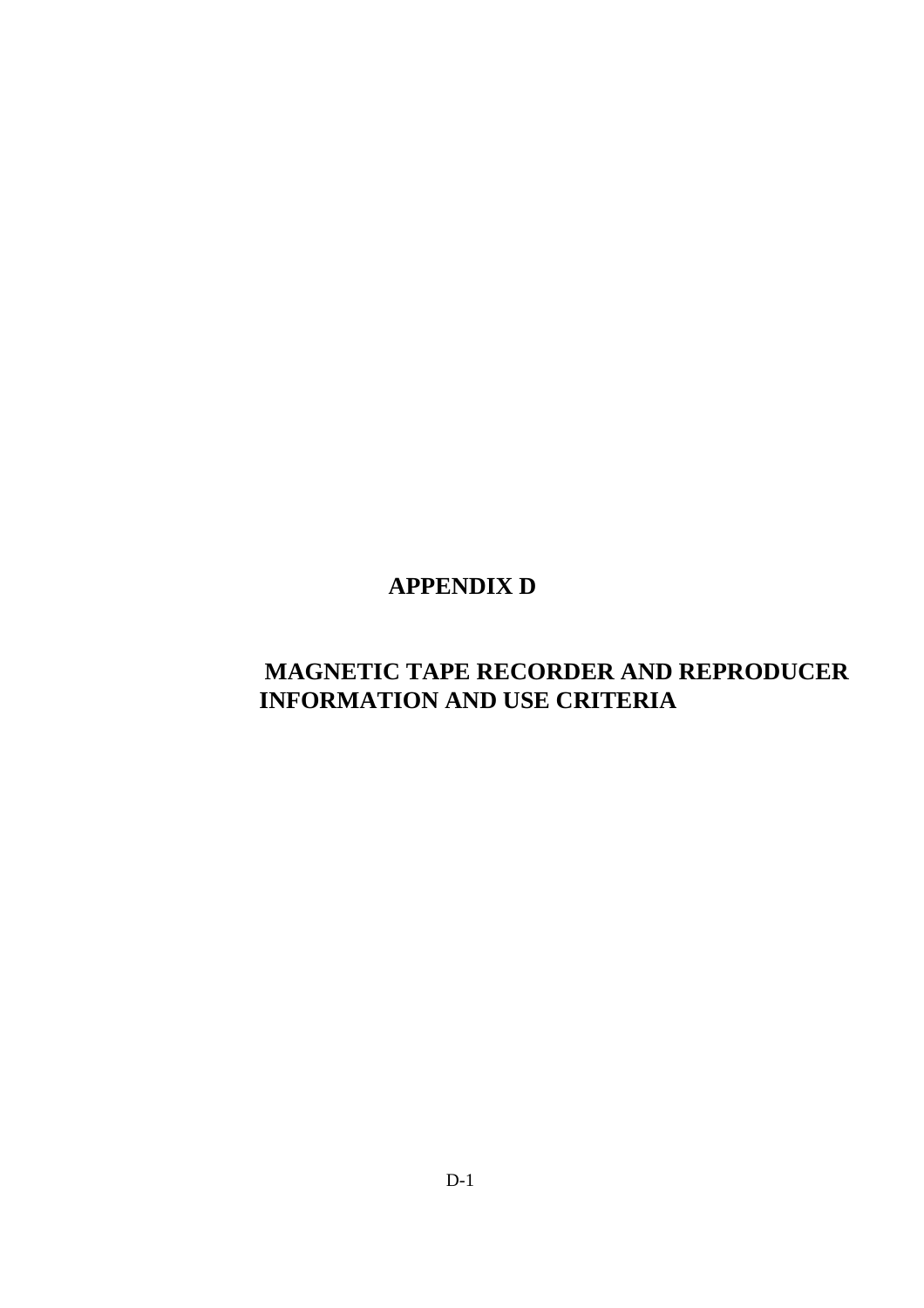# **APPENDIX D**

#### **MAGNETIC TAPE RECORDER AND REPRODUCER INFORMATION AND USE CRITERIA**

#### **1.0 Other Instrumentation Magnetic Tape Recorder Standards**

 The X3B6 Committee of the American National Standards Institute and the International Standards Organizations have prepared several standards for instrumentation magnetic tape recording. Documents may be obtained by contacting the

> American National Standards Institute, Inc. 1430 Broadway New York, NY 10018 Telephone (212) 354-3300

The following documents may be of interest:

 ISO 1860 Information Processing - Precision reels for magnetic tape used in interchange instrumentation applications.

 ISO 6068 Information Processing - Telemetry systems (including the recording characteristics of instrumentation magnetic tape) - interchange practices and recommended test methods.

 ISO 6371 Information Processing - Interchange requirements and test methods for unrecorded instrumentation magnetic tape.

 ISO 8441/1 High Density Digital Recording (HDDR) - Part 1: Unrecorded magnetic tape for HDDR applications.

 ISO 8441/2 High Density Digital Recording (HDDR) - Part 2: Interchange requirements and test methods for HDDR applications (including the characteristics of recorded magnetic tape).

 ANSI X3.175-1990 19 mm Type 1D-1 Recorded Instrumentation - Digital Cassette Tape Format.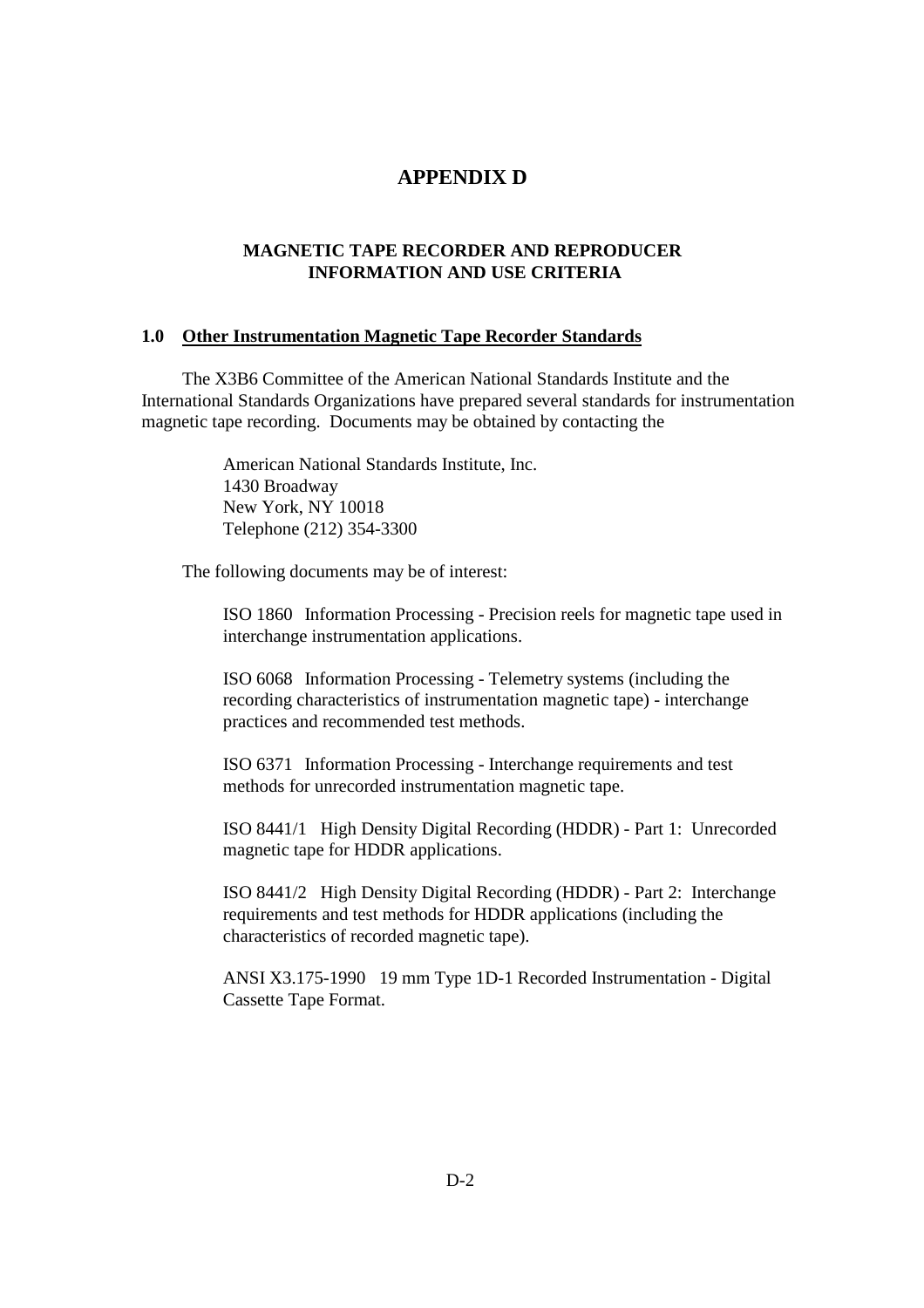#### **2.0 Double-Density Longitudinal Recording**

 Wide band double-density analog recording standards allowing recording of up to 4 MHz signals at 3048 mm/s (120 ips) are included in these standards. For interchange purposes, either narrow track widths 0.635 mm (25 mils) must be employed, or other special heads must be used. These requirements are necessary because of the difficulty in maintaining individual head-segment gap-azimuth alignment across a head close enough to keep each track's response within the  $\pm$ 2-dB variation allowed by the standards. Moreover, at the lower tape speeds employed in double-density recording, the 38-mm (1.5-in.) spacing employed in interlaced head assemblies results in interchannel time displacement variations between odd and even tracks that may be unacceptable for some applications. For those reasons, it was decided that a 14-track in-line configuration on 25.4-mm (1-inch) tape should be adopted as a standard. This configuration results in essentially the same format as head number one of the 28-track interlaced configuration in the standards.

2.1 The 14-track interlaced heads are not compatible with tapes produced on an in-line standard configuration, and if tapes must be interchanged, a cross-configuration dubbing may be required, or a change of head assemblies on the reproducing machine is necessary.

2.2 High energy magnetic tape is required for double-density systems. Such tapes are available but may require special testing for applications requiring a low number of dropouts per track.

2.2.1 Other Track Configurations. The previously referenced standards include configurations resulting in 7, 14, and 21 tracks in addition to the 14- and 28-track configurations listed in chapter 6. The HDDR standards also reference an 84-track configuration on 50.8-mm (2-inch) tape. Figure D-1 and table D-1 show the 7 track on 12.7-mm (1/2-inch) tape, table D-2 shows the 14 track on 12.7-mm (1/2-inch) tape, and table D-3 shows the 42 track on 25.4-mm (1-inch) tape configurations.

2.2.2 High-Density PCM Recording. High-density digital recording systems are available from most instrumentation recorder manufacturers. Such systems will record at linear packing densities of 33 000-bits-per-inch or more per track. Special systems are available for error detection and correction with overhead penalties depending on the type and the sophisti-cation of the system employed. The HDDR documents listed in paragraph 1.0 of this appendix reference six different systems that have been produced; others are available.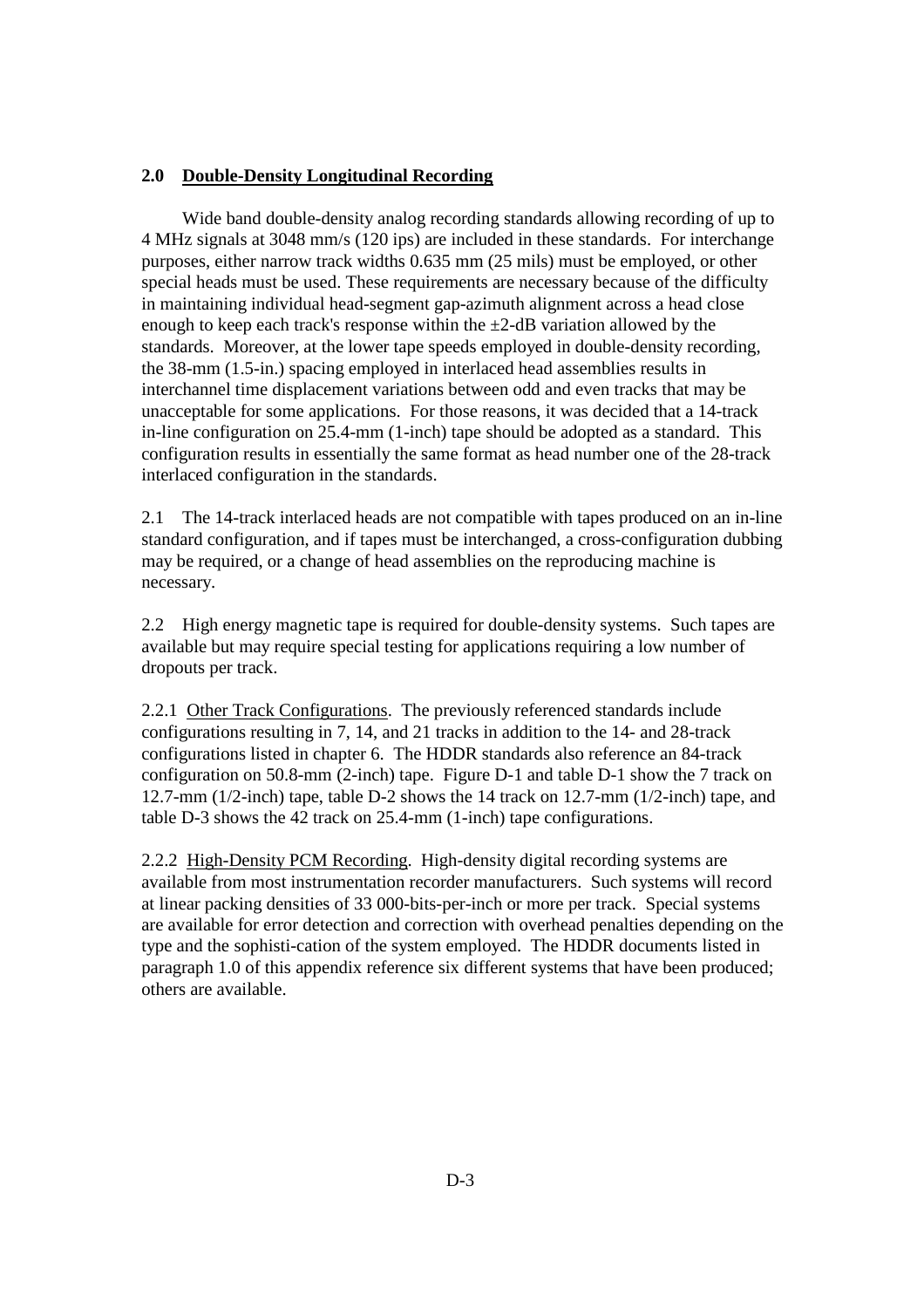

Figure D-1. Record and reproduce head and head segment identification and location (7-track interlaced system).

D-4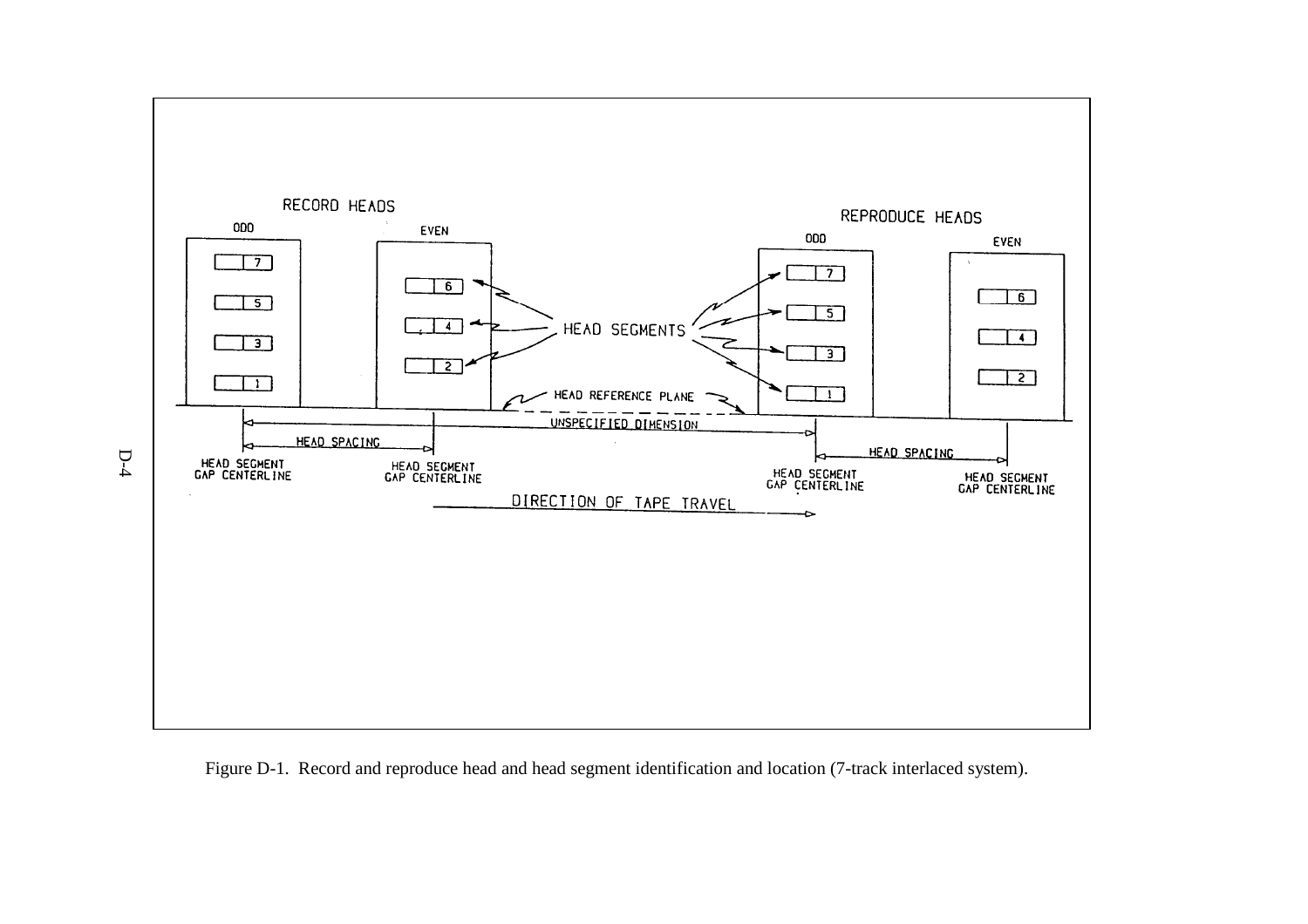| LINIONS - RECORDED THE ET ORIGIN, FIRACIS INTERENCED<br>ON 12.7-mm (1/2 in.) WIDE TAPE (REFER TO FIGURE 6-1). |         |                       |        |             |  |  |  |  |  |
|---------------------------------------------------------------------------------------------------------------|---------|-----------------------|--------|-------------|--|--|--|--|--|
| Parameters                                                                                                    |         | Millimeters           | Inches |             |  |  |  |  |  |
|                                                                                                               | Maximum | Minimum               |        |             |  |  |  |  |  |
| <b>Track Width</b>                                                                                            | 1.397   | 1.143                 | 0.050  | ±0.005      |  |  |  |  |  |
| <b>Track Spacing</b>                                                                                          |         | 1.778                 | 0.070  |             |  |  |  |  |  |
| Head Spacing:                                                                                                 |         |                       |        |             |  |  |  |  |  |
| <b>Fixed Heads</b>                                                                                            | 38.125  | 38.075                | 1.500  | $\pm 0.001$ |  |  |  |  |  |
| Adjustable Heads                                                                                              | 38.151  | 38.049                | 1.500  | $\pm 0.002$ |  |  |  |  |  |
| Edge Margin, Minimum                                                                                          | 0.127   | 0.005                 |        |             |  |  |  |  |  |
| Reference Track                                                                                               |         |                       |        |             |  |  |  |  |  |
| Location                                                                                                      | 1.067   | 0.965                 | 0.040  | $\pm 0.002$ |  |  |  |  |  |
| <b>Track Location</b>                                                                                         |         |                       |        |             |  |  |  |  |  |
| Tolerance                                                                                                     | 0.051   | $-0.051$              |        | $\pm 0.002$ |  |  |  |  |  |
|                                                                                                               |         | Location of nth track |        |             |  |  |  |  |  |
| <b>Track Number</b>                                                                                           |         | <b>Millimeters</b>    | Inches |             |  |  |  |  |  |
|                                                                                                               | Maximum | Minimum               |        |             |  |  |  |  |  |
| 1 (Reference)                                                                                                 | 0.000   | 0.000                 |        | 0.000       |  |  |  |  |  |
| $\overline{2}$                                                                                                | 1.829   | 1.727                 |        | 0.070       |  |  |  |  |  |
| 3                                                                                                             | 3.607   | 3.505                 |        | 0.140       |  |  |  |  |  |
| $\overline{4}$                                                                                                | 5.385   | 5.283                 |        | 0.210       |  |  |  |  |  |
| 5                                                                                                             | 7.163   | 7.061                 |        | 0.280       |  |  |  |  |  |
| 6                                                                                                             | 8.941   | 8.839                 |        | 0.350       |  |  |  |  |  |
| 7                                                                                                             | 10.719  | 10.617                |        | 0.420       |  |  |  |  |  |
|                                                                                                               |         |                       |        |             |  |  |  |  |  |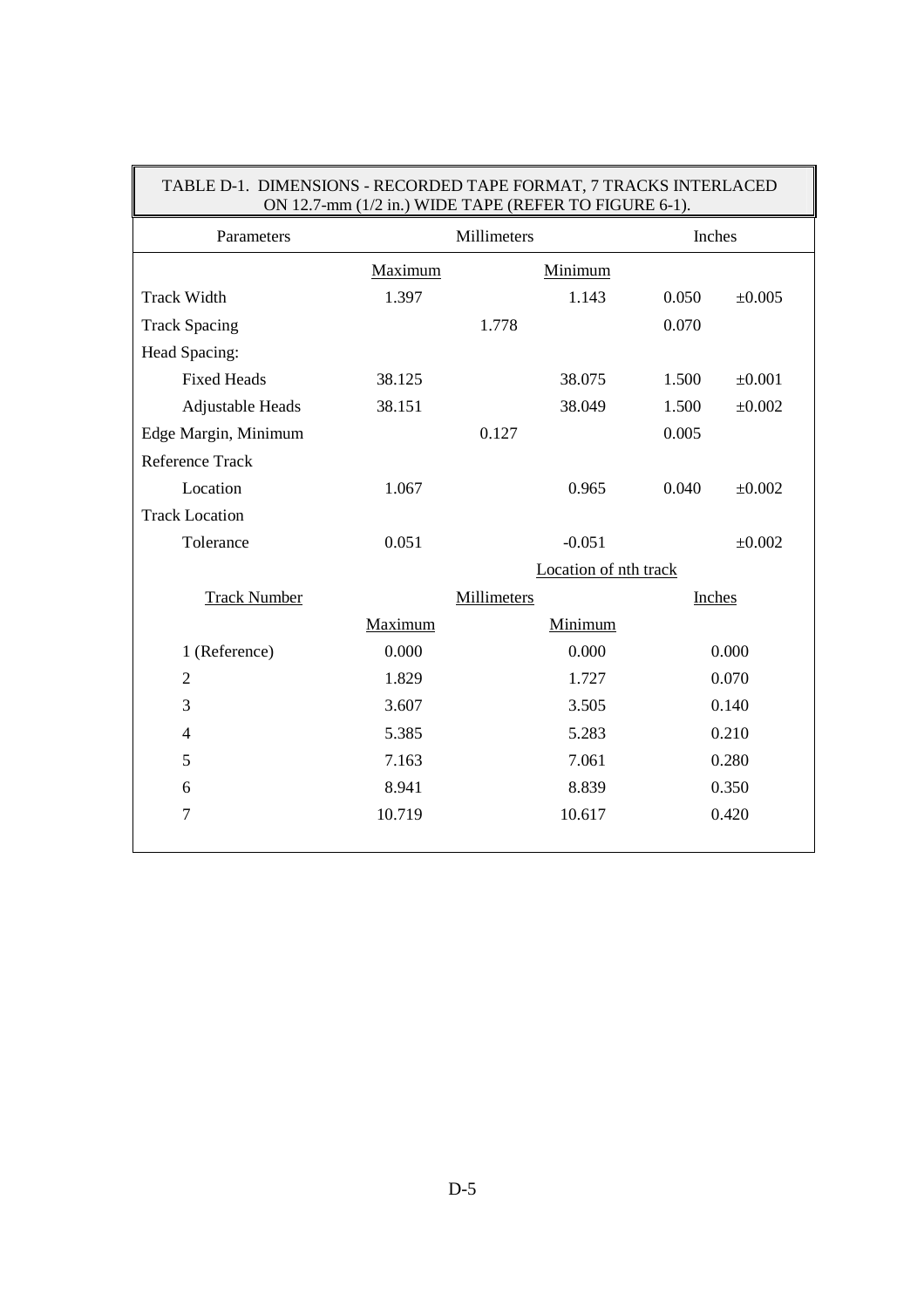| TABLE D-2. DIMENSIONS - RECORDED TAPE FORMAT, 14-TRACKS<br>INTERLACED ON 12.7-mm (1/2 in.) WIDE TAPE (REFER TO FIGURE<br>$6-1$ ). |             |                       |        |             |  |  |  |  |  |  |
|-----------------------------------------------------------------------------------------------------------------------------------|-------------|-----------------------|--------|-------------|--|--|--|--|--|--|
| Parameters                                                                                                                        |             | Millimeters           | Inches |             |  |  |  |  |  |  |
|                                                                                                                                   | Maximum     | Minimum               |        |             |  |  |  |  |  |  |
| <b>Track Width</b>                                                                                                                | 0.660       | 0.610                 | 0.025  | $\pm 0.001$ |  |  |  |  |  |  |
| <b>Track Spacing</b>                                                                                                              |             | 0.889                 | 0.035  |             |  |  |  |  |  |  |
| Head Spacing:                                                                                                                     |             |                       |        |             |  |  |  |  |  |  |
| <b>Fixed Heads</b>                                                                                                                | 38.125      | 38.075                | 1.500  | $\pm 0.001$ |  |  |  |  |  |  |
| Adjustable Heads                                                                                                                  | 38.151      | 38.049                | 1.500  | $\pm 0.002$ |  |  |  |  |  |  |
| Edge Margin, Minimum                                                                                                              |             | 0.127                 | 0.005  |             |  |  |  |  |  |  |
| Reference Track                                                                                                                   |             |                       |        |             |  |  |  |  |  |  |
| Location                                                                                                                          | 0.546       | 0.470                 | 0.0200 | $\pm 0.001$ |  |  |  |  |  |  |
| <b>Track Location</b>                                                                                                             |             |                       |        |             |  |  |  |  |  |  |
| Tolerance                                                                                                                         | 0.038       | $-0.038$              |        | ±0.0015     |  |  |  |  |  |  |
|                                                                                                                                   |             | Location of nth track |        |             |  |  |  |  |  |  |
| <b>Track Number</b>                                                                                                               | Millimeters |                       | Inches |             |  |  |  |  |  |  |
|                                                                                                                                   | Maximum     | Minimum               |        |             |  |  |  |  |  |  |
| 1 (Reference)                                                                                                                     | 0.000       | 0.000                 |        | 0.000       |  |  |  |  |  |  |
| $\overline{2}$                                                                                                                    | 0.927       | 0.851                 | 0.035  |             |  |  |  |  |  |  |
| 3                                                                                                                                 | 1.816       | 1.740                 |        | 0.070       |  |  |  |  |  |  |
| $\overline{4}$                                                                                                                    | 2.705       | 2.629                 | 0.105  |             |  |  |  |  |  |  |
| 5                                                                                                                                 | 3.594       | 3.518                 |        | 0.140       |  |  |  |  |  |  |
| 6                                                                                                                                 | 4.483       | 4.407                 |        | 0.175       |  |  |  |  |  |  |
| 7                                                                                                                                 | 5.372       | 5.292                 |        | 0.210       |  |  |  |  |  |  |
| 8                                                                                                                                 | 6.261       | 6.185                 | 0.245  |             |  |  |  |  |  |  |
| 9                                                                                                                                 | 7.150       | 7.074                 |        | 0.280       |  |  |  |  |  |  |
| 10                                                                                                                                | 8.039       | 7.963                 | 0.315  |             |  |  |  |  |  |  |
| 11                                                                                                                                | 8.928       | 8.852                 | 0.350  |             |  |  |  |  |  |  |
| 12                                                                                                                                | 9.817       | 9.741                 | 0.385  |             |  |  |  |  |  |  |
| 13                                                                                                                                | 10.706      | 10.630                | 0.420  |             |  |  |  |  |  |  |
| 14                                                                                                                                | 11.595      | 11.519                | 0.455  |             |  |  |  |  |  |  |
|                                                                                                                                   |             |                       |        |             |  |  |  |  |  |  |

# TABLE D-2. DIMENSIONS - BECOPDED TAPE FORMAT, 14 TRACKS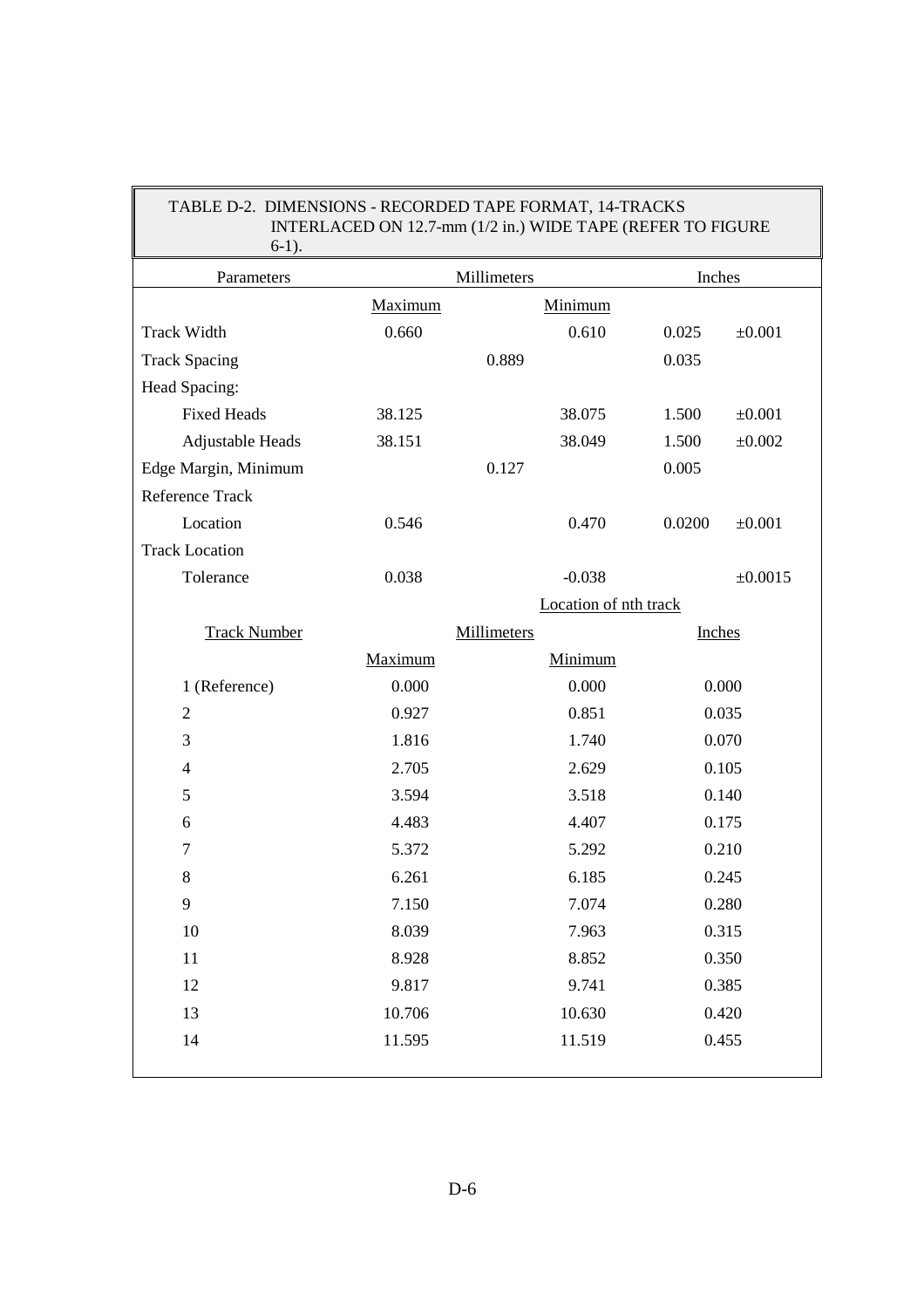| $6-1$ ).              |         |                       |        |             |  |  |
|-----------------------|---------|-----------------------|--------|-------------|--|--|
| Parameters            |         | Millimeters           |        | Inches      |  |  |
|                       | Maximum | Minimum               |        |             |  |  |
| <b>Track Width</b>    | 0.483   | 0.432                 | 0.018  | ±0.001      |  |  |
| <b>Track Spacing</b>  |         | 0.584                 | 0.023  |             |  |  |
| Head Spacing:         |         |                       |        |             |  |  |
| <b>Fixed Heads</b>    | 38.125  | 38.075                | 1.500  | $\pm 0.001$ |  |  |
| Adjustable Heads      | 38.151  | 38.049                | 1.500  | ±0.002      |  |  |
| Edge Margin, Minimum  |         | 0.305                 | 0.012  |             |  |  |
| Reference Track       |         |                       |        |             |  |  |
| Location              | 0.737   | 0.660                 | 0.0275 | ±0.015      |  |  |
| <b>Track Location</b> |         |                       |        |             |  |  |
| Tolerance             | 0.025   | $-0.025$              |        | ±0.0000     |  |  |
|                       |         | Location of nth track |        |             |  |  |
| <b>Track Number</b>   |         | Millimeters           |        | Inches      |  |  |
|                       | Maximum | Minimum               |        |             |  |  |
| 1 (Reference)         | 0.000   | 0.000                 |        | 0.000       |  |  |
| $\overline{2}$        | 0.610   | 0.559                 |        | 0.023       |  |  |
| $\mathfrak{Z}$        | 1.194   | 1.143                 |        | 0.046       |  |  |
| $\overline{4}$        | 1.778   | 1.727                 |        | 0.069       |  |  |
| 5                     | 2.362   | 2.311                 |        | 0.092       |  |  |
| 6                     | 2.946   | 2.896                 |        | 0.115       |  |  |
| 7                     | 3.531   | 3.480                 |        | 0.138       |  |  |
| 8                     | 4.115   | 4.064                 |        | 0.161       |  |  |
| 9                     | 4.699   | 4.648                 |        | 0.184       |  |  |
| 10                    | 5.283   | 5.232                 |        | 0.207       |  |  |
| $11\,$                | 5.867   | 5.817                 |        | 0.230       |  |  |
| 12                    | 6.452   | 6.401                 |        | 0.253       |  |  |
| 13                    | 7.036   | 6.985                 |        | 0.276       |  |  |
| 14                    | 7.620   | 7.569                 |        | 0.299       |  |  |
| 15                    | 8.204   | 8.153                 |        | 0.322       |  |  |
| 16                    | 8.788   | 8.738                 |        | 0.345       |  |  |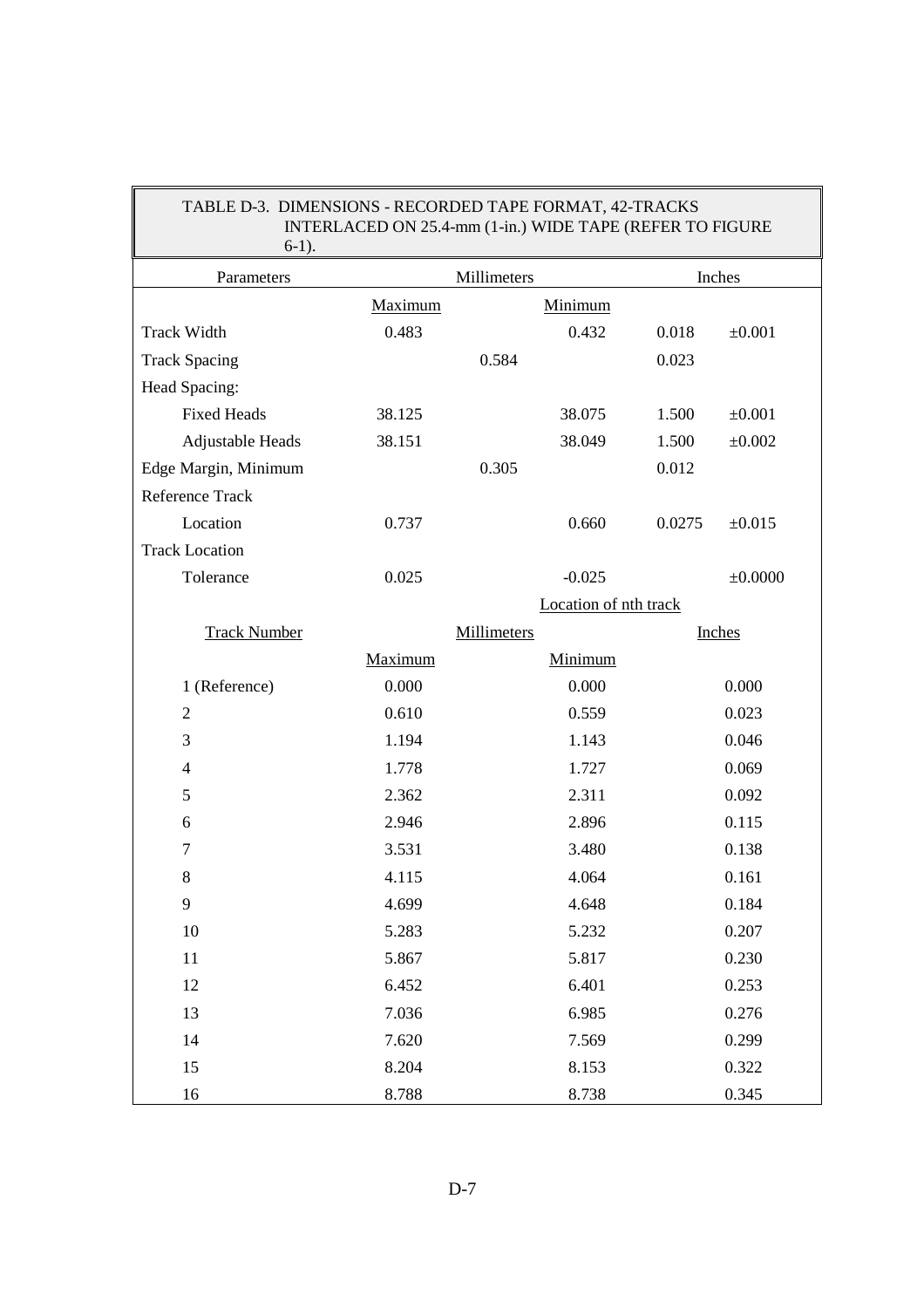| $1$ ).              |         | INTERLACED ON 25.4-mm (1-in.) WIDE TAPE (REFER TO FIGURE 6- |               |
|---------------------|---------|-------------------------------------------------------------|---------------|
|                     |         | Location of nth track                                       |               |
| <b>Track Number</b> |         | Millimeters                                                 | <b>Inches</b> |
|                     | Maximum | Minimum                                                     |               |
| 17                  | 9.373   | 9.322                                                       | 0.368         |
| 18                  | 9.957   | 9.906                                                       | 0.391         |
| 19                  | 10.541  | 10.490                                                      | 0.414         |
| 20                  | 11.125  | 11.074                                                      | 0.437         |
| 21                  | 11.709  | 11.659                                                      | 0.460         |
| 22                  | 12.294  | 12.243                                                      | 0.483         |
| 23                  | 12.878  | 12.827                                                      | 0.506         |
| 24                  | 13.462  | 13.411                                                      | 0.529         |
| 25                  | 14.046  | 13.995                                                      | 0.552         |
| 26                  | 14.630  | 14.580                                                      | 0.575         |
| $27\,$              | 15.215  | 15.164                                                      | 0.598         |
| 28                  | 15.799  | 15.748                                                      | 0.621         |
| 29                  | 16.383  | 16.332                                                      | 0.664         |
| 30                  | 16.967  | 16.916                                                      | 0.667         |
| 31                  | 17.551  | 17.501                                                      | 0.690         |
| 32                  | 18.136  | 18.085                                                      | 0.713         |
| 33                  | 18.720  | 18.660                                                      | 0.736         |
| 34                  | 19.304  | 19.253                                                      | 0.759         |
| 35                  | 19.888  | 19.837                                                      | 0.782         |
| 36                  | 20.472  | 20.422                                                      | 0.805         |
| 37                  | 21.057  | 21.006                                                      | 0.828         |
| 38                  | 21.641  | 21.590                                                      | 0.851         |
| 39                  | 22.225  | 22.174                                                      | 0.874         |
| 40                  | 22.809  | 22.758                                                      | 0.897         |
| 41                  | 23.393  | 23.343                                                      | 0.920         |
| 42                  | 23.978  | 23.927                                                      | 0.943         |
|                     |         |                                                             |               |

# TABLE D-3. (CONT'D) DIMENSIONS - RECORDED TAPE FORMAT, 42-TRACKS

 $\parallel$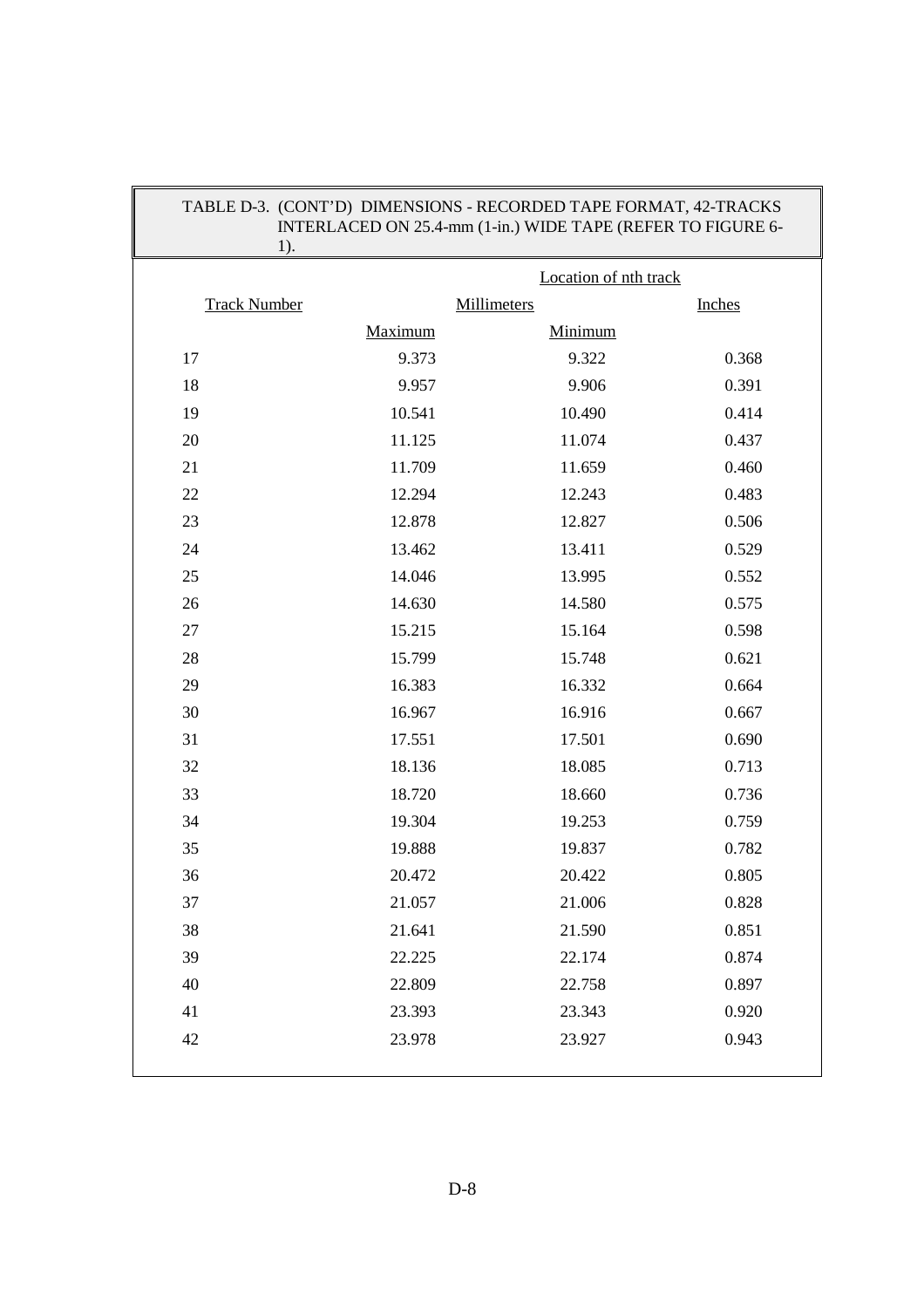#### **3.0 Serial HDDR**

 The following subparagraphs give some background for selecting the bi-phase and RNRZ-L systems specified in subparagraph 6.11.3, chapter 6 of this document.

3.1 Serial HDDR is a method of recording digital data on a magnetic tape where the digital data is applied to one track of the recording system as a bi-level signal. The codes recommended for serial HDDR recording of telemetry data are Biφ-L and randomized NRZ-L (RNRZ-L) (refer to paragraph 6.11, chapter 6).

3.2 In preparing paragraph 6.11 of chapter 6, the following codes were considered: Delay Modulation (Miller Code), Miller Squared, Enhanced NRZ, NRZ Level, NRZ Mark, and NRZ Space. These codes are not recommended for interchange applications at the bit rates given in paragraph 6.11.

3.3 The properties of the Biφ-L and RNRZ-L codes relevant to serial HDDR and the methods for generating and decoding RNRZ-L are described next. Recording with bias is required for interchange applications, because reproduce amplifier phase and amplitude equalization adjustments for tapes recorded without bias usually differ from those required for tapes recorded with bias.

3.4 The Biφ-L and RNRZ-L codes were selected for this standard because the "level" versions are easier to generate and are usually available as outputs from bit synchronizers. "Mark" and "Space" codes also have about twice as many errors as the level codes for the same SNR. If polarity insensitivity is a major consideration, agreement between interchange parties should be obtained before these codes are used.

3.5 Some characteristics of the Biφ-L code favorable to serial HDDR are listed in the following subparagraphs.

3.5.1 Only a small proportion of the total signal energy occurs near dc.

3.5.2 The maximum time between transitions is a 1-bit period.

3.5.3 The symbols for one and zero are antipodal; that is, the symbols are exact opposites of each other. Therefore, the bit error probability versus SNR performance is optimum.

3.5.4 The Biφ-L can be decoded using existing bit synchronizers.

3.5.5 The Biφ-L is less sensitive to misadjustments of bias and reproducer equalizers than most other codes.

3.5.6 The Biφ-L performs well at low tape speeds and low bit rates.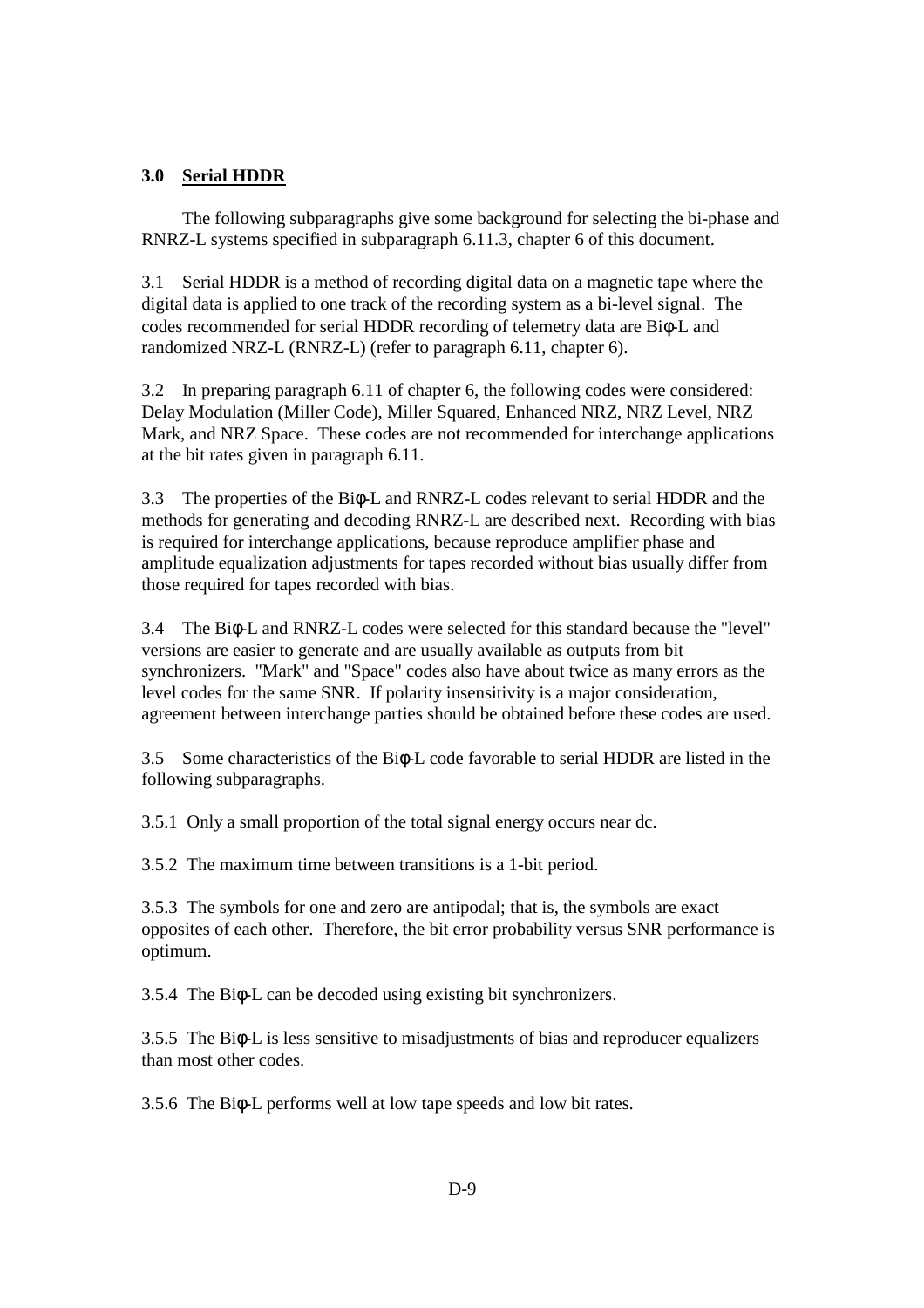3.6 The most unfavorable characteristic of the Biφ-L code is that it requires approximately twice the bandwidth of NRZ. Consequently, the maximum bit packing density that can be recorded on magnetic tape is relatively low.

3.7 Characteristics of the RNRZ-L code which favor its use for serial HDDR are included in the following subparagraphs.

3.7.1 The RNRZ-L requires approximately one-half the bandwidth of Biφ-L.

3.7.2 The symbols for one and zero are antipodal; therefore, the bit error probability versus SNR performance is optimum.

3.7.3 The RNRZ-L decoder is self-synchronizing.

3.7.4 The RNRZ-L data can be bit synchronized and signal conditioned using existing bit synchronizers with the input code selector set to NRZ-L.

3.7.5 The RNRZ-L code is easily generated and decoded.

3.7.6 The RNRZ-L data can be easily decoded in the reverse mode of tape playback.

3.7.7 The RNRZ-L data are bit detected and decoded using a clock at the bit rate. Therefore, the phase margin is much larger than that of codes that require a clock at twice the bit rate for bit detection.

3.7.8 The RNRZ-L code does not require overhead bits.

3.8 Unfavorable characteristics of the RNRZ-L code for serial HDDR are described next.

3.8.1 Long runs of bits without a transition are possible although the probability of occurrence is low, and the maximum run length can be limited by providing transitions in each data word.

3.8.2 Each isolated bit error that occurs after the data has been randomized causes 3-bit errors in the derandomized output data.

3.8.3 The decoder requires 15 consecutive error-free bits to establish and reestablish error-free operation.

3.8.4 The RNRZ-L bit stream can have a large low frequency content. Consequently, reproducing data at tape speeds which produce PCM bit rates less than 200 kb/s is not recommended unless a bit synchronizer with specially designed dc and low frequency restoration circuitry is available.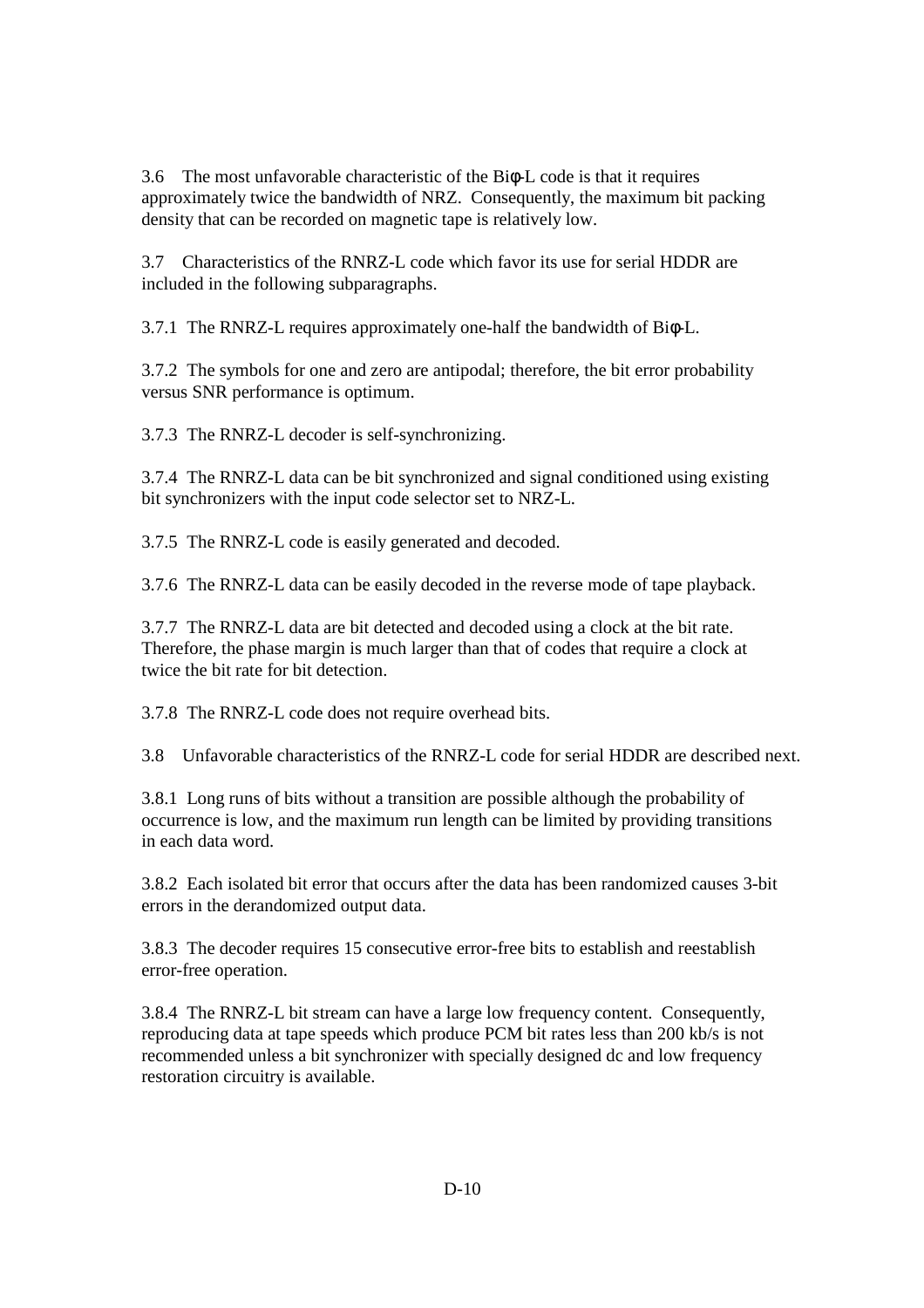#### 3.9 Randomizer for RNRZ-L

 The randomizer is implemented with a network of shift registers and modulo-2 adders (exclusive-OR gates). The RNRZ-L bit stream is generated by adding (modulo-2) the reconstructed NRZ-L PCM data to the modulo-2 sum of the outputs of the 14th and 15th stages of a shift register. The output RNRZ-L stream is also the input to the shift register (see figure D-2).

3.9.1 The properties of an RNRZ-L bit stream are similar to the properties of a pseudo-random sequence. A 15-stage RNRZ-L encoder will generate a maximal length pseudo-random sequence of  $2^{15}$ -1 (32 767) bits if the input data consists only of zeros and there is at least a single one in the shift register. A maximal length pseudo-random sequence is also generated when the input data consists only of ones and the shift register contains at least a single zero. However, if the shift register contains all zeros at the moment that the input bit stream is all zeros, the RNRZ-L output bit stream will also be all zeros. The converse is also true: when the shift register is filled with ones and the input bit stream is all ones, the RNRZ-L output bit stream will contain only ones. In these two cases, the contents of the shift register does not change and the output data is not randomized.

 However, the randomizer is not permanently locked-up in this state because a change in the input data will again produce a randomized output. In general, if the input bit stream contains runs of X bits without a transition with a probability of occurrence of  $p(X)$ , the output will contain runs having a length of up to  $(X+15)$  bits with a probability of  $(2^{-15} \times p(X))$ . Therefore, the output can contain long runs of bits without a transition, but the probability of occurrence is low.

3.9.2 The RNRZ-L bit stream is decoded (derandomized) by adding (modulo-2) the reconstructed RNRZ-L bit stream to the modulo-2 sum of the outputs of the 14th and 15th stages of the shift register. The reconstructed RNRZ-L bit stream is the input to the shift register (see figure D-3). The RNRZ-L data which is reproduced using the reverse playback mode of operation is decoded by adding (modulo-2) the reconstructed RNRZ-L bit stream to the modulo-2 sum of the outputs of the 1st and 15th stages of the shift register (see figure D-3). The net effect is that the decoding shift register runs "backwards" with respect to the randomizing shift register.

3.9.3 Although the RNRZ-L decoder is self-synchronizing, 15 consecutive error-free bits must be loaded into the shift register before the output data will be valid. A bit slip will cause the decoder to lose synchronization, and 15 consecutive error-free data bits must again be loaded into the shift register before the output data is valid. The decoded output data, although correct, will contain the bit slip causing a shift in the data with respect to the frame synchronization pattern. Therefore, frame synchronization must be reacquired before the output provides meaningful data.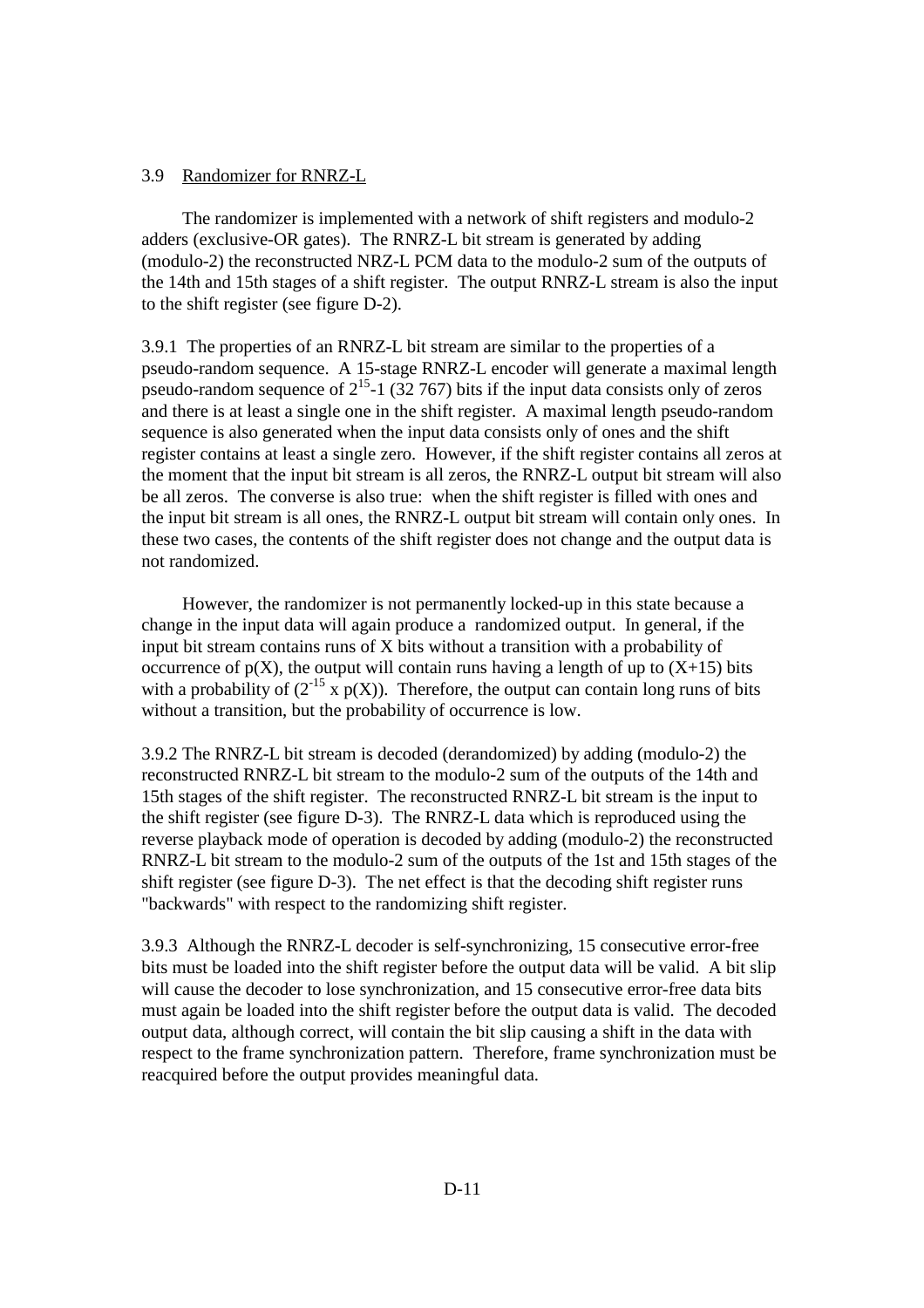

Figure D-2. Randomizer block diagram.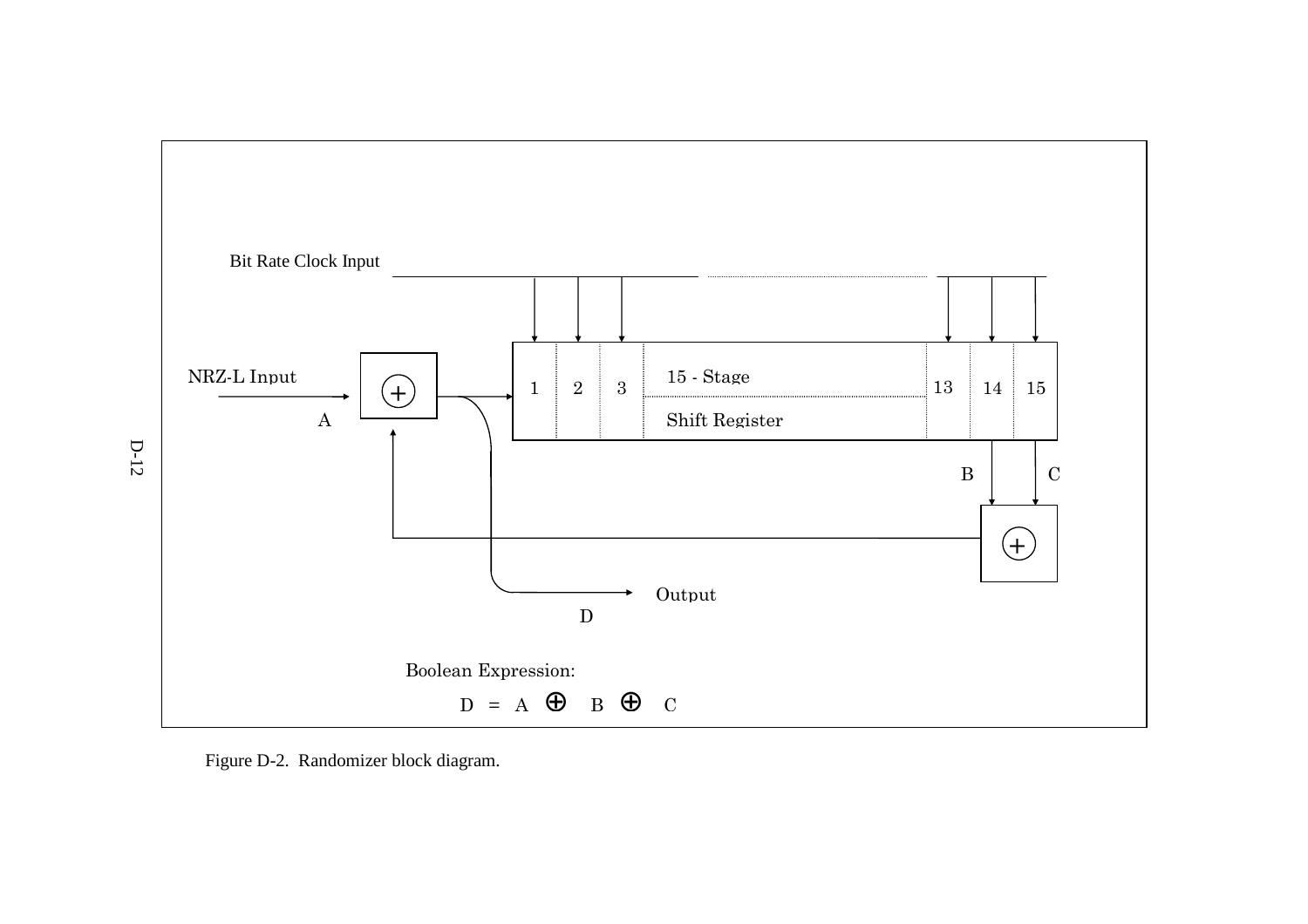

Figure D-3. Randomized NRZ-L decoder block diagram.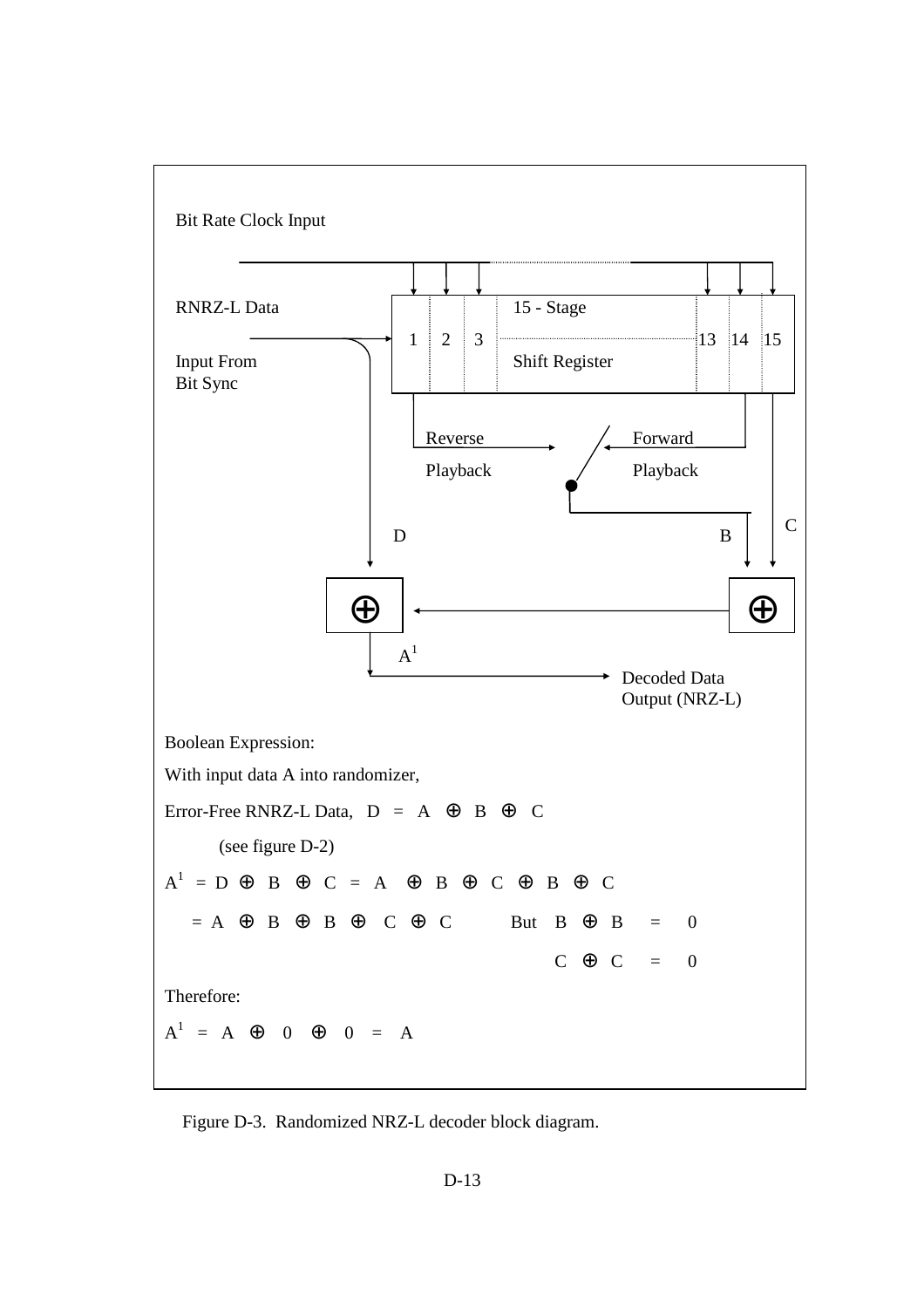3.9.4 The RNRZ-L decoding system has an error multiplication factor of 3 for isolated bit errors (separated from adjacent bit errors by at least 15 bits). An isolated bit error introduced after randomization will produce 3 errors in the output data; the original bit in error, plus 2 additional errors 14 and 15 bits later. In addition, a burst of errors occurring after the data has been randomized will produce a burst of errors in the derandomized output. The number of errors in the output depends on the distribution of errors in the burst and can be greater than, equal to, or less than the number of errors in the input to the derandomizer. However, the derandomization process always increases the number of bits between the first and last error in the burst by 15. Errors introduced prior to randomization are not affected by either the randomizer or the derandomizer. The reverse decoder has the same bit error properties as the forward decoder.

3.9.5 Input data containing frequent long runs of bits without transitions creates potential dc and low frequency restoration problems in PCM bit synchronizers because of the low frequency cutoff of direct recorder and reproducer systems. The restoration problem can be minimized by reproducing the data at tape speeds that produce a bit rate for which the maximum time between transitions is less than 100 microseconds. Additional methods of minimizing these effects include selecting bit synchronizers containing special dc and low frequency restoration circuitry or recording data using Biφ-L code.

3.9.6 The power spectra of the RNRZ-L and Biφ-L codes are shown in figure D-4. The power spectral density of RNRZ-L is concentrated at frequencies, which are less than one-half the bit rate. The power spectral density of Biφ-L is concentrated at requencies in a region around 0.75 times the bit rate. The concentration of energy in the lowfrequency region (when using the RNRZ-L code) has the effect of reducing the SNR as well as creating baseline wander, which the bit synchronizer must follow. Therefore, reproducing data at tape speeds which produce PCM bit rates of less than 200 kb/s is not recommended when using RNRZ-L unless a bit synchronizer with specially designed dc and low frequency restoration circuitry is available.

3.9.7 Alignment of the reproducer system is very important to reproducing high quality PCM data, that is, with the lowest possible bit error probability. A PCM signature using the standard 2047-bit pseudo-random pattern, recorded on the leader or the trailer tape, provides a good method for reproducer alignment. When a pseudo-random bit error detection system is not available or when a PCM signature signal is not recorded, the recommended procedure for reproducer alignment involves the use of the eye pattern technique. The eye pattern is the result of superpositioning the zeros and ones in the PCM bit stream. The eye pattern is displayed on an oscilloscope by inserting the raw reproduced bit stream into the vertical input and the reconstructed bit-rate clock into the external synchronization input of the oscilloscope. The reproducer head azimuth, amplitude equalizers, and phase equalizers are then adjusted to produce the eye pattern with the maximum height and width opening.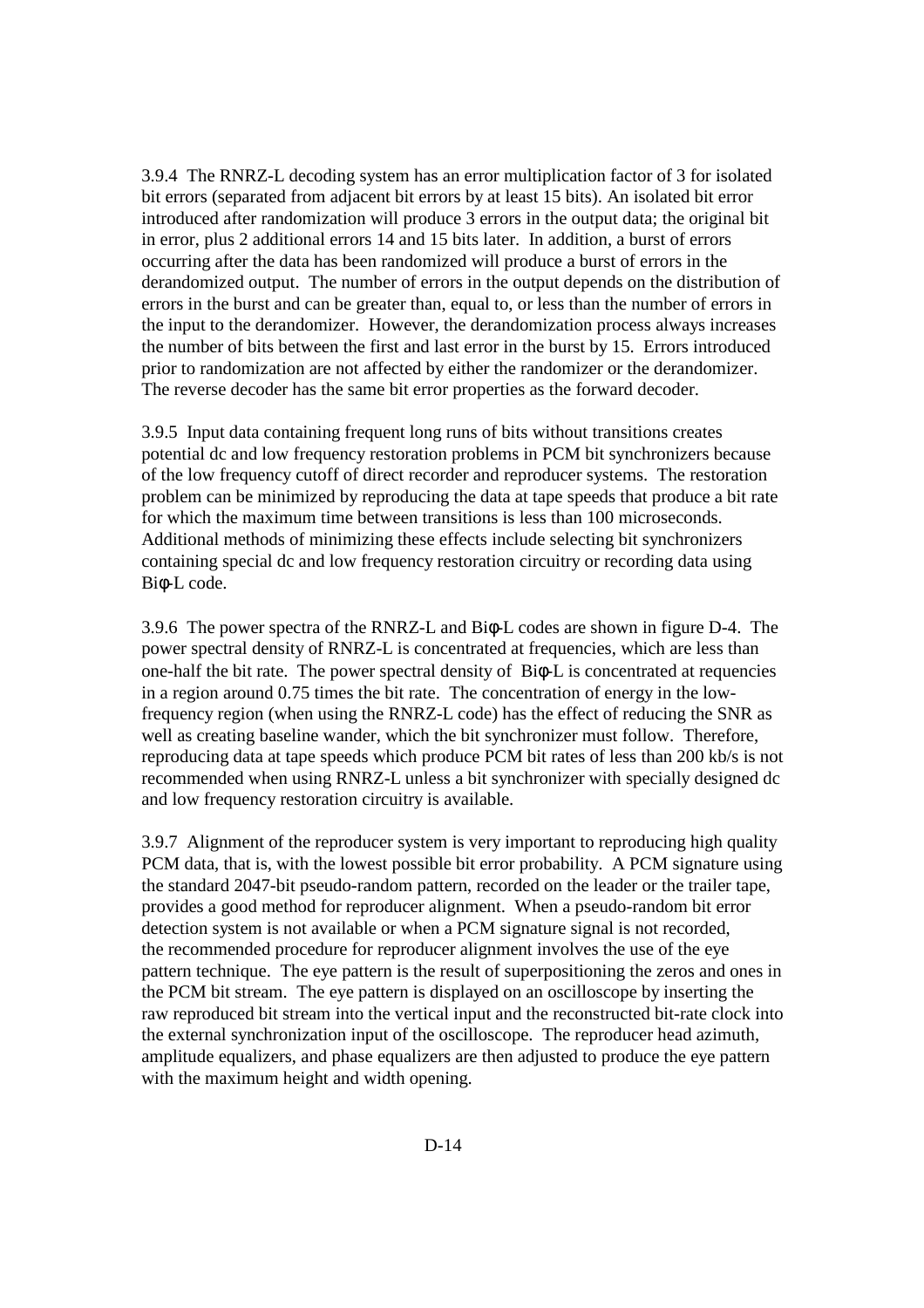

Figure D-4. Random PCM power spectra.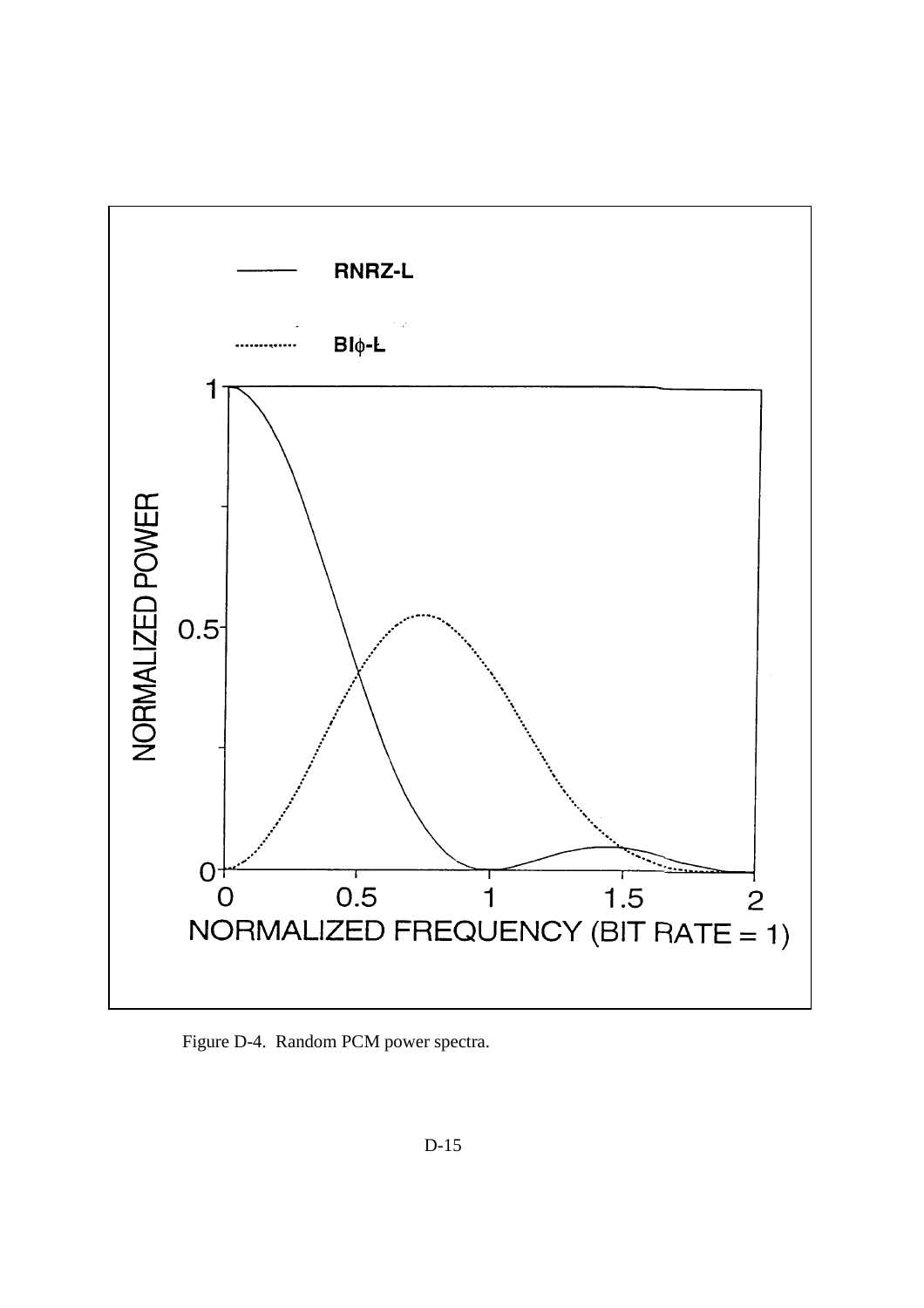3.9.8 Sample eye patterns are shown in figure D-5. Figure D-5(a) shows a Biφ-L eye pattern at a recorded bit packing density of 15 kb/in (450 kb/s at 30 ips). Figure D-5(b) shows an RNRZ-L eye pattern at a recorded bit packing density of 25 kb/in (750 kb/s at 30 ips).



Figure D-5. Sample eye patterns at output of recorder/reproducer.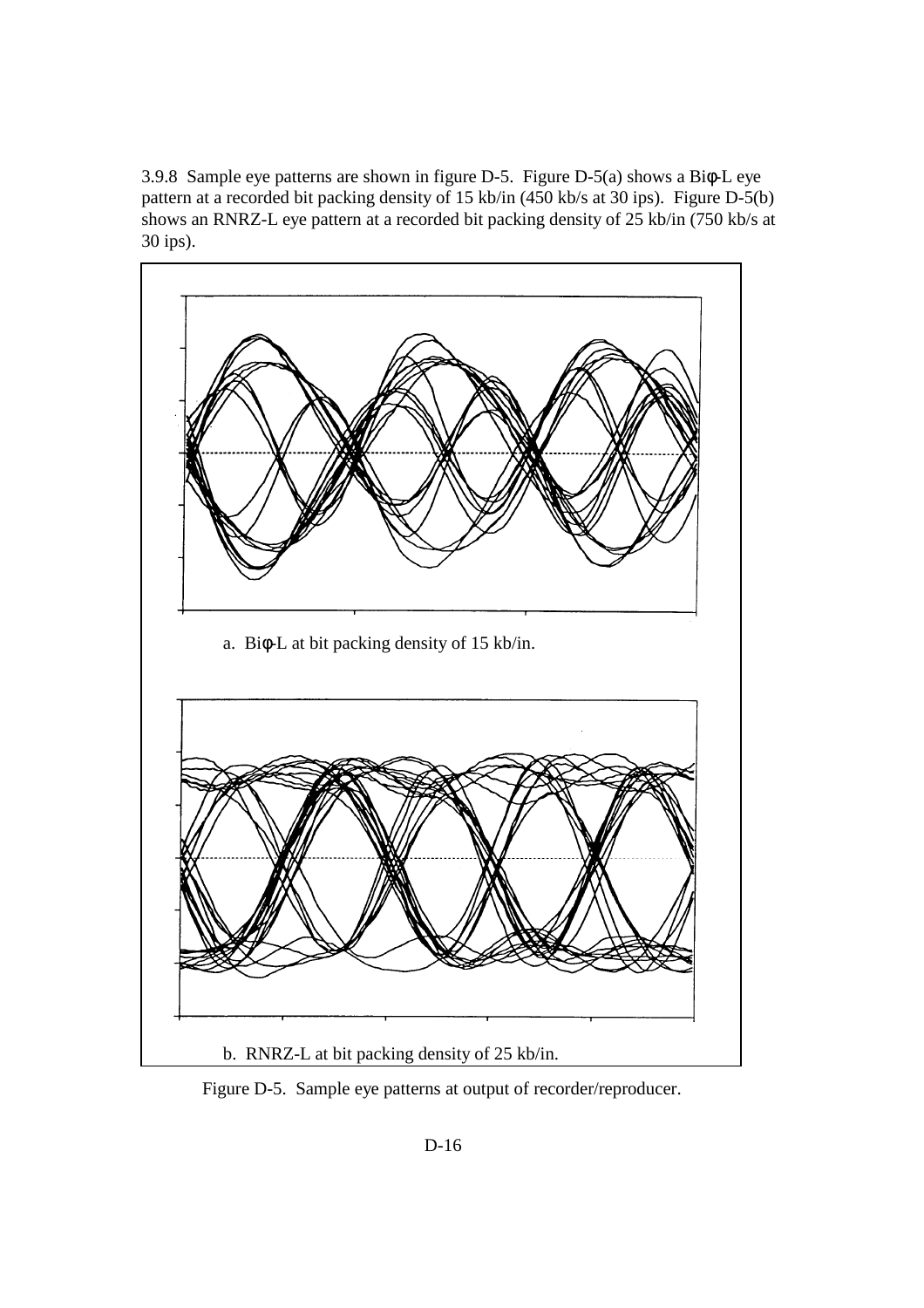#### **4.0 Head Parameters**

The following subparagraphs describe the head parameters.

4.1 Gap Scatter. Refer to the definitions in subparagraphs 6.2.30 and 6.2.31 in chapter 6. Gap scatter contains components of azimuth misalignment and deviations from the average line defining the azimuth. Since both components affect data simultaneity from record to reproduce, the measurement is the inclusive distance containing the combined errors. Because azimuth adjustment affects the output of wide band systems, a 5.08-µm  $(0.0002\text{-}in.)$  gap scatter is allowed for such recorders and reproducers. A 2.54-um (0.0001-in.) gap scatter is recommended for fixed-head systems (see upper illustration in figure 6-3).

4.2 Head Polarity. The requirement that a positive pulse at a record amplifier input generate a south-north-north-south magnetic sequence and that a south-north-north-south magnetic sequence on tape produce a positive pulse at the reproduce amplifier output, still leaves two interdependent parameters unspecified. These parameters are (1) polarity inversion or noninversion in record and playback amplifiers and (2) record or playback head winding sense. For the purpose of head replacement, it is necessary that these parameters be determined by the user so that an unsuspected polarity inversion, on tape or off tape, will not occur after heads are replaced.

#### **5.0 Record Level**

 The standard record level is established as the input level of a sinusoidal signal set at the record level set frequency which, when recorded, produces a signal containing 1 percent third harmonic distortion at the output of a properly terminated reproduce amplifier (see subparagraph 4.1.3.3 of volume III, RCC document 118). A 1 percent harmonic distortion content is achieved when the level of the third harmonic component of the record level set frequency is  $40 \pm 1$  dB below the level of a sinusoidal signal of 0.3 UBE which is recorded at the standard record level. Standard test and operating practice is to record and reproduce sinusoidal signals at 0.1 and 0.3 UBE and adjust the equalizers as necessary to establish the reproduced output at 0.3 UBE to within  $\pm 1.0$  dB of the output at 0.1 UBE. Then a 1 V rms signal at the record level set frequency is applied to the record amplifier input and the record and reproduce level controls are adjusted until the reproduced output contains 1 percent third harmonic distortion at a level of 1 V rms.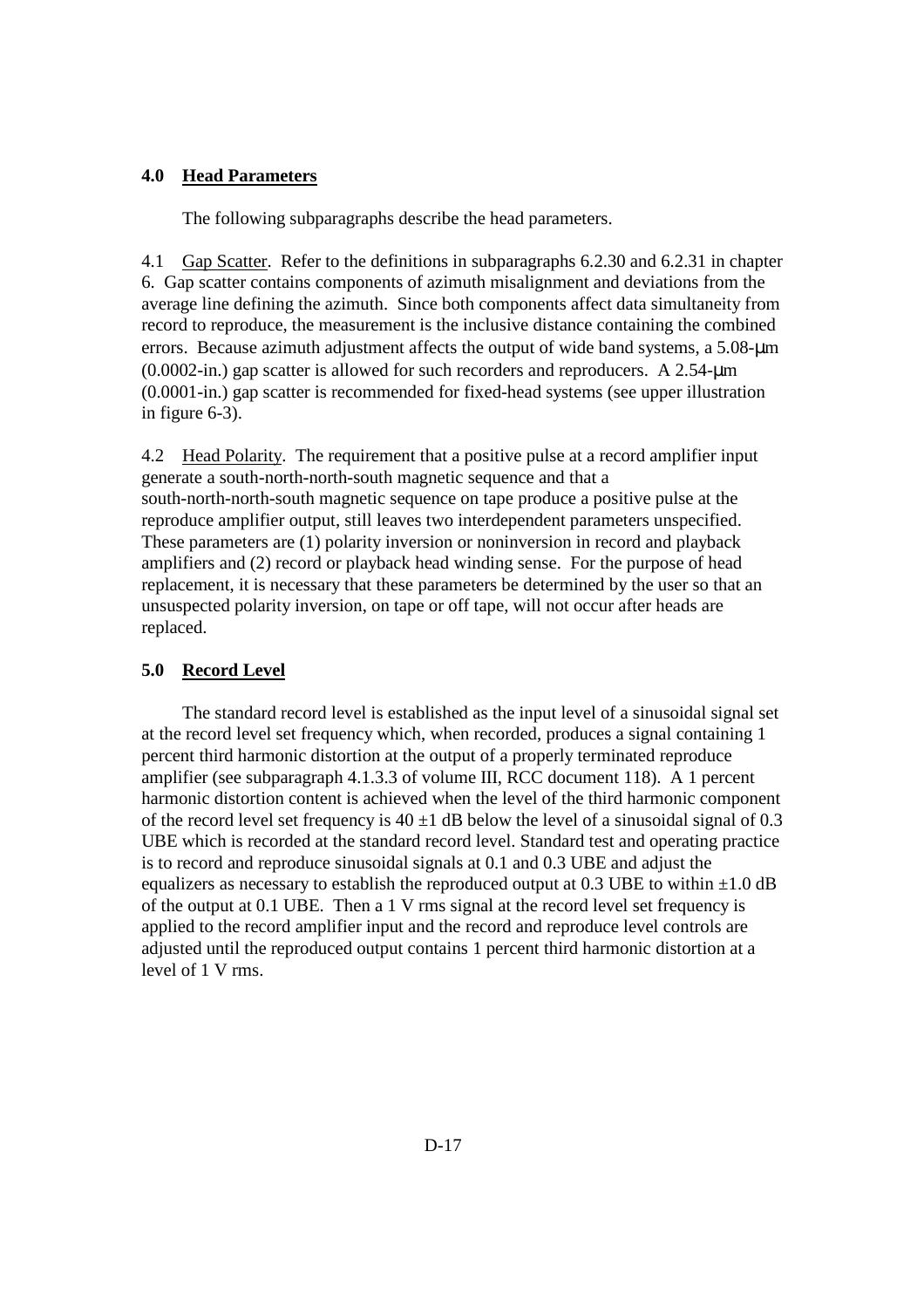The optimum level for recording data will seldom be equal to the standard record level. Signals having noise-like spectral distribution such as baseband multiplexes of FM subcarriers contain high crest factors so that it may be necessary (as determined in paragraph 1.1, Noise Power Ratio (NPR) Test, volume IV, RCC document 118, Test Methods for Data Multiplex Equipment) to record at levels below the standard record level. On the other hand, for predetection and HDDR recording, signals may have to be recorded above the standard record level to give optimum performance in the data system.

#### **6.0 Tape Crossplay Considerations**

 Figure D-6 illustrates the typical departure from optimum frequency response that may result when crossplaying wide band tapes which were recorded with heads employing different record-head gap lengths. Line AA is the idealized output-versus-frequency plot of a machine with record bias and record level, set upper IRIG standards, using a 3.05-µm (120-microinch) record-head gap length and a 1.02-µm (40-microinch) reproduce-head gap length. Lines BB and CC represent the output response curves of the same tapes recorded on machines with 5.08-µm (200-microinch) and 1.27-µm (50- microinch) record-head gap lengths. Each of these recorders was set up individually per IRIG requirements. The tapes were then reproduced on the machine having a 1.02-µm (40-microinch) reproduce-head gap length without readjusting its reproduce equalization.

6.1 The output curves have been normalized to 0 dB at the 0.1 UBE frequency for the purpose of clarity. The normalized curves may be expected to exhibit a  $\pm 2.0$  dB variance in relative output over the passband. The tape recorded with the shortest head segment gap length will provide the greatest relative output at the UBE.

6.2 While the examples shown are from older equipment with record gap lengths outside the limits recommended in subparagraph 6.5.4, chapter 6, they illustrate the importance of the record gap length in tape interchange applications.

#### **7.0 Standard Tape Signature Procedures**

 The following subparagraphs describe the PCM signature and the swept-frequency signature.

7.1 PCM Signature Recording Procedures. Configure test equipment as described in paragraph 2.1, volume IV, RCC document 118. The configura-tion should simulate the operational link as closely as possible, for example, same RF frequency, deviation, bit rate, code type, predetection frequency, receiver bandwidth, and recorder speed.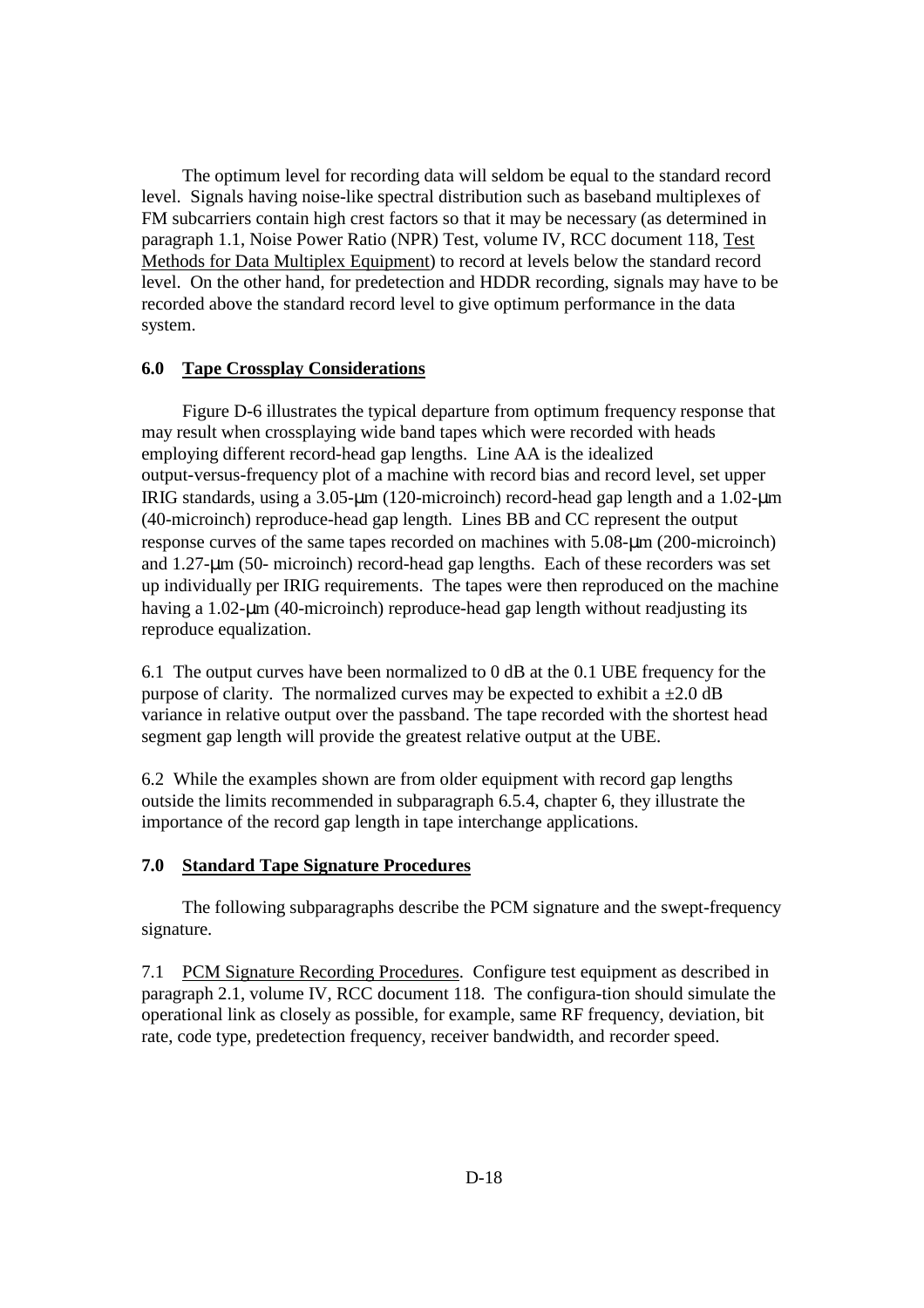

Figure D-6. Tape crossplay.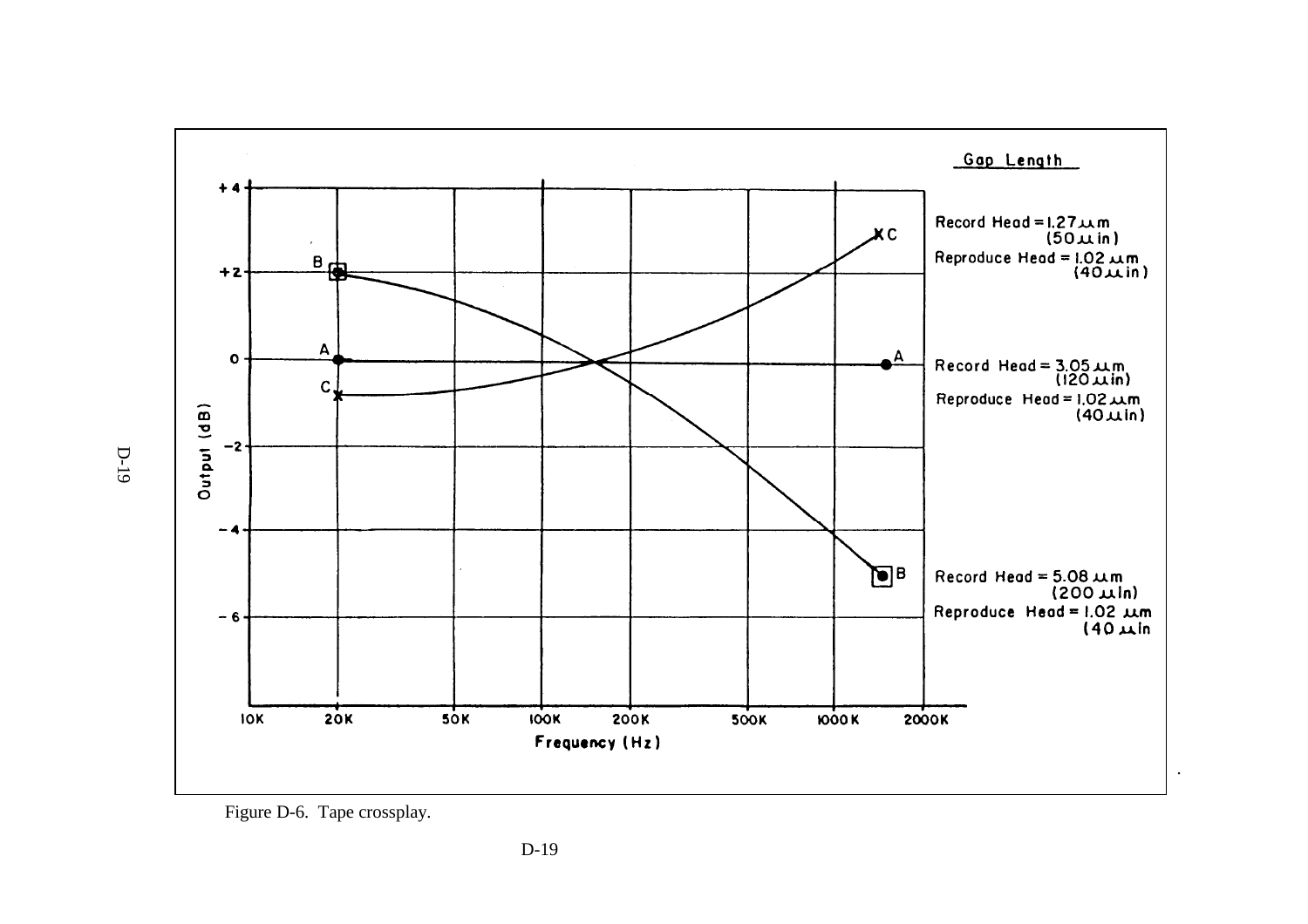7.1.1 While recording the pseudo-random data at standard record level, adjust the signal generator output level until approximately one error per  $10<sup>5</sup>$  bits is obtained on the error counter.

7.1.2 Record 30 seconds of the pseudo-random data at the beginning or end of the tape for each data track. A separate 30-second tape signature is recommended for each different data format.

7.1.3 The content, track assignments, and location on the tape leader and trailer of signature signals should be noted on the tape label.

7.2 PCM Signature Playback Procedure. The following subparagraphs explain the playback procedure.

7.2.1 Optimize playback equipment such as receiver tuning and bit synchronizer setup for data being reproduced.

7.2.2 Reproduce the tape signature and observe the error rate on the error counter.

7.2.3 Optimize head azimuth for maximum signal output and minimum errors.

7.2.4 If more than one error per  $10<sup>4</sup>$  bits is obtained, initiate corrective action.

7.2.5 Repeat for each data track.

7.3 Swept Frequency Signature Recording Procedure. The following subparagraphs describe the recording procedure for the swept-frequency signature.

7.3.1 Patch a sweep-frequency oscillator output to all prime data tracks (up to 6 on 7-track recorders or up to 13 on 14-track recorders) (see appendix A, volume III of RCC document 118). As a minimum, patch the sweep oscillator to one odd and one even track.

7.3.2 Connect the sync output of the sweep oscillator to a track not used for sweep signals, preferably an outside track.

7.3.3 Record the signature signals for a minimum of 30 seconds at standard record level.



Record levels may be either preadjusted or quickly adjusted in all tracks during the first few seconds of the signature recording.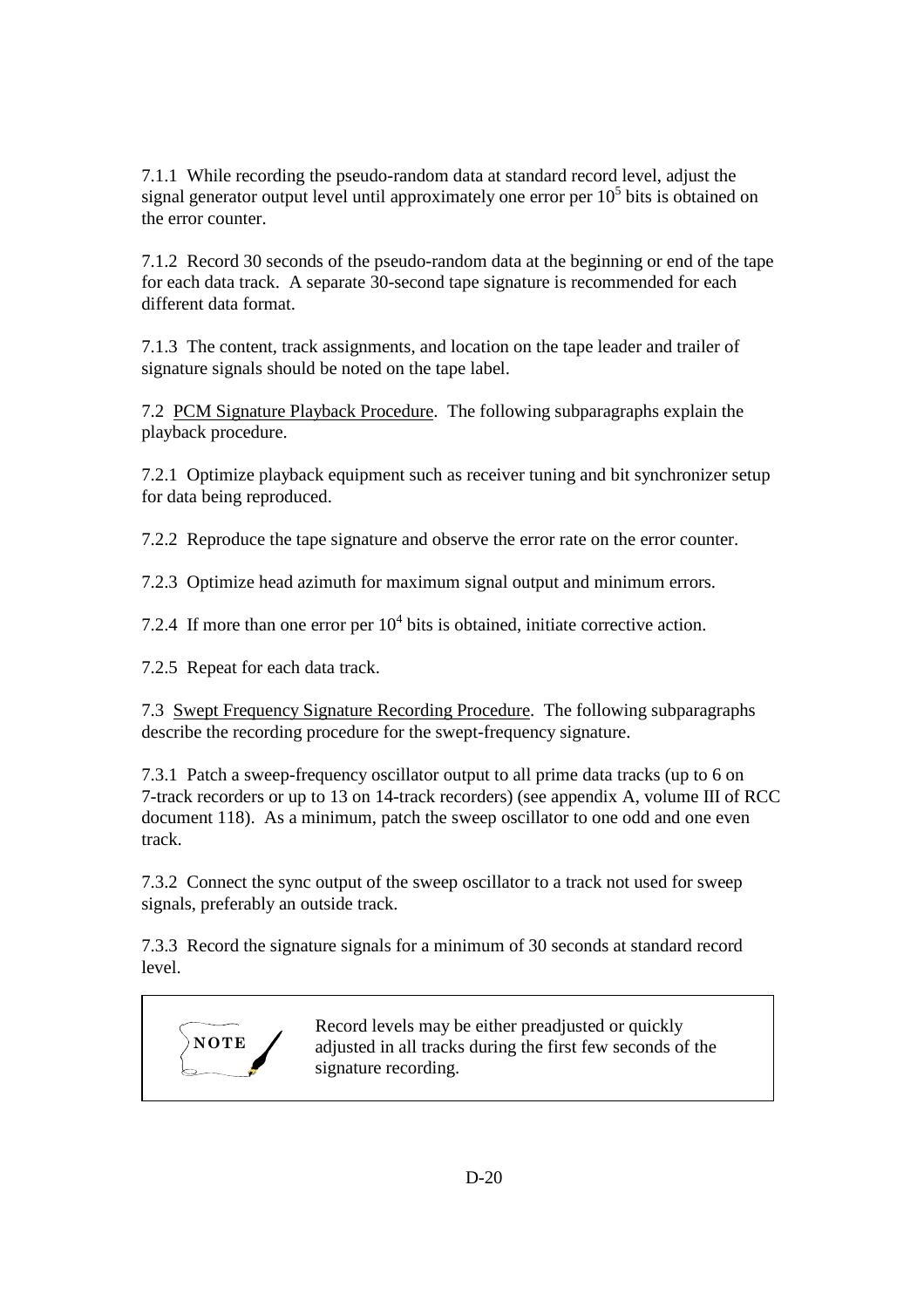7.3.4 The content, track assignments, and location on the leader or trailer tape of signature signals should be noted on the tape label.

7.4 Swept-Frequency Signature Playback Procedure. The following subparagraphs define the steps for the playback procedure.

7.4.1 Connect the sync track output of the reproducer to the sync input of the scope.

7.4.2 Select an odd-numbered sweep-signal track and connect the output of the reproducer to the vertical input of the scope. Playback the sweep signal and adjust the scope gain for an amplitude of approximately  $\pm 10$  minor vertical divisions about the center baseline. Adjust the odd-track azimuth for maximum amplitude of the highest frequency segment (extreme right of the sweep pattern).

7.4.3 Observe amplitude variations through the sweep pattern and adjust the equalization, if necessary, to maintain the amplitude within the required tolerance over the required frequency range.



7.4.4 Repeat the playback procedure in subparagraphs 7.4.2 and 7.4.3 for azimuth and equalization adjustments of an even-numbered tape track.

7.4.5 Repeat the procedure in subparagraph 7.4.3 for equalization only of other selected prime data tracks, as required.

#### **8.0 Equipment Required for Swept-Frequency Procedures**

 Equipment required at the recording site consists of a sweep-frequency oscillator having a constant amplitude sweep range of approximately 400 Hz through 4.4 MHz with frequency markers at 62.5, 125, 250, and 500 kHz and 1.0, 2.0, and 4.0 MHz. The sweep range to 4.4 MHz may be used for all tape speeds because the bandwidth of the recorder and reproducer will attenuate those signal frequencies beyond its range. The sweep rate should be approximately 25 Hz. Care should be exercised in the installation of the sweep generator to ensure a flat response of the sweep signal at the input terminals of the recorder. Appropriate line-driver amplifiers may be required for long cable runs or the low impedance of paralleled inputs.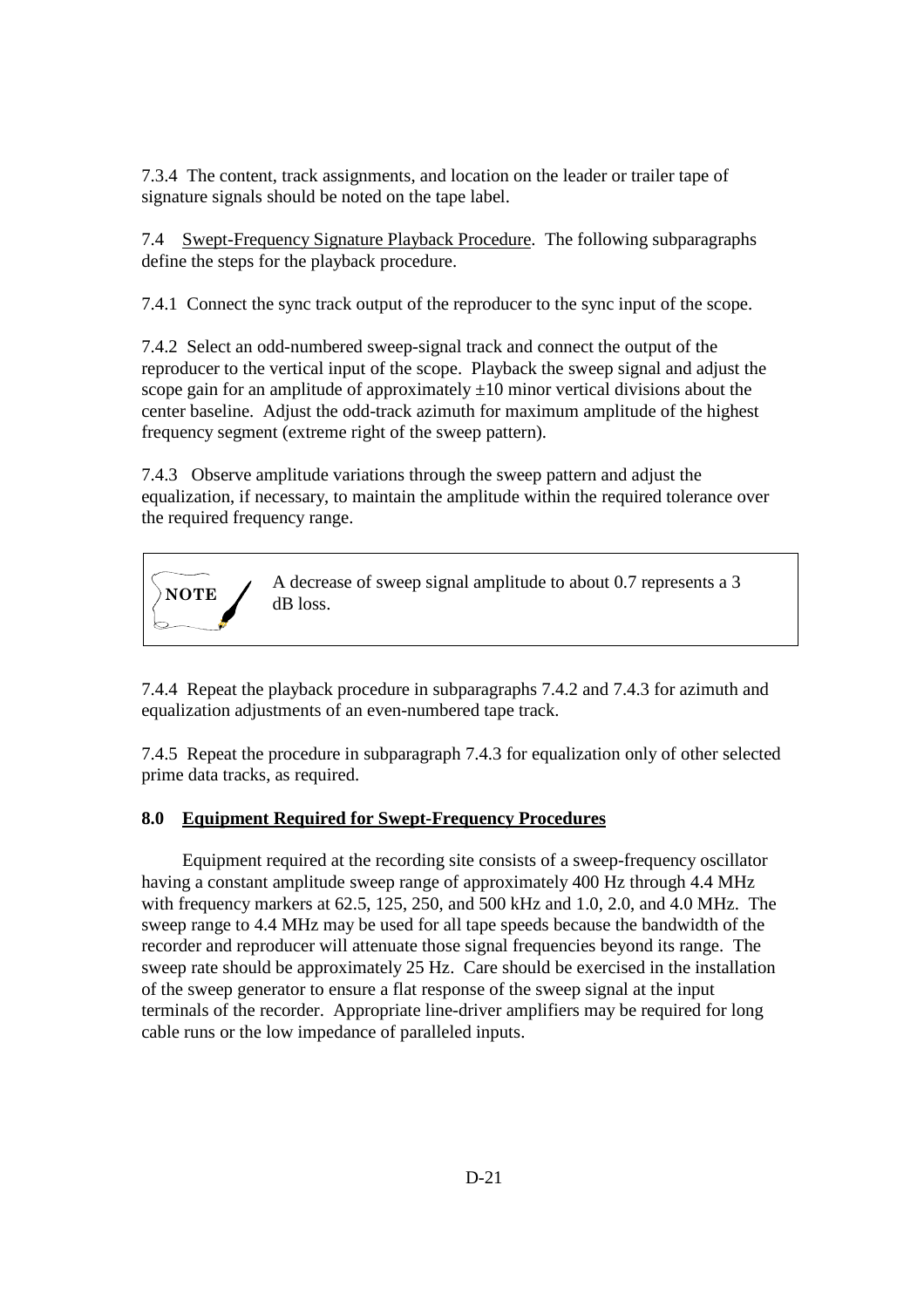8.1 A stepped-frequency oscillator could be substituted for the sweep-frequency generator at the recording location. Recommended oscillator wavelengths at the mission tape speed are 7.62 mm (300 mils), 3.81 mm (150 mils), 0.254 mm (10 mils), 0.0254 mm (1 mil), 0.0127 mm (0.5 mil), 0.0064 mm (0.25 mil), 0.0032 mm (0.125 mil), 0.0025 mm (0.1 mil), 0.0020 mm (0.08 mil), and 0.0015 mm (0.06 mil).

8.2 Equipment required at the playback site consists of an ordinary oscilloscope having a flat frequency response from 400 Hz through 4.4 MHz.

#### **9.0 Fixed-Frequency Plus White Noise Procedure**

 The signature used in this method is the same for all applications. For direct recording of subcarrier multiplexes, only static nonlinearity (nonlinearity which is independent of frequency) is important for crosstalk control. Subparagraph 6.8.2 in chapter 6 provides a reference level for static nonlinearity. All formats of data recording are sensitive to SNR. Predetection recording and HDDR are sensitive to equalization. The following signature procedure satisfies all the above requirements.

9.1 Record a sine-wave frequency of 0.1 UBE (see table 6-3) with the following amplitudes.

9.1.1 Equal to the standard record level for direct recording of subcarrier multiplexes and HDDR (see subparagraph 6.8.2, chapter 6).

9.1.2 Equal to the carrier amplitude to be recorded for pre-detection recording of PCM/FM, PCM/PM, FM/FM, and PAM/FM.

9.2 Record flat band-limited white noise of amplitude 0.7 of the true rms value of the 0 dB standard record level as described in subparagraph 6.8.2, chapter 6. Noise must be limited by a low-pass filter just above the UBE.

9.3 Record with zero input (input terminated in 75 ohms). The three record steps previously described can consist of 10 seconds each. The spectra can be obtained with three manually initiated sweeps of less than a second each, because no great frequency resolution is required. All of the spectrum analyzer parameters can be standardized and set in prior to running the mission tape.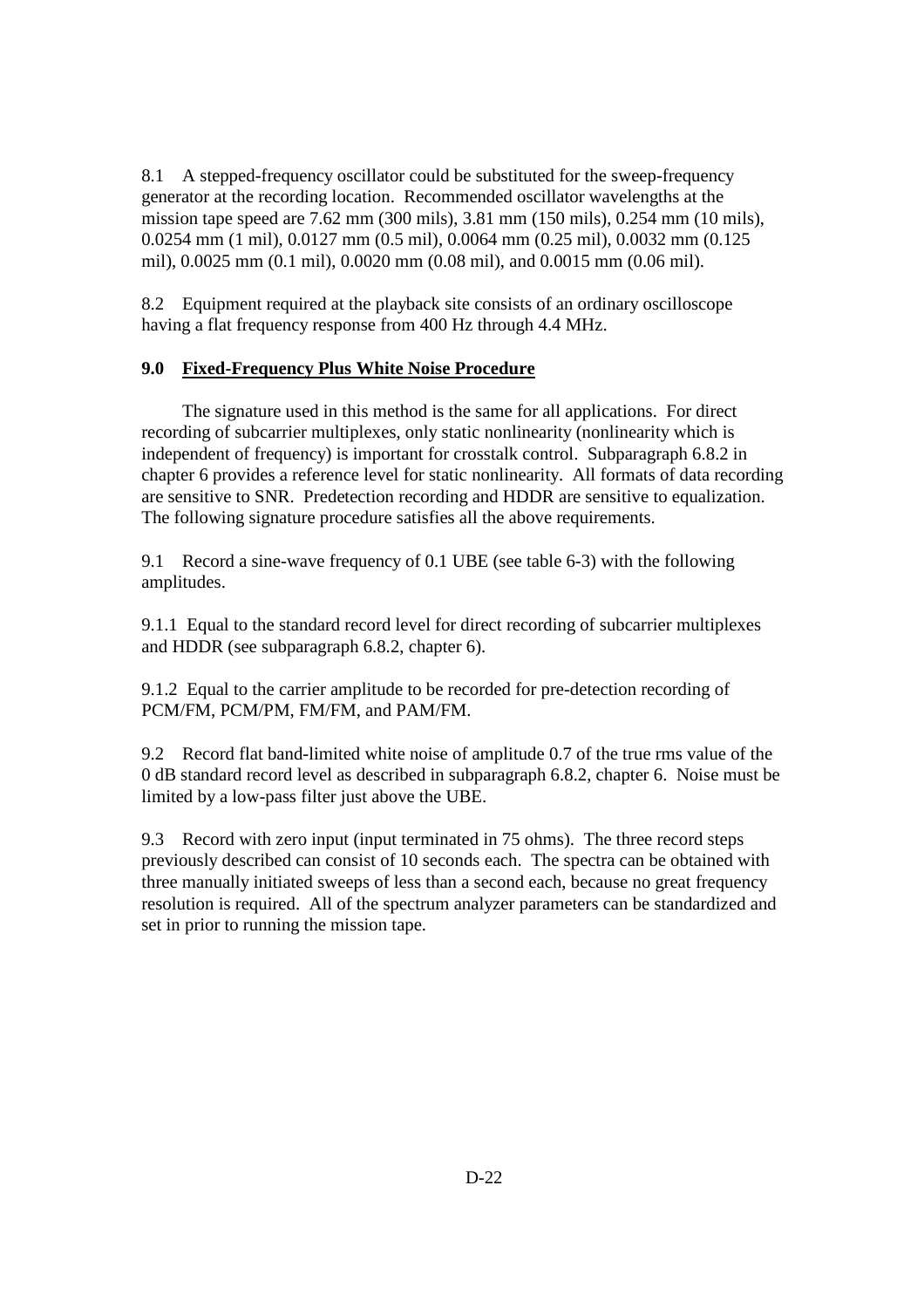### **10.0 Signature Playback and Analysis**

 Before analyzing the signature, the reproducer azimuth should be adjusted. With the short signature, it is probably more convenient to use the data part of the recording for this purpose. If predetection recording is used, the azimuth can be adjusted to maximize the output as observed on the spectrum analyzer or on a voltmeter connected to the output. If baseband recording is used, the azimuth can be adjusted to maximize the spectrum at the upper end of the band. Using a spectrum analyzer, reproduce, store, and photograph the spectra obtained from paragraphs 9.1, 9.2, and 9.3 in this appendix. Store and photograph the spectrum analyzer input level of zero.

10.1 It is evident that any maladjustment of the recorder and reproducer or magnetization of the heads will result in the decrease of SNR across the band and will be seen from the stored spectra or photograph.

10.2 By having a photograph of the spectra, amplitude equalization can be accomplished without shuttling the mission tape as follows.

10.2.1 Use an auxiliary tape (not the mission tape, but preferably the same type tape). With a white-noise input signal band limited, adjust the amplitude equalization of the recorder and reproducer at the tape dubbing or data reduction site and photograph the output spectrum (see paragraph 9.0 of this appendix).

10.2.2 Compare this photo with the photo made from the signature. Note the difference at several points across the band.

10.2.3 Using the auxiliary tape, adjust the amplitude equalization to compensate for the differences noted.

10.2.4 Recheck with the mission tape to verify that the desired amplitude equalization has been achieved.

10.3 If the phase equalization is to be checked, a square wave signal can be added to the signature in accordance with the manufacturer's specification (see subparagraph 4.9.2.3.3 of volume III, RCC document 118). The same procedure as that recommended for amplitude equalization can be used, except based on oscillograms.

## **11.0 Recording and Playback Alignment Procedures**

When using standard preamble (or postamble), see paragraph 6.12, chapter 6.

11.1 Recording of Preamble for Direct Electronics Alignment.

11.1.1 Patch a square wave generator output set to 1/11 band edge to all tracks having direct electronics or initiate procedure for recording internally generated 1/11 band edge square wave according to manufacturer's instructions.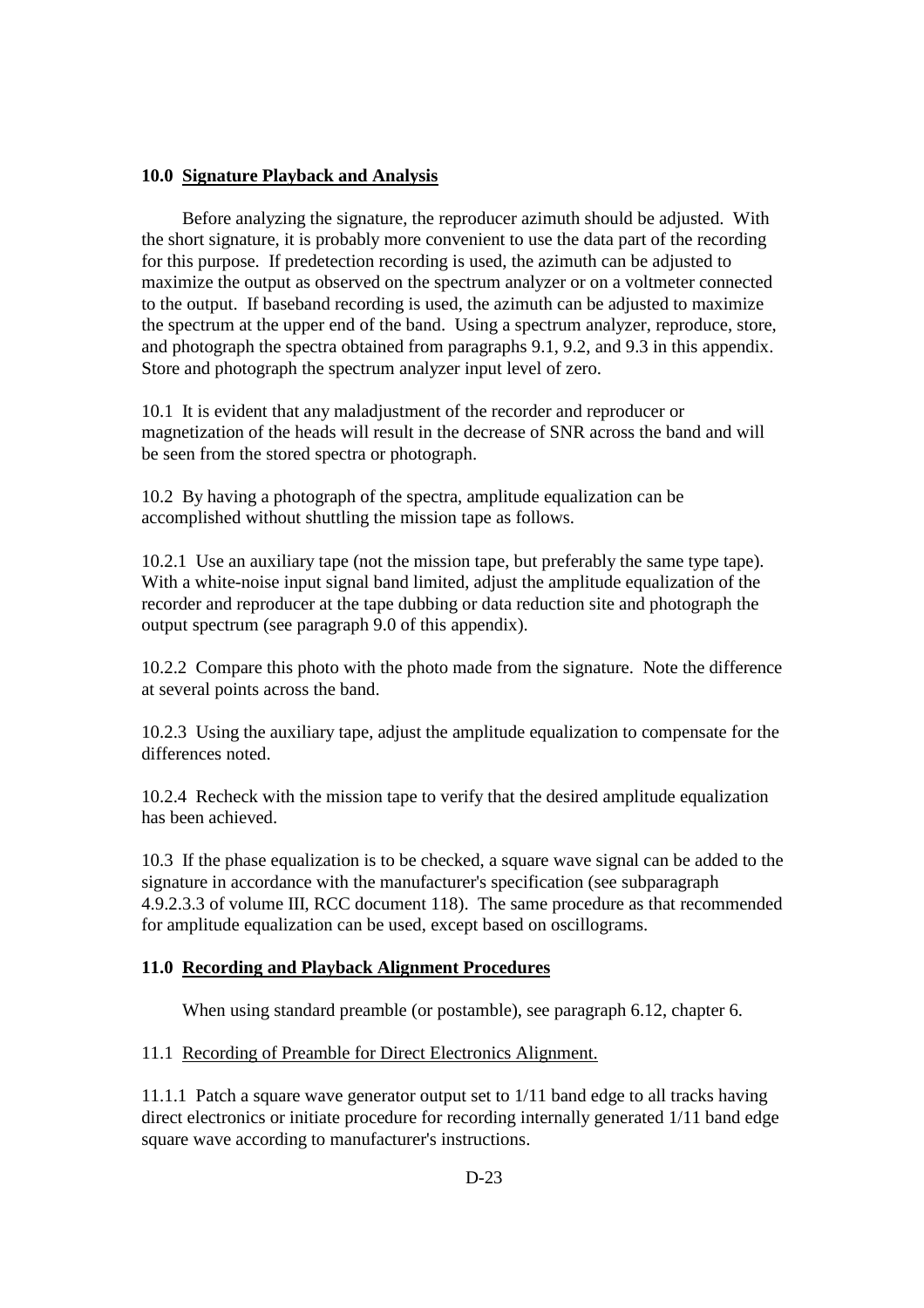11.1.2 If the preamble will be used for a manual adjustment, record for a minimum of 30 seconds at the standard record level and tape speed to be used for data recording.

11.1.3 If the preamble will be used only for automatic alignment, record at the standard record level and tape speed to be used for data recording for a sufficient time as specified by the manufacturer of the playback recorder reproducer or as agreed by the interchange parties.

#### 11.2 Playback of Preamble for Direct Electronics Alignment.

 For systems so equipped, initiate automatic alignment procedure per manufacturer's instructions. The procedure for manual adjustment is described in the following subparagraphs.

11.2.1 Display fundamental and odd harmonics of the square wave (third through eleventh) of selected odd numbered direct track near center of head stack on the spectrum analyzer. Adjust azimuth by peaking output amplitude of the third through eleventh harmonic. Final adjustment should peak the eleventh harmonic.

11.2.2 Repeat the above subparagraph for even numbered direct track. (Only one track is necessary for double density, 14-track, in-line system).

11.2.3 Observe frequency response across the band pass on selected track and correct if necessary. For a flat response, the third harmonic will be 1/3 of the amplitude of the fundamental, fifth harmonic 1/5 the amplitude, and so on. A convenient method is to compare the recorder/reproducer output with that of a square wave generator patched directly to the spectrum analyzer.

**NOTE** An alternate but less accurate method is to optimize the square wave as displayed on an oscilloscope rather than a spectrum analyzer.

11.2.4 Repeat the previous subparagraph for each direct track.

11.2.5 Display square wave on oscilloscope. Adjust phase for best square wave response as shown in figure D-7.

11.2.6 Repeat the previous subparagraph for each direct track.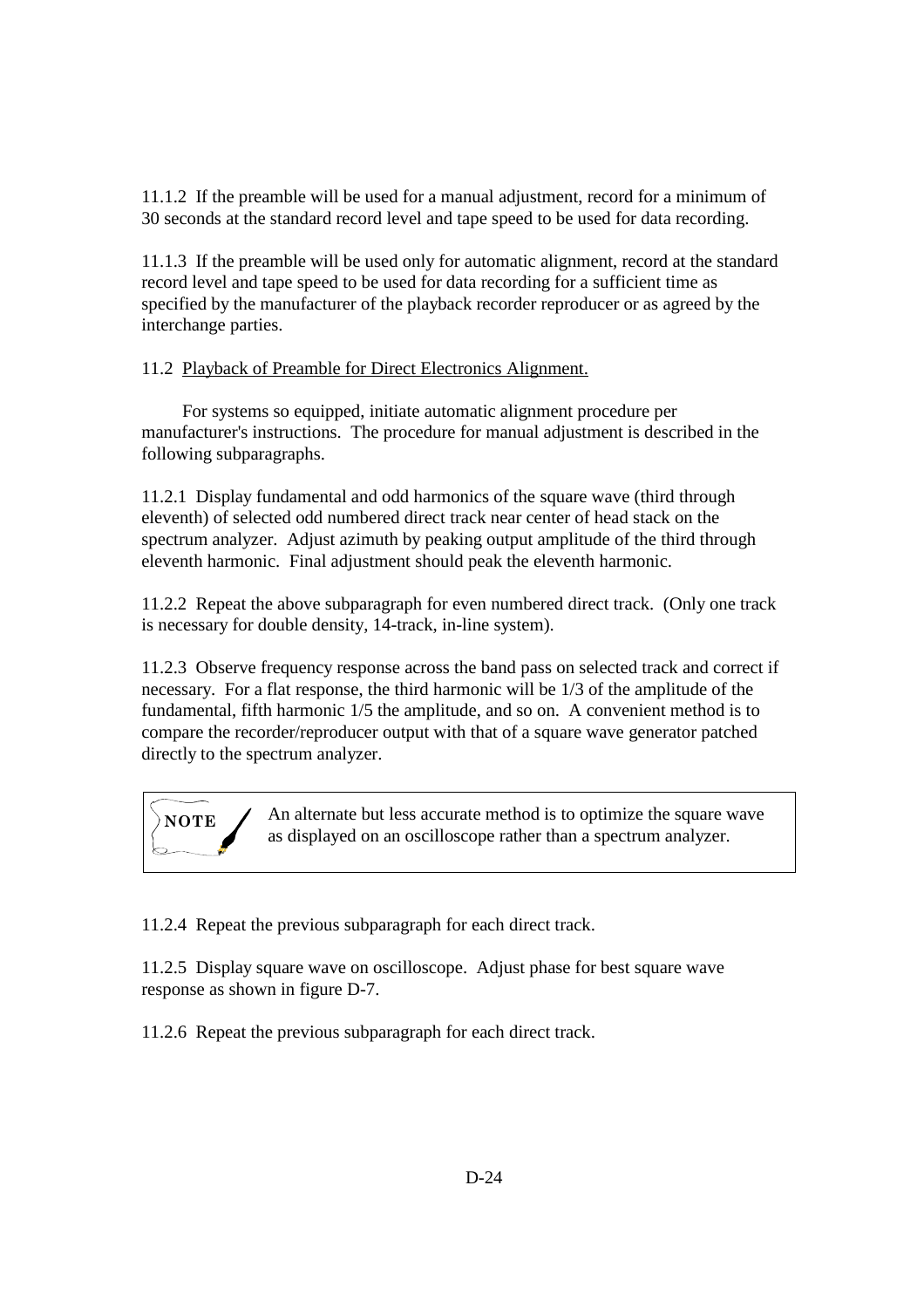#### 11.3 Recording of Preamble for FM Electronics Alignment.

 If available, initiate procedure for recording internally generated 1/11 band edge square wave and  $\pm 1.414$  Vdc per manufacturer's instructions. Otherwise, patch a square wave generator output to all tracks having FM electronics. A near dc signal may be obtained by setting the square wave generator to 0.05 Hz and  $\pm$ 1.414 V or by using a separate dc source.



Figure D-7. Square wave responses.

11.3.1 If the preamble will be used for manual alignment, record at least one cycle of the 0.05 Hz square wave at  $\pm$ 1.414 V or a positive and negative 1.414 Vdc for a minimum of 10 seconds each at the tape speed to be used for data recording. Next, record a 1/11 band edge square wave for a minimum of 20 seconds.

11.3.2 If the preamble will be used only for automatic alignment, record the above sequence for a sufficient time as specified by the manufacturer of the playback recorder/reproducer or as agreed by the interchange parties.

11.4 Playback of Preamble for FM Electronics Alignment.

 For systems so equipped, initiate automatic alignment procedure per manufacturer's instructions. The procedure for manual adjustment is described in the next subparagraphs.

11.4.1 Check and adjust for 0 V output at center frequency per RCC document 118, Test Methods for Telemetry Systems and Subsystems*,* volume III, Test Methods for Recorder/Reproducer Systems and Magnetic Tape.

11.4.2 Use dc voltmeter to verify a full positive and negative output voltage on the selected track and correct if necessary.